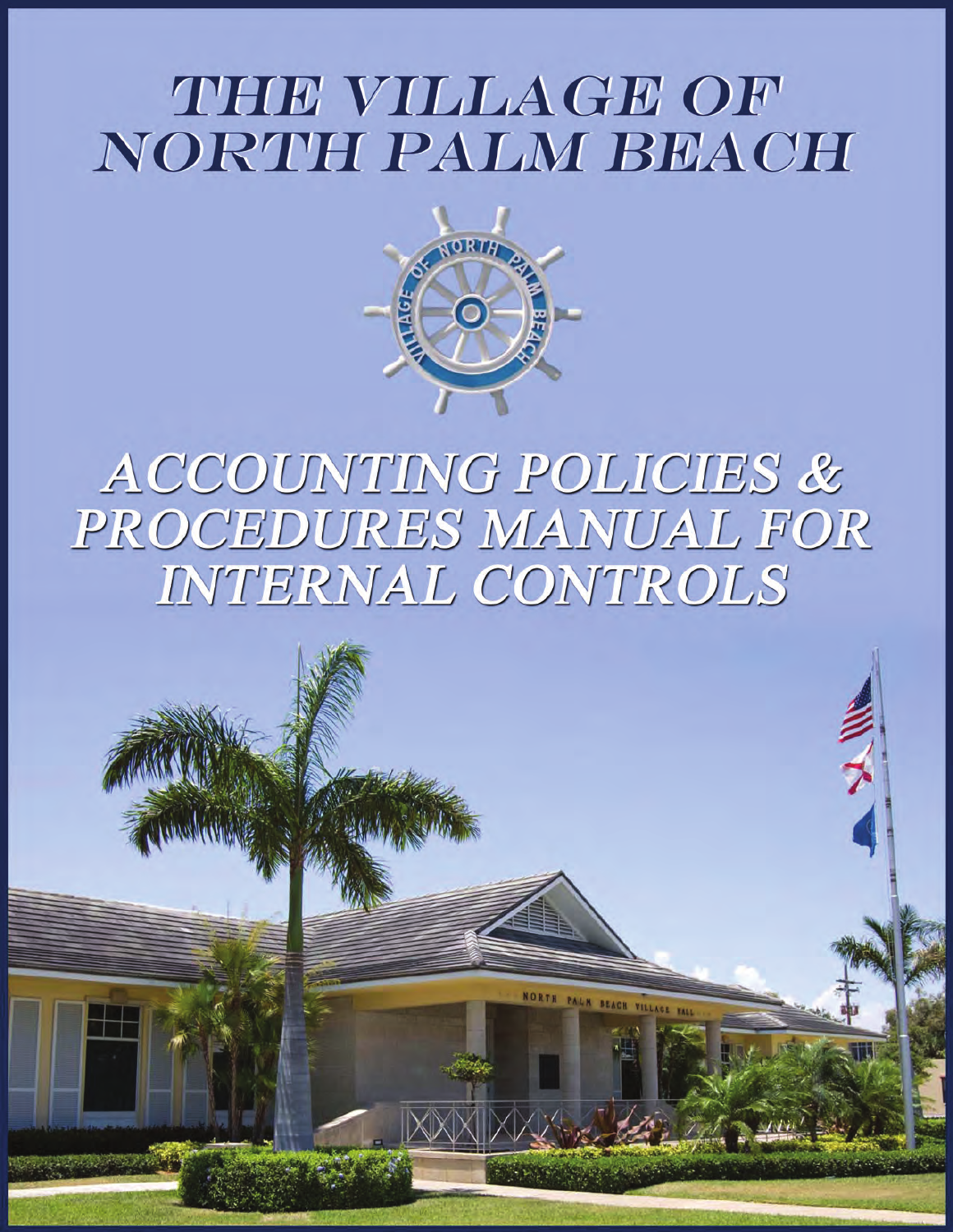# **Table of Contents**

| <b>Title</b> |                                                                                                                                                                                                                                |                                                                                                                                       |                                                                  |                      |                      |                      | Page                    |
|--------------|--------------------------------------------------------------------------------------------------------------------------------------------------------------------------------------------------------------------------------|---------------------------------------------------------------------------------------------------------------------------------------|------------------------------------------------------------------|----------------------|----------------------|----------------------|-------------------------|
|              | <b>Summary of Significant Accounting Policies</b>                                                                                                                                                                              |                                                                                                                                       |                                                                  |                      |                      |                      | $\overline{\mathbf{4}}$ |
|              | <b>Accounting Policies</b> .                                                                                                                                                                                                   |                                                                                                                                       |                                                                  |                      |                      |                      | $5-6$                   |
|              | Basis of Presentation and Fund Types                                                                                                                                                                                           |                                                                                                                                       |                                                                  |                      |                      |                      | 5                       |
|              | Basis of Accounting<br>$\sim 10$                                                                                                                                                                                               | $\mathbf{L}$                                                                                                                          |                                                                  |                      |                      |                      | 6                       |
|              | Budgetary Accounting .                                                                                                                                                                                                         | $\ddot{\phantom{a}}$                                                                                                                  |                                                                  |                      |                      |                      | 6                       |
|              | <b>Purchasing</b><br>$\overline{\phantom{a}}$                                                                                                                                                                                  |                                                                                                                                       |                                                                  |                      |                      |                      | $7 - 17$                |
|              | Objective and Department Responsibilities .                                                                                                                                                                                    |                                                                                                                                       |                                                                  |                      |                      |                      | 7                       |
|              | Purchasing Policy                                                                                                                                                                                                              | $\mathcal{L}^{\mathcal{L}}$ . The contribution of the contribution of the contribution of $\mathcal{L}^{\mathcal{L}}$                 |                                                                  |                      |                      |                      | 8                       |
|              | Initiating a Purchase                                                                                                                                                                                                          | $\mathbf{a}^{\prime}$ , and $\mathbf{a}^{\prime}$ , and $\mathbf{a}^{\prime}$ , and $\mathbf{a}^{\prime}$ , and $\mathbf{a}^{\prime}$ |                                                                  |                      | $\sim$               |                      | 9                       |
|              | Purchasing Procedures, Bids, Contracts, Vendor Selection, etc                                                                                                                                                                  |                                                                                                                                       |                                                                  |                      |                      |                      | $10-11$                 |
|              | <b>Construction Manager at Risk Contracts</b> .                                                                                                                                                                                |                                                                                                                                       |                                                                  |                      | $\ddot{\phantom{a}}$ |                      | 12                      |
|              | Design-Build Contracts .                                                                                                                                                                                                       | $\mathbf{L}$                                                                                                                          | $\ddot{\phantom{a}}$                                             | $\ddot{\phantom{a}}$ | $\ddot{\phantom{a}}$ |                      | $12 - 13$               |
|              | Contract Payment Process.                                                                                                                                                                                                      | <b>Contract Contract</b>                                                                                                              |                                                                  |                      |                      |                      | 14                      |
|              | Purchase Orders.                                                                                                                                                                                                               | <b>Contract Contract</b><br>$\mathbf{L}$ and $\mathbf{L}$ and $\mathbf{L}$                                                            |                                                                  |                      | $\ddot{\phantom{a}}$ |                      | $15-16$                 |
|              | Emergency Purchases (and the contract of the contract of the contract of the contract of the contract of the contract of the contract of the contract of the contract of the contract of the contract of the contract of the c |                                                                                                                                       | $\mathbf{L}^{(1)}$ and $\mathbf{L}^{(2)}$ and $\mathbf{L}^{(3)}$ | $\ddot{\phantom{a}}$ | $\ddot{\phantom{a}}$ | $\ddot{\phantom{a}}$ | 16                      |
|              | Purchasing Cards.                                                                                                                                                                                                              | and the contract of the                                                                                                               | <b>All Contracts</b>                                             | $\mathbf{r}$         | $\ddot{\phantom{a}}$ | $\ddot{\phantom{a}}$ | 16                      |
|              |                                                                                                                                                                                                                                |                                                                                                                                       |                                                                  |                      | $\ddot{\phantom{a}}$ |                      | 17                      |
|              | <b>Contract Management and Oversight</b>                                                                                                                                                                                       |                                                                                                                                       |                                                                  |                      | $\ddot{\phantom{a}}$ |                      | 17                      |
|              |                                                                                                                                                                                                                                |                                                                                                                                       |                                                                  |                      |                      |                      |                         |
|              | <b>Budget Transfers</b>                                                                                                                                                                                                        |                                                                                                                                       |                                                                  |                      |                      |                      | 18-19                   |
|              | <b>Budget Transfers.</b>                                                                                                                                                                                                       |                                                                                                                                       |                                                                  |                      |                      |                      | 18                      |
|              |                                                                                                                                                                                                                                |                                                                                                                                       |                                                                  |                      |                      |                      | 18                      |
|              | Departments / Controlled Divisions.                                                                                                                                                                                            |                                                                                                                                       |                                                                  |                      |                      |                      | 19                      |
|              | <b>Emergency Transfers</b>                                                                                                                                                                                                     |                                                                                                                                       |                                                                  |                      |                      |                      |                         |
| <b>Debt</b>  |                                                                                                                                                                                                                                |                                                                                                                                       |                                                                  |                      |                      |                      | 20                      |
|              |                                                                                                                                                                                                                                |                                                                                                                                       |                                                                  |                      |                      |                      |                         |
|              | <b>Receipt of Goods and Services</b>                                                                                                                                                                                           | $\ddot{\phantom{a}}$                                                                                                                  |                                                                  |                      |                      |                      | 21                      |
|              |                                                                                                                                                                                                                                |                                                                                                                                       |                                                                  |                      |                      |                      |                         |
|              | Acceptance<br>$\sim$ $\sim$                                                                                                                                                                                                    |                                                                                                                                       |                                                                  |                      |                      |                      | 21                      |
|              | Process for Payment                                                                                                                                                                                                            | $\ddot{\phantom{a}}$<br>$\ddot{\phantom{0}}$                                                                                          |                                                                  | $\ddot{\phantom{a}}$ | $\ddot{\phantom{0}}$ |                      | 21                      |
| Payment      |                                                                                                                                                                                                                                |                                                                                                                                       |                                                                  |                      |                      |                      | $22 - 23$               |
|              |                                                                                                                                                                                                                                |                                                                                                                                       |                                                                  |                      |                      |                      |                         |
|              | Invoices                                                                                                                                                                                                                       |                                                                                                                                       |                                                                  |                      |                      |                      | 22                      |
|              | Invoice Retirement                                                                                                                                                                                                             |                                                                                                                                       |                                                                  |                      |                      |                      | 22                      |
|              | Check Requests.                                                                                                                                                                                                                |                                                                                                                                       |                                                                  |                      |                      |                      | $22 - 23$               |
|              | Telephone & Utility Bills.                                                                                                                                                                                                     |                                                                                                                                       |                                                                  |                      |                      |                      | 23                      |
|              | Check Signers<br>$\sim 10$                                                                                                                                                                                                     | $\ddot{\phantom{a}}$<br>$\blacksquare$                                                                                                |                                                                  |                      |                      |                      | 23                      |
|              | <b>Surplus and Obsolete Material Equipment</b>                                                                                                                                                                                 |                                                                                                                                       |                                                                  |                      |                      |                      | 24                      |
|              |                                                                                                                                                                                                                                |                                                                                                                                       |                                                                  |                      |                      |                      |                         |
|              | Methods of Disposition                                                                                                                                                                                                         |                                                                                                                                       |                                                                  |                      |                      |                      | 24                      |
|              | Procedure for Sale of Surplus Items                                                                                                                                                                                            |                                                                                                                                       |                                                                  |                      |                      |                      | 24                      |
|              |                                                                                                                                                                                                                                |                                                                                                                                       |                                                                  |                      |                      |                      |                         |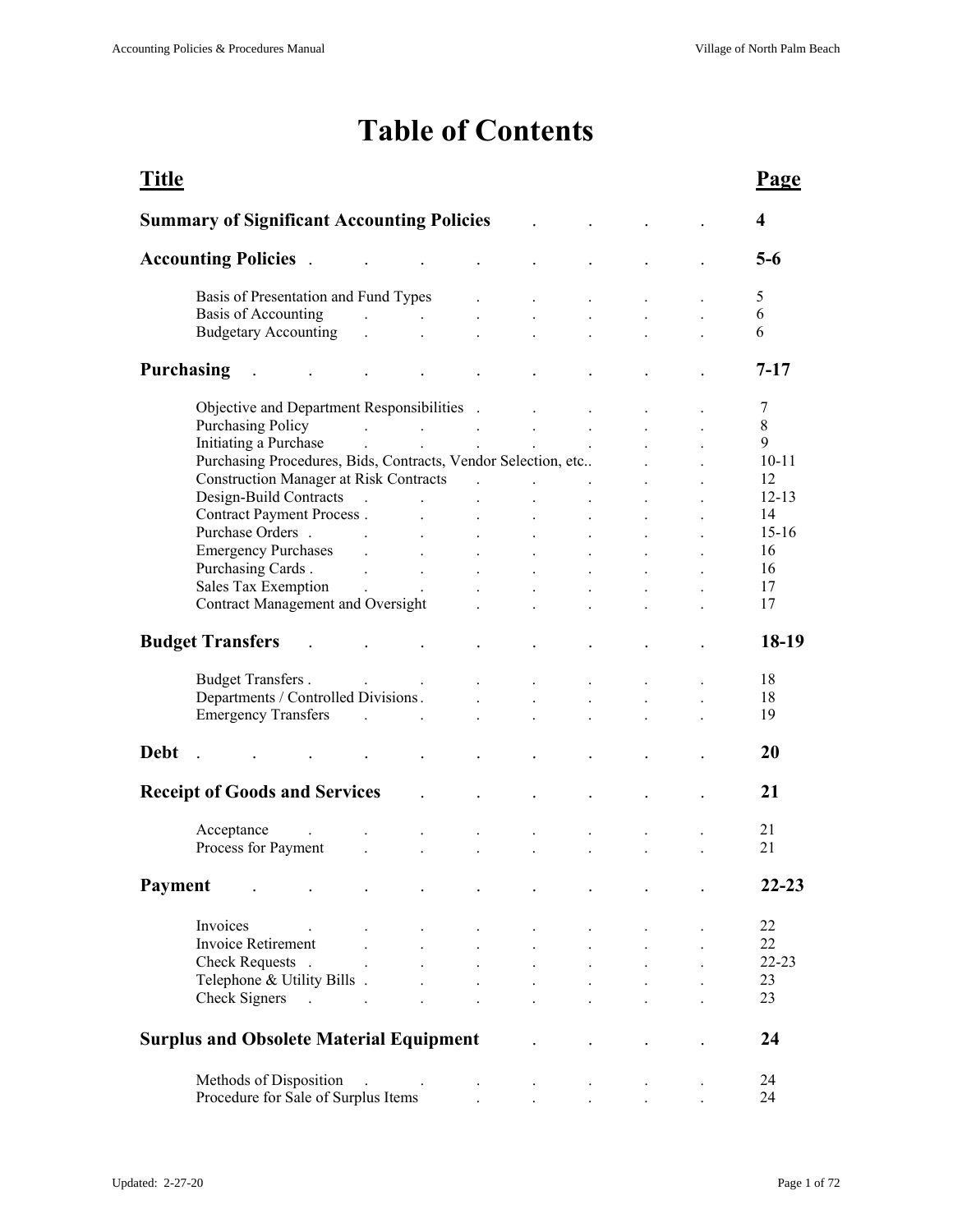# **Table of Contents**

| Title                                                               |                                                                                            |                                                                                                                                                                                            |                                   |                      |                      |                      |                      | Page      |
|---------------------------------------------------------------------|--------------------------------------------------------------------------------------------|--------------------------------------------------------------------------------------------------------------------------------------------------------------------------------------------|-----------------------------------|----------------------|----------------------|----------------------|----------------------|-----------|
| <b>Fixed Assets Accounting and Recording</b>                        |                                                                                            |                                                                                                                                                                                            |                                   |                      |                      |                      |                      | $25 - 27$ |
| General Definition                                                  |                                                                                            |                                                                                                                                                                                            |                                   |                      |                      |                      |                      | 25        |
| Recording and Tagging                                               | $\sim 10$                                                                                  | $\ddot{\phantom{a}}$                                                                                                                                                                       | $\ddot{\phantom{0}}$              |                      |                      |                      |                      | 25        |
| Recording Land.                                                     |                                                                                            | $\mathbf{L}^{\text{max}}$                                                                                                                                                                  | $\ddot{\phantom{a}}$              |                      |                      |                      |                      | 25        |
| Recording Land Improvements                                         |                                                                                            |                                                                                                                                                                                            | $\sim 100$ km s $^{-1}$           |                      |                      |                      |                      | 25        |
| Recording Buildings                                                 |                                                                                            | $\mathcal{L}^{\mathcal{L}}(\mathcal{L}^{\mathcal{L}}(\mathcal{L}^{\mathcal{L}}(\mathcal{L}^{\mathcal{L}}(\mathcal{L}^{\mathcal{L}}(\mathcal{L}^{\mathcal{L}}(\mathcal{L}^{\mathcal{L}})))$ |                                   |                      |                      |                      |                      | 26        |
| Recording Building Improvements.                                    |                                                                                            |                                                                                                                                                                                            |                                   |                      |                      |                      |                      | 26        |
| Recording Construction in Progress                                  |                                                                                            |                                                                                                                                                                                            |                                   |                      |                      |                      |                      | 26        |
| Recording Machinery & Equipment                                     |                                                                                            |                                                                                                                                                                                            |                                   |                      |                      |                      |                      | 26        |
|                                                                     |                                                                                            |                                                                                                                                                                                            |                                   | $\mathbf{r}$         |                      |                      |                      |           |
| Recording Vehicles                                                  |                                                                                            | $\mathcal{L}^{\text{max}}(\mathcal{L}^{\text{max}})$ , where $\mathcal{L}^{\text{max}}(\mathcal{L}^{\text{max}})$                                                                          |                                   | $\ddot{\phantom{a}}$ |                      |                      |                      | 26        |
| Recording Intangible Assets                                         |                                                                                            |                                                                                                                                                                                            | <b>Contract Contract Contract</b> |                      |                      |                      |                      | 26        |
| Recording Infrastructure .                                          |                                                                                            |                                                                                                                                                                                            | <b>Contract Contract Contract</b> | $\ddot{\phantom{a}}$ | $\ddot{\phantom{a}}$ | $\ddot{\phantom{a}}$ |                      | 26        |
| Capitalization Threshold.                                           |                                                                                            | and the company                                                                                                                                                                            | <b>All Contracts</b>              | $\mathcal{L}^{\pm}$  | $\ddot{\phantom{a}}$ | $\ddot{\phantom{a}}$ | $\ddot{\phantom{0}}$ | 27        |
| Deletions                                                           | $\ddot{\phantom{a}}$                                                                       | $\ddot{\phantom{a}}$                                                                                                                                                                       | $\blacksquare$                    | $\ddot{\phantom{a}}$ | $\ddot{\phantom{a}}$ | $\ddot{\phantom{a}}$ |                      | 27        |
| Physical Inventory                                                  |                                                                                            |                                                                                                                                                                                            |                                   |                      | $\ddot{\phantom{a}}$ |                      |                      | 27        |
| Exception<br>$\ddot{\phantom{a}}$                                   |                                                                                            |                                                                                                                                                                                            |                                   |                      |                      |                      |                      | 27        |
|                                                                     |                                                                                            |                                                                                                                                                                                            |                                   |                      |                      |                      |                      |           |
| <b>Cash Management</b><br>$\sim$                                    |                                                                                            |                                                                                                                                                                                            |                                   |                      |                      |                      |                      | 28-29     |
|                                                                     |                                                                                            |                                                                                                                                                                                            |                                   |                      |                      |                      |                      |           |
| Transfer of Funds                                                   |                                                                                            |                                                                                                                                                                                            |                                   |                      |                      |                      |                      | 28        |
| Surety Bond Requirement.                                            |                                                                                            |                                                                                                                                                                                            |                                   |                      |                      |                      |                      | 28        |
| Cash Receipts and Deposits                                          |                                                                                            |                                                                                                                                                                                            |                                   |                      |                      |                      |                      | 28        |
|                                                                     |                                                                                            |                                                                                                                                                                                            |                                   |                      |                      |                      |                      | 29        |
| <b>Departmental Procedures</b>                                      |                                                                                            |                                                                                                                                                                                            |                                   |                      |                      |                      |                      | $30 - 33$ |
|                                                                     |                                                                                            |                                                                                                                                                                                            |                                   |                      |                      |                      |                      |           |
| Finance Department                                                  |                                                                                            |                                                                                                                                                                                            |                                   |                      |                      |                      |                      | 30        |
| Village Clerk<br>$\ddot{\phantom{a}}$                               |                                                                                            |                                                                                                                                                                                            |                                   |                      |                      |                      |                      | 30        |
| Public Safety<br>$\ddot{\phantom{a}}$                               |                                                                                            |                                                                                                                                                                                            | $\ddot{\phantom{0}}$              |                      | $\ddot{\phantom{0}}$ |                      |                      | 30        |
| Public Works<br>$\cdot$                                             | $\ddot{\phantom{a}}$                                                                       | $\ddot{\phantom{a}}$                                                                                                                                                                       |                                   |                      |                      |                      |                      | 30        |
| Library.                                                            |                                                                                            | $\mathbf{L}$                                                                                                                                                                               |                                   |                      |                      |                      |                      | $30 - 31$ |
| <b>Community Development Department</b>                             |                                                                                            |                                                                                                                                                                                            | $\ddot{\phantom{0}}$              |                      |                      |                      |                      | 31        |
| <b>Recreation Department</b>                                        | $\mathbf{r}$ . The state $\mathbf{r}$                                                      |                                                                                                                                                                                            | $\ddot{\phantom{a}}$              |                      |                      |                      |                      | 32        |
| Country Club<br>$\sim$                                              | $\ddot{\phantom{a}}$                                                                       | $\ddot{\phantom{a}}$                                                                                                                                                                       |                                   |                      |                      |                      |                      | 32-33     |
| <b>Investments</b>                                                  |                                                                                            |                                                                                                                                                                                            |                                   |                      |                      |                      |                      | 34-57     |
| Scope<br>$\ddot{\phantom{1}}$                                       |                                                                                            |                                                                                                                                                                                            |                                   |                      |                      |                      |                      | 34        |
| Objectives<br>$\mathbf{L}$ and $\mathbf{L}$                         |                                                                                            |                                                                                                                                                                                            |                                   |                      |                      |                      |                      | 34-35     |
|                                                                     | $\sim$                                                                                     | $\mathbf{r}$                                                                                                                                                                               |                                   |                      |                      |                      |                      |           |
| <b>Performance Measurements</b>                                     |                                                                                            | $\mathbf{r}$                                                                                                                                                                               |                                   |                      |                      |                      |                      | $35 - 36$ |
| Prudence and Ethical Standards                                      |                                                                                            | $\mathbf{r}$                                                                                                                                                                               |                                   |                      |                      |                      |                      | 36        |
| Authorized Investments & Prequalification.                          |                                                                                            |                                                                                                                                                                                            |                                   |                      |                      |                      |                      | 36-38     |
| Maturity and Liquidity Requirements                                 |                                                                                            |                                                                                                                                                                                            |                                   |                      |                      |                      |                      | 39        |
| Portfolio Composition                                               | $\mathcal{A}(\mathcal{A})$ and $\mathcal{A}(\mathcal{A})$ are $\mathcal{A}(\mathcal{A})$ . |                                                                                                                                                                                            |                                   |                      |                      |                      |                      | 39-40     |
| Risk and Diversification.                                           |                                                                                            |                                                                                                                                                                                            | <b>Contract</b>                   |                      |                      |                      |                      | 41        |
| Authorized Investment Institutions and Dealers                      |                                                                                            |                                                                                                                                                                                            |                                   |                      |                      |                      |                      | 41        |
| Third Party Custodial Agreements . Third Party Custodial Agreements |                                                                                            |                                                                                                                                                                                            |                                   |                      |                      |                      |                      | 41        |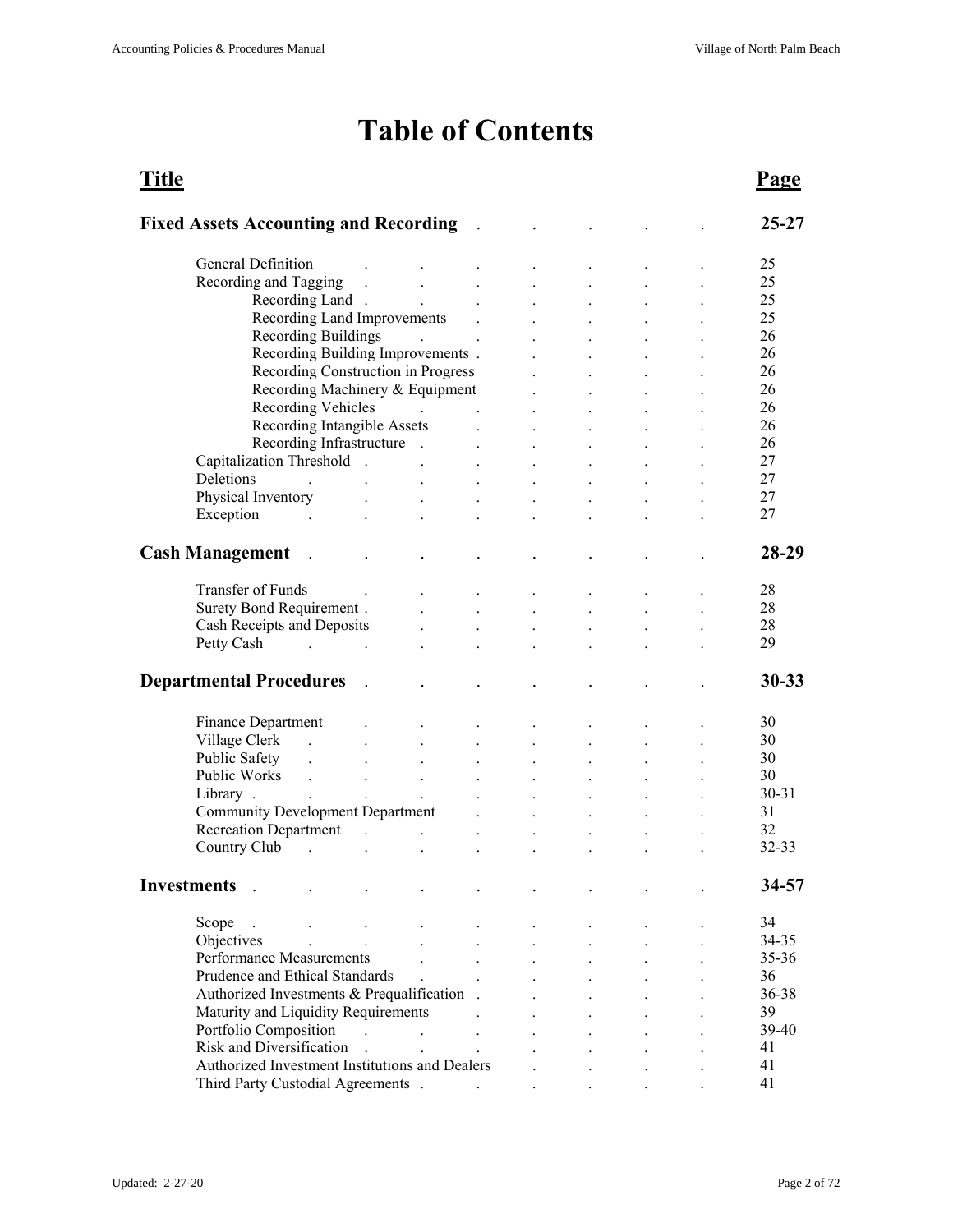# **Table of Contents**

| Title              |                                                                  |                      |                                    |                      |                               |                      |                      | Page      |
|--------------------|------------------------------------------------------------------|----------------------|------------------------------------|----------------------|-------------------------------|----------------------|----------------------|-----------|
|                    | Master Repurchase Agreement                                      |                      | $\ddot{\phantom{0}}$               |                      |                               |                      |                      | 41        |
|                    | Bid Requirement.                                                 | $\ddot{\phantom{a}}$ | $\ddot{\phantom{0}}$               |                      |                               |                      |                      | 41        |
|                    | Internal Controls.                                               |                      |                                    | $\ddot{\phantom{a}}$ |                               |                      |                      | 42        |
|                    | Continuing Education                                             |                      |                                    |                      |                               |                      |                      | 42        |
|                    | Reporting<br>$\sim 10^{10}$ km s $^{-1}$                         |                      |                                    | $\ddot{\phantom{a}}$ | $\ddot{\phantom{a}}$          | $\ddot{\phantom{a}}$ | $\ddot{\phantom{a}}$ | 42        |
|                    | Securities Disposition                                           |                      | $\ddot{\phantom{0}}$               | $\ddot{\phantom{a}}$ | $\mathbf{L}^{\mathbf{r}}$     | $\ddot{\phantom{a}}$ | $\ddot{\phantom{a}}$ | 42        |
|                    | Sale of Securities                                               | $\ddot{\phantom{a}}$ | $\mathbf{r}$                       | $\ddot{\phantom{0}}$ | $\ddot{\phantom{0}}$          | $\ddot{\phantom{0}}$ | $\ddot{\phantom{a}}$ | 42        |
|                    | Policy Considerations                                            | $\ddot{\phantom{a}}$ | $\mathcal{L}^{\text{max}}$         | $\sim$               | $\mathbf{L}$                  | $\cdot$              | $\mathbf{A}$         | $42 - 43$ |
|                    | Delegation of Authority .                                        |                      | $\Delta \sim 10^{11}$ km s $^{-1}$ |                      |                               | $\ddot{\phantom{a}}$ |                      | 43        |
|                    | <b>Investment Policy Adoption</b>                                |                      | and the company of the             |                      | $\mathbf{r}$ and $\mathbf{r}$ |                      | $\sim$               | 43        |
|                    | Glossary of Cash and Management Terms .                          |                      |                                    |                      | $\ddot{\phantom{a}}$          | $\ddot{\phantom{a}}$ | $\ddot{\phantom{a}}$ | 44-56     |
|                    | Investment Pool/Fund Questionnaire                               |                      |                                    | $\ddot{\phantom{a}}$ | $\ddot{\phantom{a}}$          | $\ddot{\phantom{a}}$ | $\cdot$              | 57        |
|                    |                                                                  |                      |                                    |                      |                               |                      |                      |           |
| <b>Inventories</b> |                                                                  |                      |                                    |                      |                               |                      |                      | 58        |
|                    |                                                                  |                      |                                    |                      |                               |                      |                      |           |
|                    | <b>Payroll and Personnel Administration</b>                      |                      |                                    |                      |                               |                      |                      | 59-60     |
|                    |                                                                  |                      |                                    |                      |                               |                      |                      |           |
|                    | Personnel Administration.                                        |                      |                                    |                      |                               |                      |                      | 59        |
|                    | New Employees.                                                   | $\sim$               | $\ddot{\phantom{a}}$               |                      | $\ddot{\phantom{a}}$          |                      | $\ddot{\phantom{a}}$ | 59-60     |
|                    | Terminations<br>$\sim$                                           |                      | $\ddot{\phantom{a}}$               |                      |                               |                      |                      | 60        |
|                    | Payroll.                                                         |                      | $\ddot{\phantom{0}}$               | $\cdot$              |                               |                      |                      | 60        |
|                    |                                                                  |                      |                                    |                      |                               |                      |                      |           |
|                    | <b>General Ledger and Financial Reporting.</b>                   |                      |                                    |                      |                               |                      |                      | $61-64$   |
|                    |                                                                  |                      |                                    |                      |                               |                      |                      |           |
|                    | Chart of Accounts                                                |                      |                                    |                      |                               |                      |                      | 61        |
|                    | Funds<br>$\mathbb{R}^2$                                          |                      |                                    |                      |                               |                      |                      | 61        |
|                    | Department Types                                                 |                      |                                    |                      |                               |                      |                      | 61-62     |
|                    | Account Types.                                                   |                      | $\ddot{\phantom{a}}$               | $\ddot{\phantom{a}}$ | $\ddot{\phantom{a}}$          | $\ddot{\phantom{a}}$ | $\ddot{\phantom{a}}$ | 62        |
|                    | Journal Entries .                                                |                      | $\ddot{\phantom{a}}$               | $\cdot$              | $\ddot{\phantom{0}}$          | $\ddot{\phantom{a}}$ |                      | $62 - 63$ |
|                    | <b>Financial Reporting</b>                                       | $\ddot{\phantom{a}}$ | $\mathbf{L}^{\text{max}}$          | $\sim$               | $\mathbf{L}$                  |                      | $\ddot{\phantom{a}}$ | 63        |
|                    | Analytical Review<br>Annual General Purpose Financial Statements | $\ddot{\phantom{a}}$ | $\mathbf{L}^{\text{max}}$          | $\sim 100$           | $\mathbf{L}$                  | $\mathbf{r}$         | $\mathbf{r}$         | 63<br>64  |
|                    |                                                                  |                      |                                    |                      | <b>Contract Contract</b>      | $\ddot{\phantom{a}}$ |                      |           |
| <b>Travel</b>      |                                                                  |                      |                                    |                      |                               |                      |                      | 65-69     |
|                    | Authority to Incur Travel Expense                                |                      |                                    |                      |                               |                      |                      | 65        |
|                    | Authority to Incur Supplementary Expense.                        |                      |                                    |                      |                               |                      |                      | 65-66     |
|                    | Mode of Travel<br>$\mathbb{R}^2$                                 |                      | $\ddot{\phantom{0}}$               |                      |                               |                      |                      | 66-67     |
|                    | Travel Expense Procedure                                         |                      |                                    |                      |                               |                      |                      | 67-68     |
|                    | Definitions                                                      |                      |                                    |                      |                               |                      |                      | 69        |
|                    | $\mathbf{L}$ and $\mathbf{L}$                                    |                      |                                    |                      |                               |                      |                      |           |
|                    | <b>Fund Balance.</b>                                             |                      |                                    |                      |                               |                      |                      | 70-72     |
|                    |                                                                  |                      |                                    |                      |                               |                      |                      |           |
|                    | Fund Type Definitions                                            |                      |                                    |                      |                               |                      |                      | 70        |
|                    | Fund Balance Reporting in Governmental Funds                     |                      |                                    |                      |                               |                      |                      | 71-72     |
|                    | <b>Operational Guidelines</b>                                    | $\sim$               |                                    |                      |                               |                      |                      | 72        |
|                    | Implementation and Review                                        |                      |                                    | $\bullet$            |                               |                      |                      | 72        |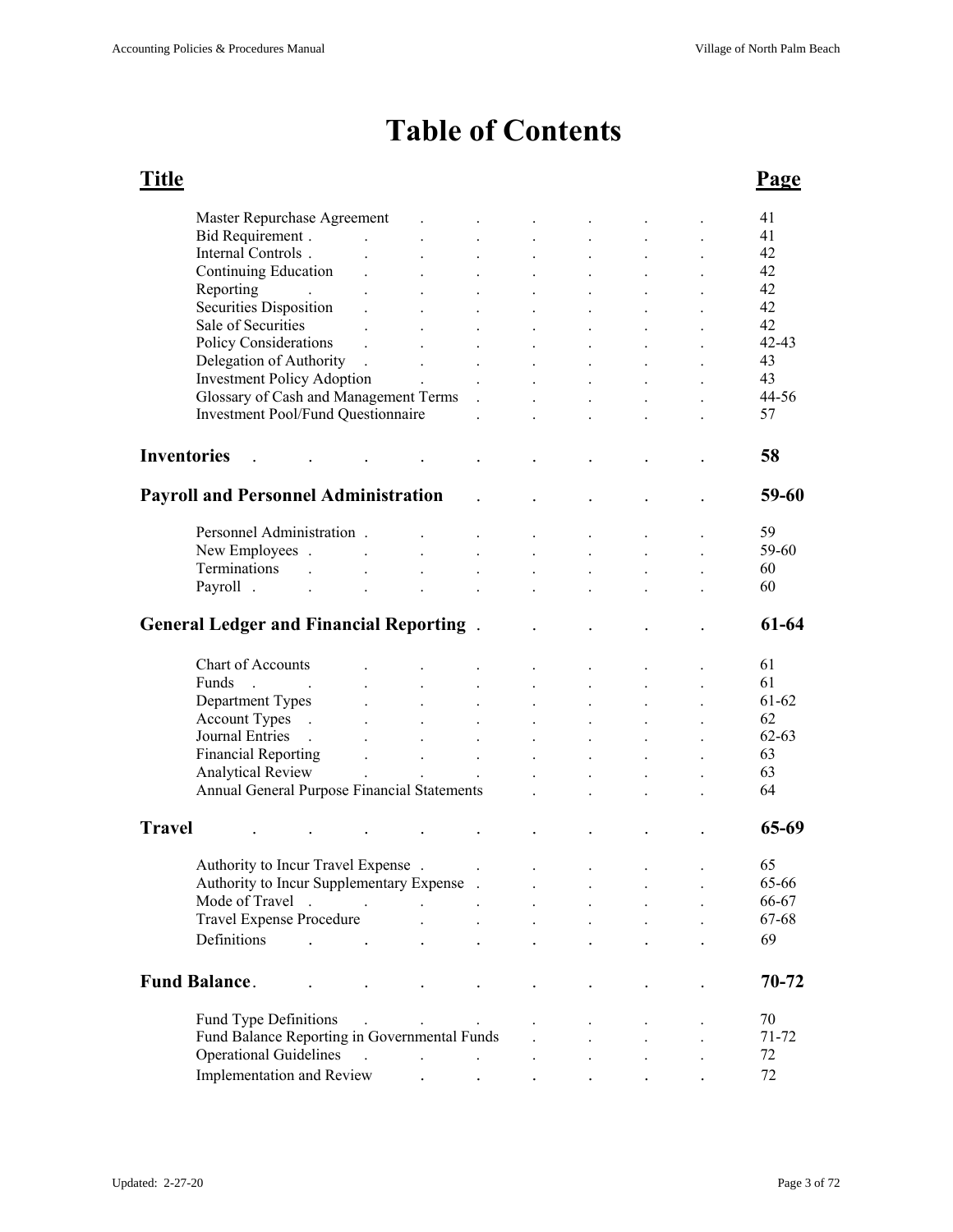# **Summary of Significant Accounting Policies**

# **HISTORY**

The Village of North Palm Beach, Florida ("the Village") was incorporated in 1956 pursuant to Chapter 31481, Laws of Florida, Extraordinary Session 1956. The Village is located in the northeast portion of Palm Beach County, Florida. Its municipal area comprises approximately 1,900 acres of land and 1,200 acres of lakes, canals and lagoons. The Village's non-seasonal population consists of approximately 13,000 residents, which increases during the winter months to approximately 20,000 people. The Village operates under the Council Manager form of government and provides the following services to its residents: public safety, planning and zoning, sanitation, recreation, library, parks, marinas and a country club. The Village Council (the 'Council") is responsible for legislative and fiscal control of the Village.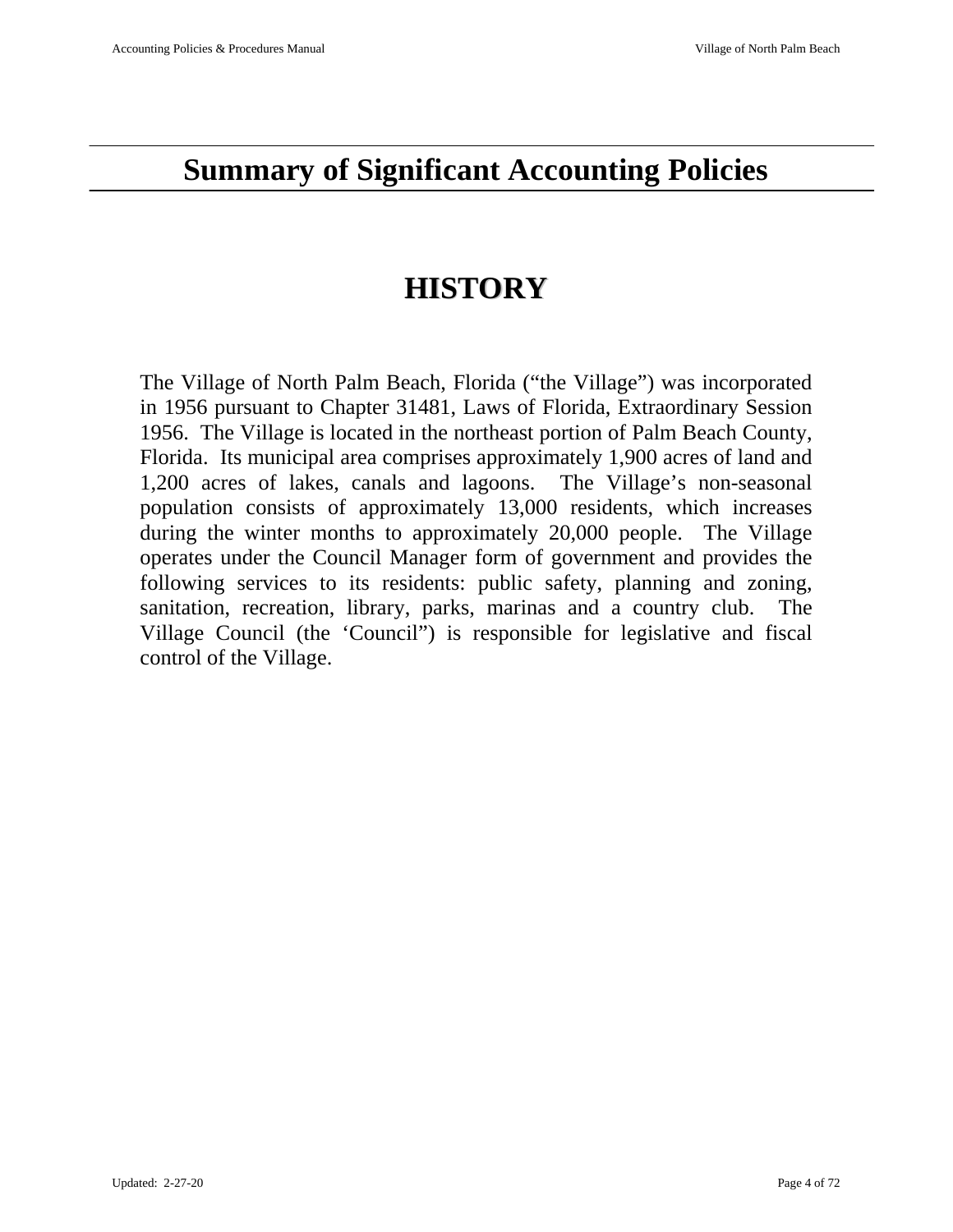# **Accounting Policies**

### **Basis of Presentation**

The accounts of the Village are organized on the basis of funds and account groups, each of which is considered a separate accounting entity. The operations of each fund are accounted for with a separate set of self-balancing accounts that comprise its assets and other debits, liabilities, fund equity and other credits, revenues, and expenditures or expenses, as appropriate. Government resources are allocated to and accounted for in individual funds based upon the purposes for which they are to be spent and the means by which spending activities are controlled. The various funds and account groups are reported by generic classification within the financial statements as follows:

#### Governmental Fund Types

General Fund – used to account for all financial resources applicable to the general operations of the Village government except those required to be accounted for in another fund.

Capital Projects Fund – used to account for resources principally provided by general long-term debt and used for the acquisition or construction of major capital facilities other than those financed by proprietary funds.

Special Revenue Fund – used to account for the proceeds of specific revenue sources that are legally restricted to expenditures for specified purposes.

#### Proprietary Fund Type

Enterprise Fund – used to account for operations that provided services on a user charge basis to the public and activities where the periodic measurement of net income is deemed appropriate for capital maintenance, public policy, management control, accountability or other purposes. Proprietary fund activities and basis of accounting are similar to those often found in the private sector. The Village's sole proprietary activity is the operation of a golf and country club.

#### Fiduciary Fund Types

Trust Funds – used to account for assets held by the Village in a trustee capacity. The pension trust funds are accounted for in essentially the same manner as proprietary funds since capital maintenance is critical.

Agency Funds – used to account for assets held by the Village. The Village retains no equity interest in these funds.

#### Account Groups

Account groups are not funds since they do not reflect available financial resources and related liabilities. Instead, they are used to establish accounting control and accountability for the Village's general fixed assets and general long-term debt. The following is a description of the account groups of the Village:

General Fixed Assets Account Group – used to maintain control and cost information for all fixed assets other than those accounted for in the proprietary fund.

General Long-Term Debt Account Group – used to record outstanding long-term debt other than debt recorded in the proprietary fund.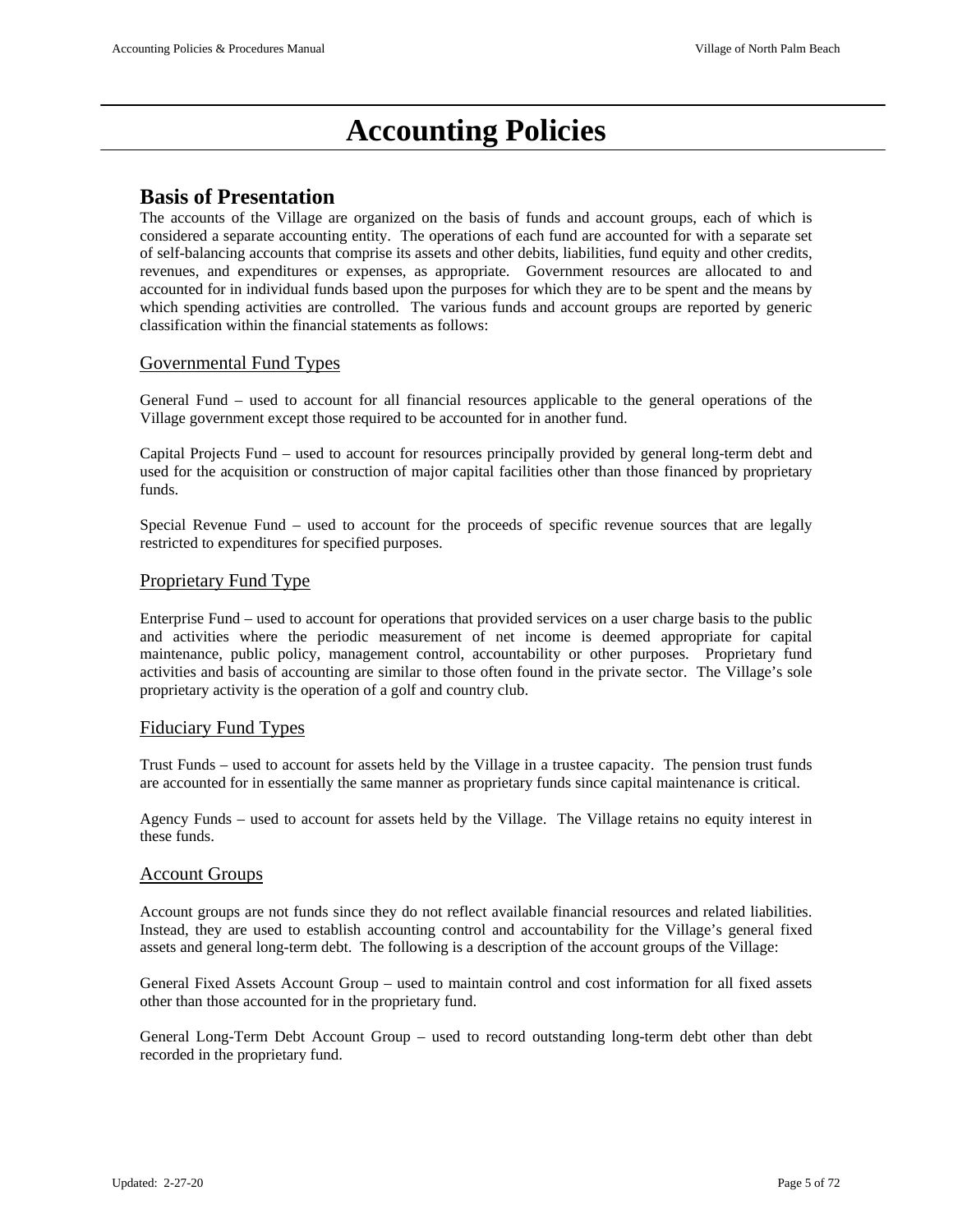### **Basis of Accounting**

Basis of accounting refers to when revenues and expenditures or expenses are recognized in the accounts and relates to the timing of the measurements made, regardless of the measurement focus applied.

All governmental funds are accounted for using the modified accrual basis of accounting. Their revenues are recognized in the period in which they become susceptible to accrual, i.e., when they become measurable and available to pay liabilities of the current period. Ad valorem taxes and charges for services are susceptible to accrual when collected in the current year or within 60 days subsequent to year-end, provided that amounts received pertain to billings through the fiscal year just ended. Intergovernmental revenues, which include state revenue sharing allotments, local government one-half cent sales tax, and county shared revenue, among other sources, are recorded in accordance with their legal or contractual requirements if collected in the current period or within 60 days after year-end. Revenues from reimbursement grants are recorded in accordance with the grant terms if collected in the current period or within six months after year-end. Interest is recorded when earned. Licenses and permits, fines and forfeitures and miscellaneous revenues are recorded as revenues when received in cash because they are generally not measurable until actually received. Occupational license revenues collected in advance of periods to which they relate are recorded as deferred revenues.

Expenditures are generally recognized under the modified accrual basis of accounting when the related fund liability is incurred. Exceptions to this general rule include principal and interest on general long-term debt which is recognized when due.

The proprietary fund and pension trust funds are accounted for using the accrual basis of accounting. Their revenues are recognized when earned, and their expenses are recognized when they are incurred. Membership fees of the proprietary fund that are collected in advance of the period to which they apply are recorded as deferred revenue.

### **Budgetary Accounting**

State of Florida statures require that all municipal governments establish budgetary systems and approve balanced annual operating budgets. The Council annually adopts an operating budget and appropriates funds for the general fund. The Village also adopts a non-appropriated operating budget for the enterprise fund (Country Club) at the same time it adopts the General Fund Budget. The procedures for establishing budgetary data are as follows:

In July of each year, the Village Manager submits a proposed operating budget to the Council for the next fiscal year commencing the following October  $1<sup>st</sup>$ . The proposed budget includes expenditures and the means of financing them.

During the third week of July, the Council holds public meetings to obtain taxpayer comments.

Upon completion of the public hearings and prior to October 1, a final operating budget is legally enacted through the passage of an ordinance. Estimated beginning fund balances are considered in the budgetary process.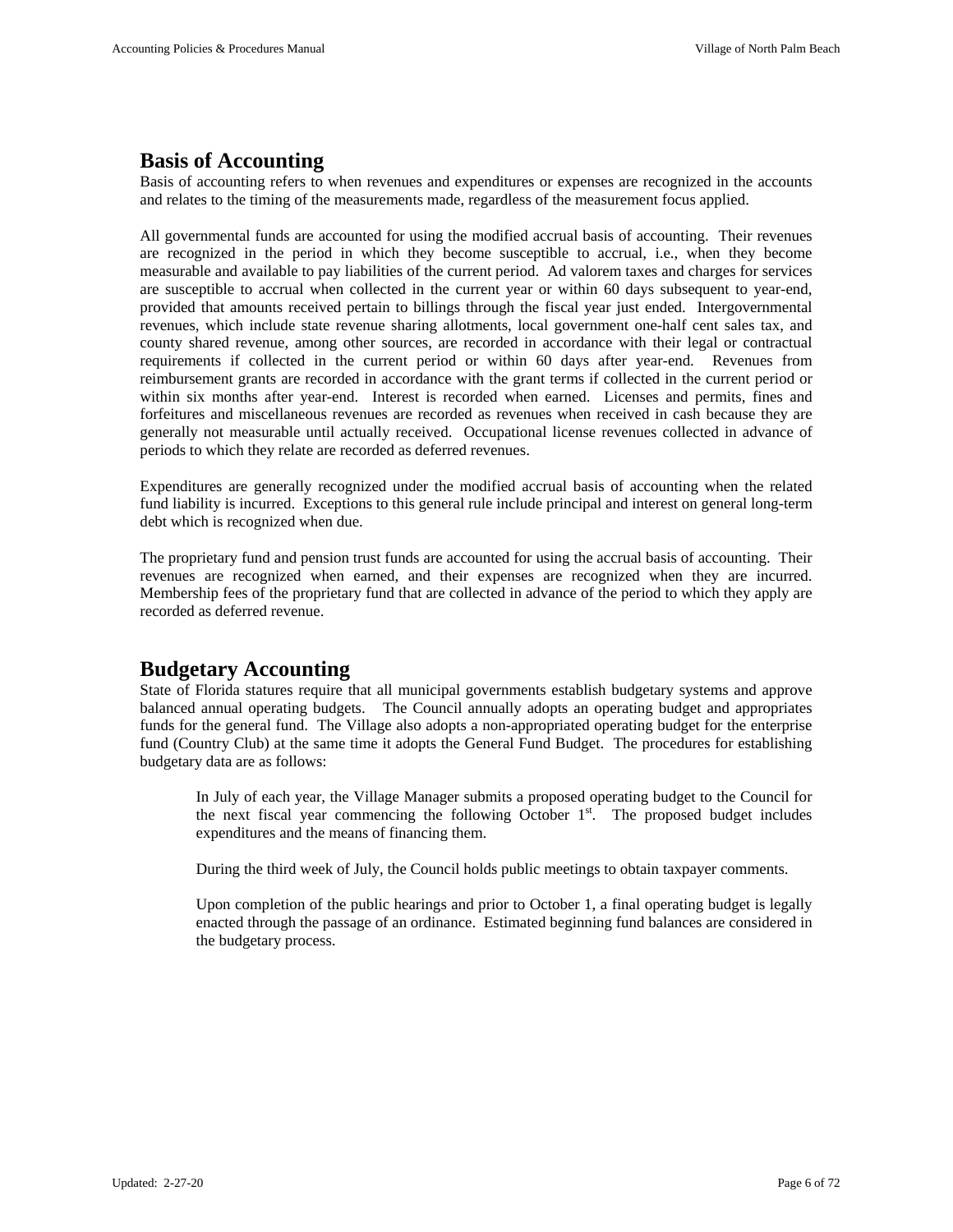# **Purchasing**

# **Objective**

The primary objective of the Village's purchasing operation is to maximize the value of the dollar spent. All Village departments are responsible for accomplishing this objective by planning for future purchase needs and completing them in an economical manner.

#### Responsibilities of Finance Department

- Maintain an up to date vendor list.
- Process purchase requisitions.
- Prepare and issue purchase orders.
- Pay vendor invoices.
- Manage Purchasing Card Program

#### Responsibilities of Village Clerk

- Receive bids and proposals
- Record bids and proposals at time designated in the competitive solicitation
- Maintain bid files.

#### Responsibilities of Operating Departments

- Obtain prices on comparable items.
- Search for new sources of goods and services and provide these vendor names to the Finance Department
- Provide complete information on items to be purchased on the purchase requisitions and reference the budget line item description.
- Provide appropriate documentation with purchase requisitions as required.
- Plan for purchases to minimize emergency purchases.
- Prepare technical specifications and competitive solicitations as needed.
- Evaluate and recommend competitive solicitation awards including facilitating evaluation committees as needed.
- Determine if sufficient funds are available in the budgeted line item.
- Attempt to use the Finance Department's vendor list as a minimum for all quote requirements.
- Manage contracts for your area of responsibility ensuring that vendors provide purchased goods, equipment and/or services in accordance with contract terms and prices.
- Resolve vendor performance issues as needed.

#### Responsibilities of Village Manager

Advertise for bids.

*continued on next page*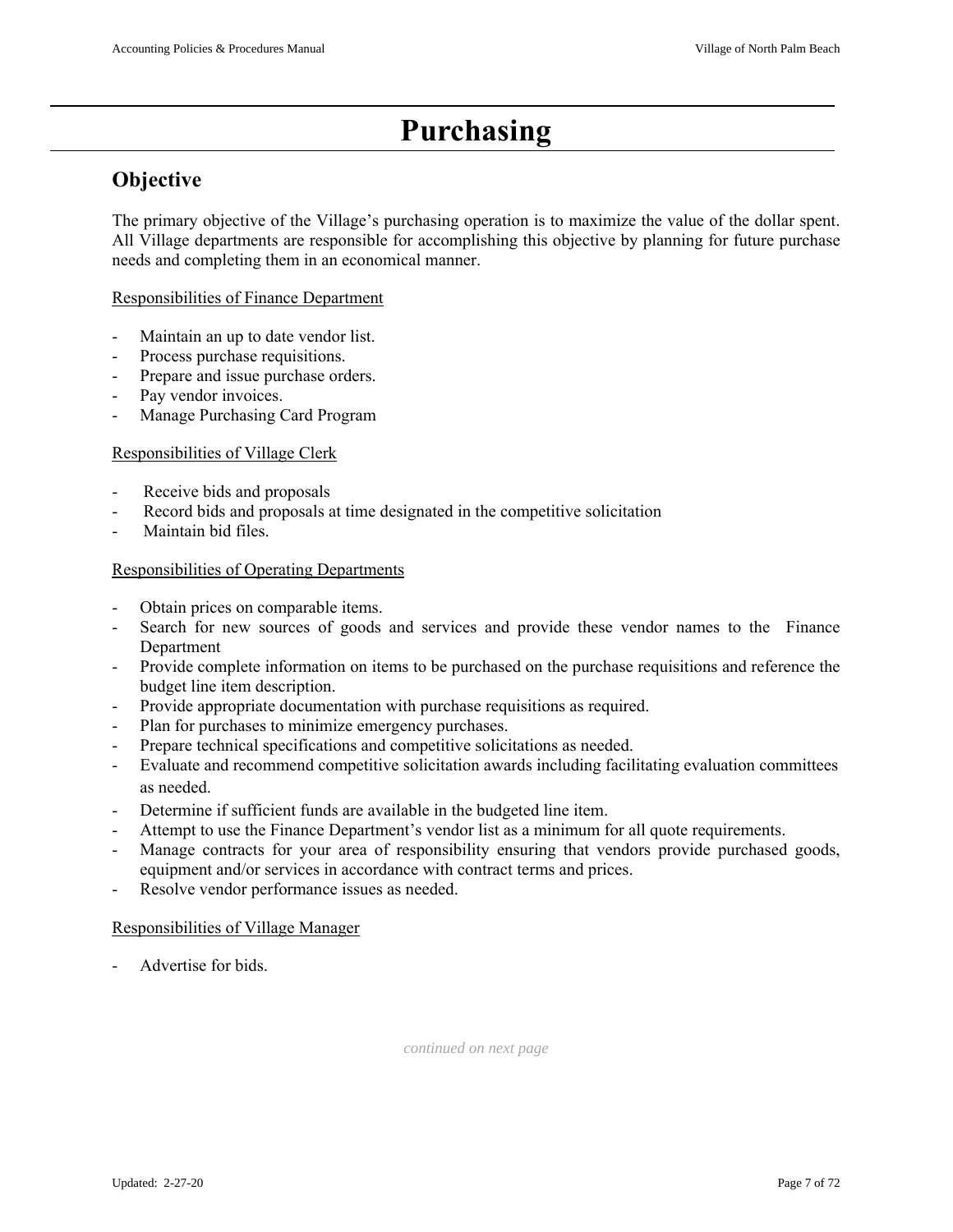# **Purchasing Policy**

Determining Purchasing Methods:

- a. All purchases that are budgeted to exceed \$50,000 on either an annual basis or span across fiscal years such as a "multi-year" contract:
	- 1. Must be formally advertised in a newspaper of general circulation with the advertisement being no less than fourteen (14) days prior to the opening of bids.
	- 2. Must be awarded on a sealed bid basis by vote of Village Council.
	- 3. All competitive solicitations shall be loaded onto the North Palm Beach website and shall be posted on Demand Star for wide distribution to possible vendors.
- b. All purchases having an estimated cost between \$5,000 and \$50,000:
	- 1. Require three (3) quotations. A written quote from each vendor is to be attached to the requisition. Where three (3) written quotes are not available, and on approval of the Village Manager, a memorandum from the Department Head documenting the reason there are fewer than three (3) quotes is required. No hand-written quotes will be accepted.
	- 2. All purchases in excess of \$5,000 and up to \$25,000 shall be authorized by the Department Head, Finance Director, and Village Manager.
	- 3. All purchases in excess of \$25,000 and up to \$50,000 shall be brought to the Village Council on Consent Agenda for approval.
- c. Purchases having an estimated cost of up to \$5,000, unless otherwise described in this manual:
	- 1. Do not require bids or three (3) quotes; however, Department Heads are encouraged to obtain the most cost-effective price.
	- 2. Shall be authorized by Department Heads. The Department Head may authorize, in writing, a member of the department/division to purchase items under \$2,500.
- d. Exceptions In certain instances exceptions to the above may exist and purchases may be accomplished using alternate methods:
	- 1. Through the use of the emergency purchase provisions as provided for in the Emergency Purchases section of this manual.
	- 2. When annual contracts exist, i.e. gas, oil, tires, office supplies, etc.
	- 3. When requirements imposed by federal, state, or county grants provide different regulations.
	- 4. When the Village Manager deems it appropriate to use procedures of more formality than set out above.
	- 5. When the Village Council waives the purchasing rules and regulations.
- e. The purchase of bulk motor and diesel fuel necessary to operate Village vehicles and the purchase of inventory and goods for resale or distribution to the public shall not be subject to the rules and regulations set forth herein and may be approved by the Village Manager and/or the Finance Director.
- f. Expenditures for utilities, advertising, subscriptions, registration fees, training, travel, seminars and lectures, performing artists and entertainers, membership dues, uniform allowances, license or maintenance renewals for existing software, and similar products or services for which competitive procurement is either not available or wholly impracticable shall not be subject to the rules and regulations set forth herein and may be approved by the Village Manager and/or the Finance Director.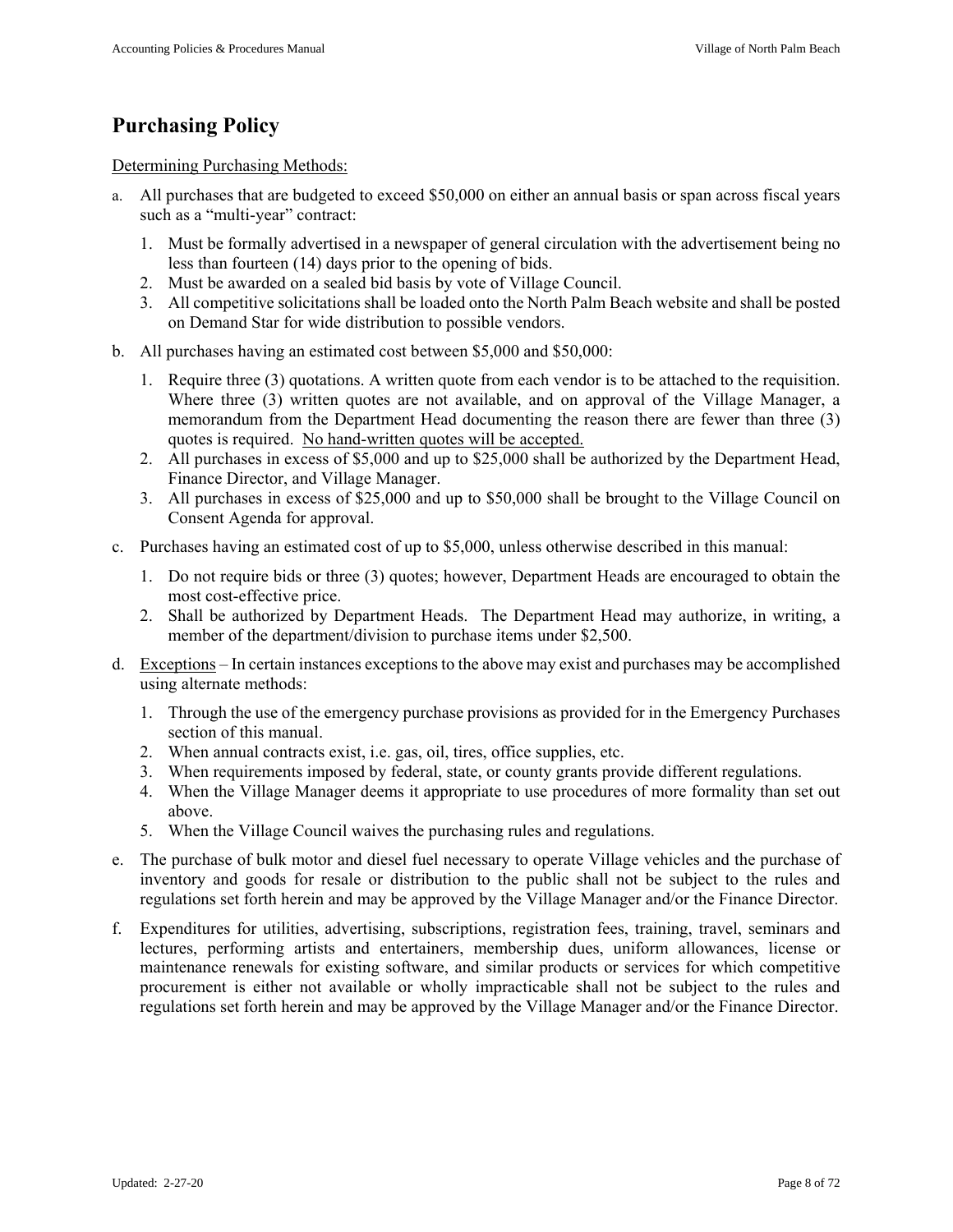# **Initiating a Purchase**

#### Purchase Requisition

A purchase requisition must be completed, and submitted to the Finance Department with the appropriate documentation attached. Where equipment is covered by maintenance contracts, requests for service may be made directly by the respective department. Copies of all approved maintenance agreements shall be submitted to the Finance Department at the beginning of each fiscal year. An annual purchase order that shall not exceed one year will be issued, if required by the vendor.

#### Requisition Preparation

Procedure to process regular requisitions:

- a. Print each requisition and give the following:
	- 1. Department account number.
	- 2. Date of requisition.
	- 3. Suggested vendor name and address.
	- 4. Village delivery location.
	- 5. Quantity.
	- 6. A complete, detailed description of the item(s) to be purchased along with a budget line reference.
	- 7. Estimated net cost of line items of goods and services.
	- 8. Estimated cost of shipping and handling.
	- 9. Signature of department head which indicates department head's approval of purchase.
- b. When necessary, bid documentation, i.e. telephone bids, requests for quotations, etc. should be attached to the purchase requisition.
- c. Purchase requisition originals are to be sent to the Finance Department.
- d. Upon receiving the requisition, Finance will determine the availability of funds in the department's account. If the funds are available, preparation and processing of the purchase order will be completed and forwarded to the Village Manager for final authorization.
- e. Requisitions over \$50,000 will be subject to the bidding process. Once the Village Council awards the bid to a vendor, the operating department must prepare and forward to the Finance Department the purchase order requisition along with a copy of the bid documentation and the adopted resolution.
- f. The Village's purchasing policy allows management to "piggyback" on:
	- 1. Current federal supply schedules, U.S. General Services Administration (GSA) or any other federal agency contracts;
	- 2. Current cooperative purchase contracts; and
	- 3. Other state and local government contracts for labor and materials, providing those government contracts identify those specific services or materials required and the government contract is currently in effect.

If the "piggyback" provision is to be utilized, the operating department will obtain a verbal quote from a secondary qualified vendor to verify the "fair market" value of the item or services sought. If this quote is significantly lower, staff will go through the normal purchasing/bidding procedures. The verbal quote verification procedure will be indicated as part of the back-up material for the purchase.

g. In the event the "piggy-back" provision is utilized and a "change" in services, outside the scope of the government contract is required, that change will be treated as a "change order" in accordance with this policy.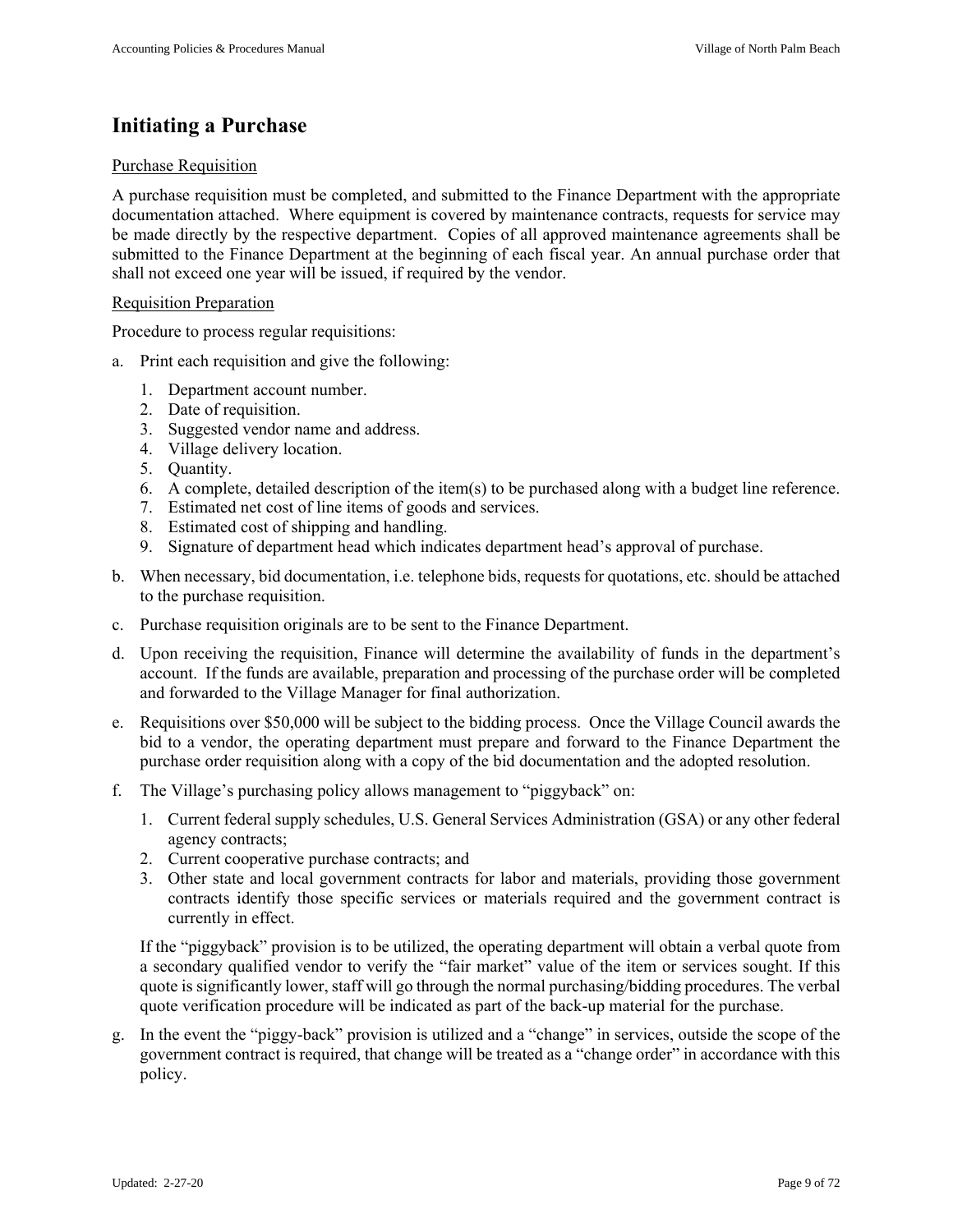# **Purchasing Procedures, Bids, Contracts, Vendor Selection, etc.**

#### Formal Bidding

Formal bids are required for purchases in excess of \$50,000.

#### Writing Specifications

Upon submitting a request for formal bidding, the department should also transmit desired specifications to be included as a part of the bidding process.

Care should be taken to design specifications so that they are not so narrow as to limit competition unnecessarily. Department heads have the responsibility for complying with this guideline.

#### Identifying Suppliers

Operating departments are responsible for maintaining a comprehensive, updated list of suppliers of various products frequently purchased by that department. It is the Village's policy to award to the lowest qualified bidder offering merchandise conforming to pre-defined specifications.

#### Sealed Bid Opening

All bids/proposals shall be submitted to the Village Clerk's Office. All sealed bids are to be opened at the exact time, date and place specified in the bid package. A bid package contains: (1) notice to bidders; (2) complete bid specifications and (3) contract documents, if appropriate. All bids are to be opened publicly with tabulation being made available to all vendors participating. Formal bids are to be checked for proper submission of any required bid deposits, bonds, etc. All sealed bids will be opened by a bid board consisting of the Village Manager or his or her designee, the Department Head concerned and a representative from the Clerk's Office. After evaluation, a recommendation will be made by the Village Manager for transmittal to the Village Council.

#### Sole Source Items

"Sole source purchases are the acquisition of goods and services that for all practical purposes can only be obtained from a single vendor, usually because of limited technology, technological compatibility with existing systems, goods or services already in use by the Village or other unique qualities of the goods or services that preclude a competitor's price comparison." All sole source purchases will be documented by a memo from a Department Head justifying why the purchase is sole source. Every reasonable effort must be made to locate competitive suppliers. Only the Village Manager may certify an item as sole source. Approval of sole source purchases over \$25,000 is to be made by the Village Council.

#### Contracts, Retainage, Change Orders, & Payment

- a. The Village Manager is authorized to sign contracts on behalf of the Village that involve expenditures for goods and services that are line items within the Village budget and do not exceed twenty-five thousand (\$25,000). Prior to execution of contracts, the Village Manager shall first comply with the purchasing regulations adopted by the Village Council and have the contracts reviewed by the Village Attorney for legal sufficiency.
- b. Contracts for over \$25,000 must be approved by the Village Council.
- c. The annual contracts awarded by Palm Beach County, the State of Florida and the Palm Beach County Cooperative Purchasing Council, and other governmental agencies for labor and materials are accepted by the Village in accordance with their terms.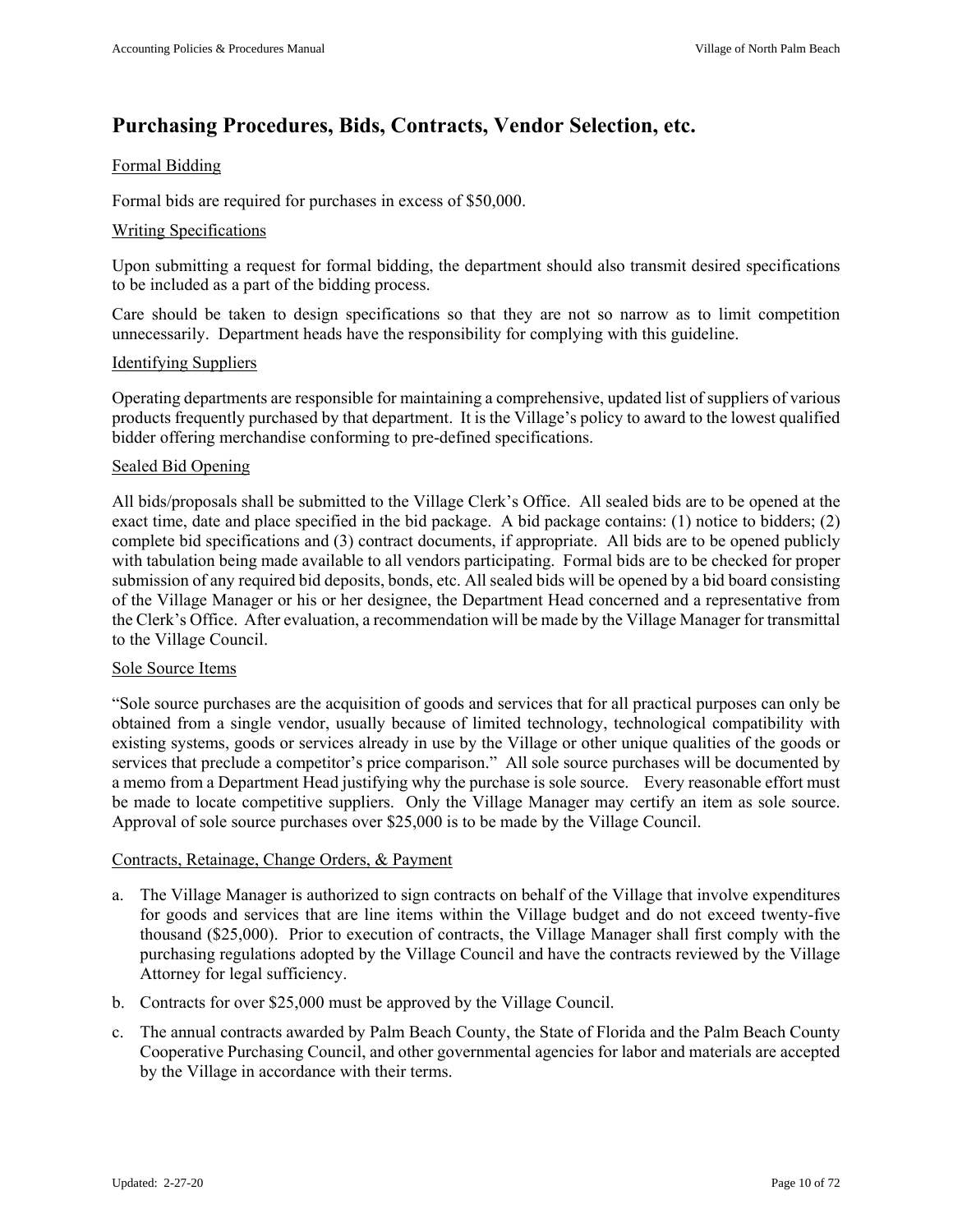d. The American Institute of Architecture, AIA Document G702-1992, Application and Certificate for Payment, is the form that is completed by the Contractor and Certified by the Architect/Engineer as part of their payment request. This form shows the Original Contract amount then the progression of payments previously paid, retainage, current request and balance of contract to complete the Project. The percentage of retainage is specified in the Agreement that is executed by the Village and the Contractor. A standard of ten percent (10%) will be used unless adjusted by the Mayor and Council.

#### Change Orders

A Change Order is a written instrument prepared by the Contractor, certified by the Architect/Engineer and approved by the Village stating their agreement to the following:

- a. Actual change in work required.
- b. The dollar amount of the adjustment and its effect on the Contract's Total Sum.
- c. The extent of the adjustment and how it will affect the Contract's timeframe.
- d. If a lump sum payment is necessary, the request must be properly itemized and supported by sufficient substantiating data to permit evaluation. All parties involved must mutually accept the adjustment(s) as presented.
- e. Unit prices stated in the Contract Documents or subsequently agreed upon must be mutually acceptable to all parties in involved.
- f. If costs are to be determined, all parties must agree upon a mutually acceptable fixed or percentage fee.

#### Change Order Process

- a. All proposed change orders must be approved by the Village Engineer (if involved in the project), the Department Head overseeing the project, and the Village Manager.
- b. The Village Manager has the authority to approve change orders under \$25,000 that are within the original scope of the project and that do not exceed the original budget line item for the project; however, the Village Council will be notified of any such change orders for their approval and ratification at the next scheduled Council Meeting.
- c. All change orders in excess of \$25,000 must be brought to the Village Council for approval.
- d. If exigent circumstances exist requiring immediate action and a delay would adversely impede the project operationally, the Village Manager can with written documentation, authorize a change order in excess of the \$25,000. The Village Manager will be responsible for immediately reporting this Change Order at the next scheduled Council Meeting for ratification.

*continued on next page*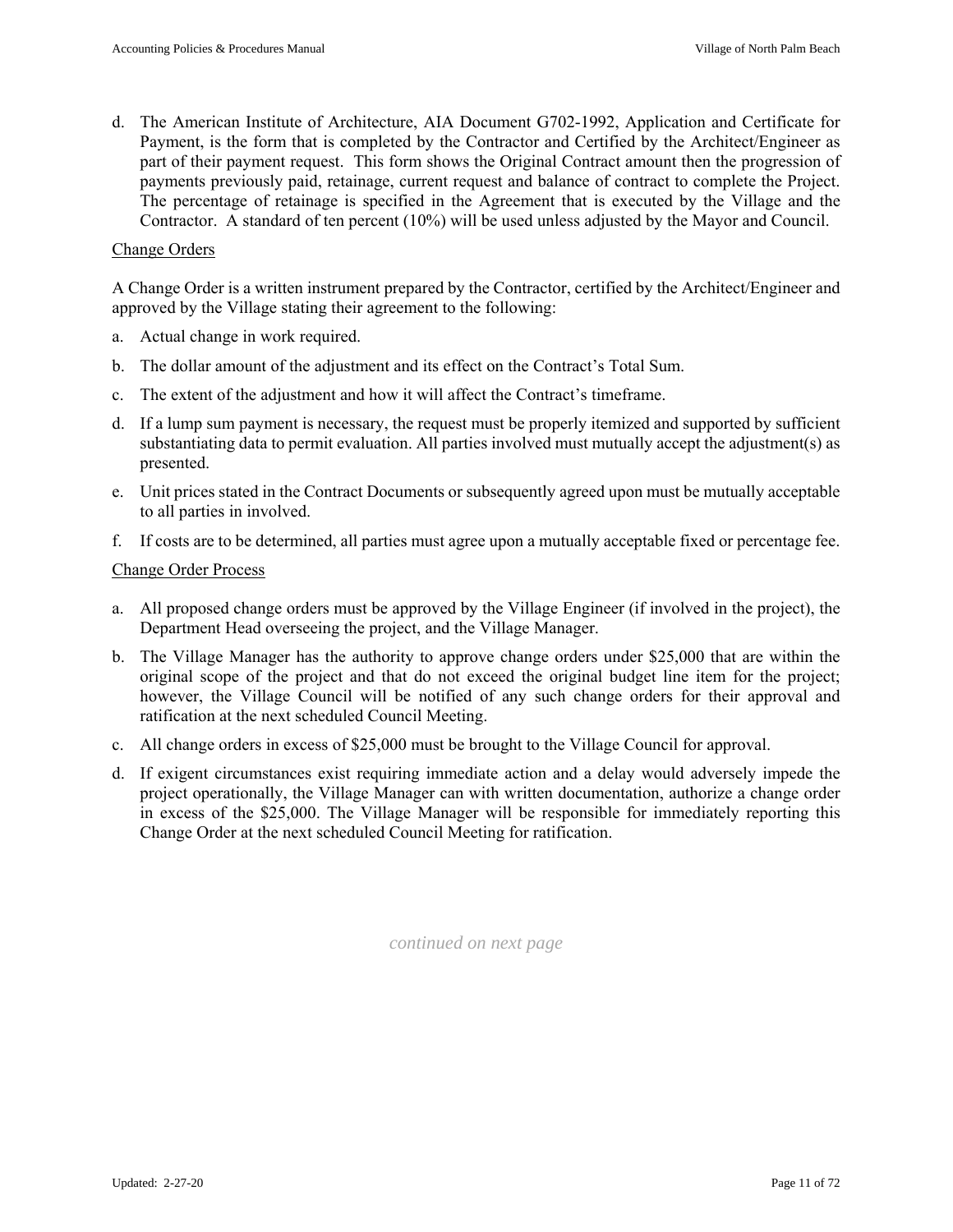#### Construction Manager at Risk Contracts

Except as provided herein, the foregoing Policies and Procedures are not applicable to the procurement of Construction Manager at Risk Contracts. Construction Manager Contracts shall comply with the following rules:

- a. If the Village Manager determines that a Construction Manager at Risk contract is the appropriate method of procurement for any construction project, then the Village will prepare a Request for Qualifications in accordance with all applicable statutory requirements.
- b. The Village shall publicly announce in a uniform and consistent manner the fact that Construction Manager at Risk Services are required. The announcement shall include a general description of the project, procedures for obtaining the Request for Qualifications, and the time within which interested construction management firms may submit qualification statements.
- c. The Village Manager or his or her designee shall establish criteria, procedures and standards for the evaluation of construction management proposals, weighted for the particular project. Evaluation factors shall include, but not be limited to: Successful Experience of the Firm Managing Construction Projects; Qualifications/Experience of the Team; Scheduling, Cost Control and Quality Assurance; Approach to Establishing a Guaranteed Maximum Price; Approach to the Construction Program and Past Performance/References.
- d. An Evaluation Committee, selected by the Village Manager, shall evaluate all responsive qualification statements in accordance with the criteria established in the Request for Qualifications.
- e. The Village Manager and Village Attorney shall negotiate a contract for Construction Management at Risk Services for Village Council's consideration and award.
- f. A Guaranteed Maximum Price shall be established by the Construction Manager utilizing procedures established in the Contract, which will be presented to Village Council for its consideration and approval as an amendment to the Contract.
- g. Change Orders, if required, shall be approved by the Village Manager and reported to the Village Council at the next Village Council Meeting. Change Orders that significantly alter the design provided for in the original contract documents shall require approval of Village Council prior to execution.
- h. In the case of a valid public emergency, the Village Manager may suspend the procedures specified herein, and authorize negotiations of a Construction Manager at Risk Contract with the best qualified firm available at that time.

#### Design-Build Contracts

Except as provided herein, the foregoing Policies and Procedures are not applicable to the procurement of design-build contracts. Design-build contracts shall comply with the following rules:

- a. If the Village Manager determines that a design-build contract is the appropriate method of procurement for any construction project, a design criteria package for the design and construction of the project shall be prepared and sealed by a design criteria professional either employed or retained by the Village. The design criteria professional shall meet the requirements of subsection (2) of Section 287.055(2), Florida Statutes (Consultants' Competitive Negotiation Act). If the Village enters into a professional services contract for preparation of the design criteria package, the selection of the design criteria professional shall comply with subsections (4) and (5) of Section 287.055, Florida Statutes.
- b. The design criteria package shall specify performance-based criteria for the project, including but not limited to the legal description of the site; survey information concerning the site; interior space requirements; material quality standards; schematic layout and conceptual design criteria for the project; cost or budget estimates; design and construction schedules; site development requirements; provision for utilities, stormwater retention and disposal; and parking requirements.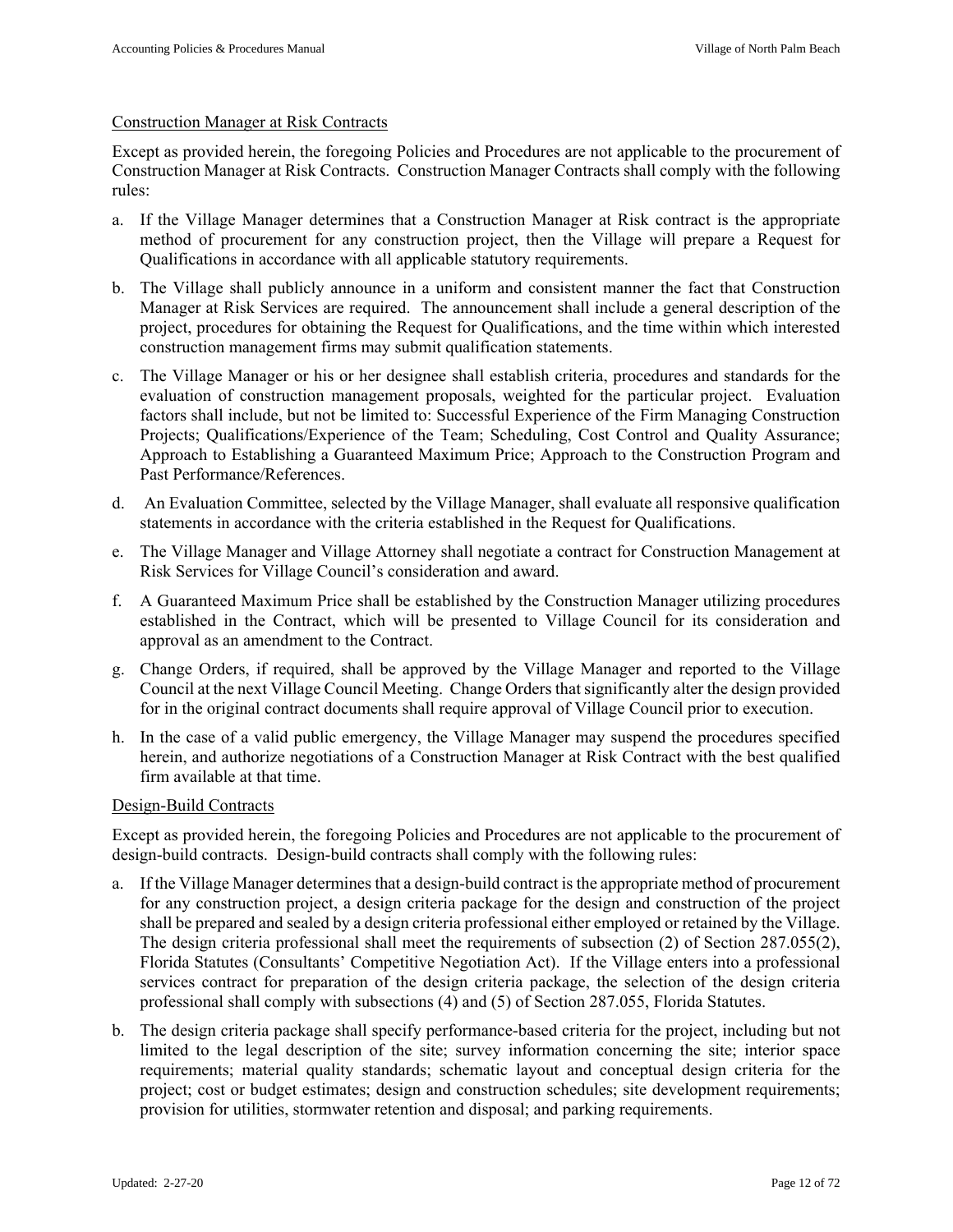- c. A design criteria professional who has been selected to prepare the design criteria package shall not be eligible to render services under a design-build contract executed pursuant to the design-build criteria package.
- d. The Village shall publicly announce in a uniform and consistent manner the fact that design-build services are required. The announcement shall include a general description of the project, procedures for obtaining the request for proposals, and the time within which interested design-build firms may submit proposals.
- e. The Village Manager or his or her designee shall establish criteria, procedures, and standards for the evaluation of design-build contract proposals, weighted for the particular project, and shall solicit competitive proposals pursuant to the prepared design criteria package from qualified design-build firms for the project under consideration. In addition to price, evaluation factors shall include, but not be limited to, ability of professional personnel; past performance; ability to meet time and budget requirements; location of firm; and recent, current and projected work loads.
- f. For each public construction project involving the award of a design-build contract, the Village Manager may initiate a two-step process whereby firms first submit qualification statements. The Village Manager or, at the Manager's option a selection committee selected by the Village Manager, shall evaluate qualification statements in accordance with published criteria, including, but not limited to, past experience; availability; and the qualifications of key personnel and (provided that at least three (3) qualification statements have been submitted) select no fewer than three (3) qualified design-build firms from which competitive proposals shall be solicited based on the design criteria package. This step is not mandatory and the Village Manager may forego the pre-qualification process.
- g. The Village Manager or, at the Manager's option, an evaluation committee selected by the Village Manager, shall evaluate the proposals in accordance with the criteria set forth the solicitation and recommend to the Village Council no fewer than three (3) qualified design-build firms in order of preference. The Village Council may require public presentations and shall rank the firms. The Village Manager, in consultation with the Village Attorney, shall then commence negotiations with the topranked firm.
- h. Should the Village Manager be unable to negotiate a satisfactory contract with the top-ranked firm, negotiations shall be formally terminated in writing and negotiations commenced with the secondranked firm. Should the Village Manager be unable to negotiate a satisfactory contract with the secondranked form, negotiations shall be formally terminated in writing and negotiations commenced with the third-ranked firm. Should the Village Manager be unable to negotiate a satisfactory contract with any of the selected firms, additional firms shall be selected in accordance with the foregoing procedures and negotiations shall continue until a contract is reached.
- i. The Village Manager shall consult with the design criteria professional who prepared the package concerning evaluation of the proposals, approval of detail work and drawings for the project and compliance of project construction.
- j. Each contract for design-build services shall contain a prohibition against contingent fees as required by law.
- k. In the case of a valid public emergency, the Village Manager may suspend the procedures specified herein, and authorize negotiations of a design-build contract with the best qualified design-build firm available at that time.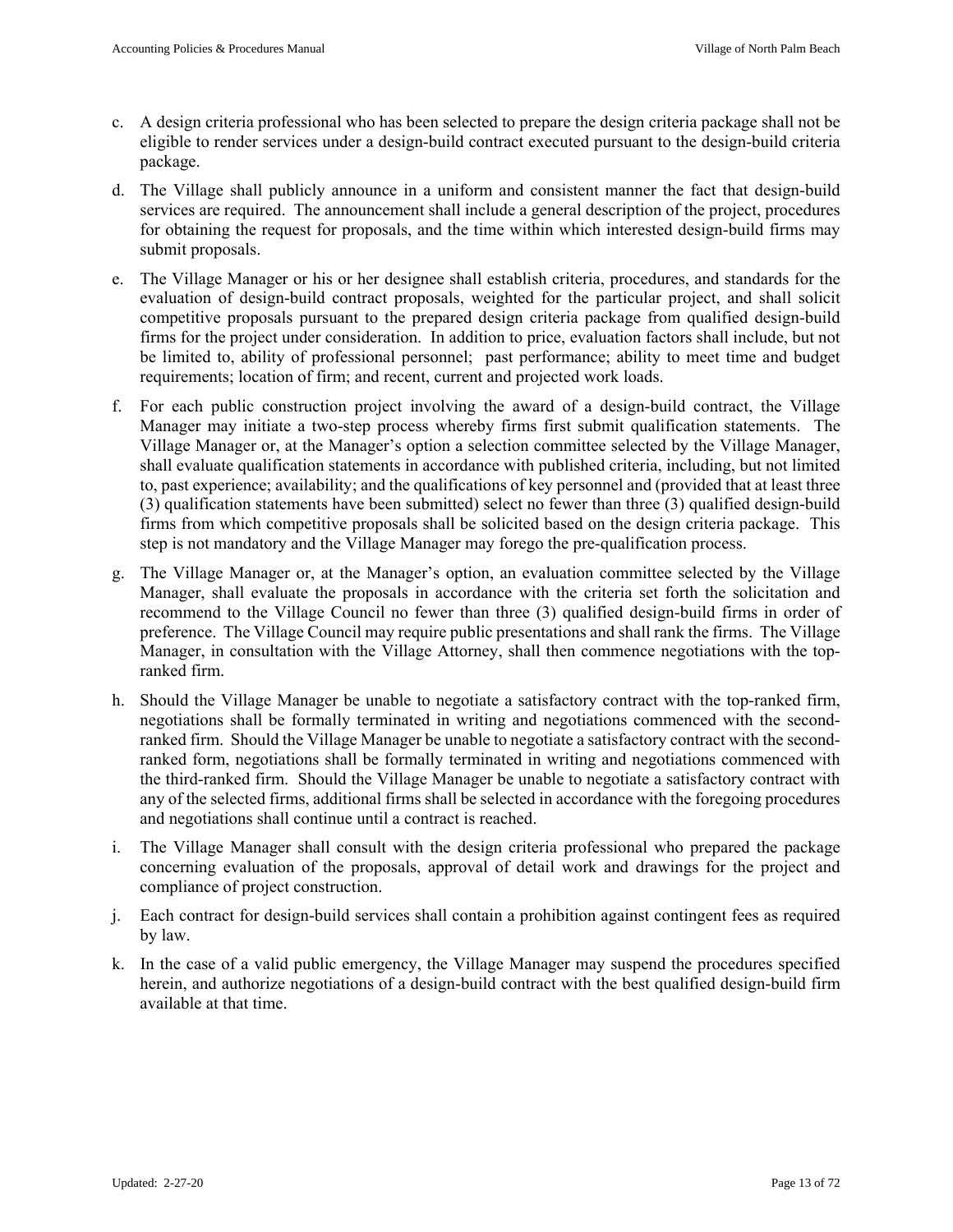# **Contract Payment Process**

#### Certificates for Payment

An Architect and/or an Engineer will be engaged on all professionally bid projects which are new or structurally reengineered. In those instances:

- a. The Architect/Engineer will, within seven days after receipt of the Contractor's Application for Payment, either issue to the Village a Certificate for Payment, with a copy to the Contractor, or notify the Contractor and the Village in writing of the Architect/Engineer's reasons for withholding certification in whole or in part.
- b. The issuance of a Certificate for Payment will constitute a representation by the Architect/Engineer to the Owner that the work has progressed to the point indicated and that the quality of the Work is in accordance with the Contract Documents. It will further constitute a representation that the Contractor is entitled to payment in the amount certified.

#### Final Completion & Final Payment

- a. Upon receipt of written notice that the work is ready for final inspection and acceptance and upon receipt of a final Application for Payment, the Architect/Engineer will promptly make such inspection and, when the Architect/Engineer finds the work acceptable under the Contract Documents and the Contract fully performed, the Architect/Engineer will promptly issue a final Certificate for Payment.
- b. Neither final payment nor any remaining retained percentage shall become due until the Contractor submits to the Architect/Engineer:
	- 1. an affidavit that payrolls, bills for materials and equipment and other indebtedness connected with the work have been paid or otherwise satisfied,
	- 2. a certificate evidencing that insurance required by the Contract Documents to remain in force after final payment is currently in effect and will not be cancelled or allowed to expire until at least 30 days prior to written notice has been given to the Village,
	- 3. a written statement that the Contractor knows of no substantial reason that the insurance will not be renewable to cover the period required by the Contract Documents,
	- 4. consent of surety, if any, to final payment,
	- 5. if required by the Village, other data establishing payment or satisfaction of obligations.

NOTE: Contractor's application for payment (partial or final) for repairs or maintenance to "existing" systems and infrastructure can be authorized by the Village Department Head for which those repairs/maintenance was authorized.

- c. Acceptance of final payment by the Contractor, a Subcontractor or material supplier shall constitute a waiver of claims by that payee except those previously made in writing and identified by that payee as unsettled at the time of final Application for Payment.
- d. The Certificate of Completion and the Application for Final Payment forms must be completed. The Application for Final Payment requests the release of the retainage and requires the Director managing the project and the Village Manager to sign off upon completion of the project.
	- 1. Projects exceeding \$500,000 will be forwarded to the Mayor and Council for final closeout and release of retainage.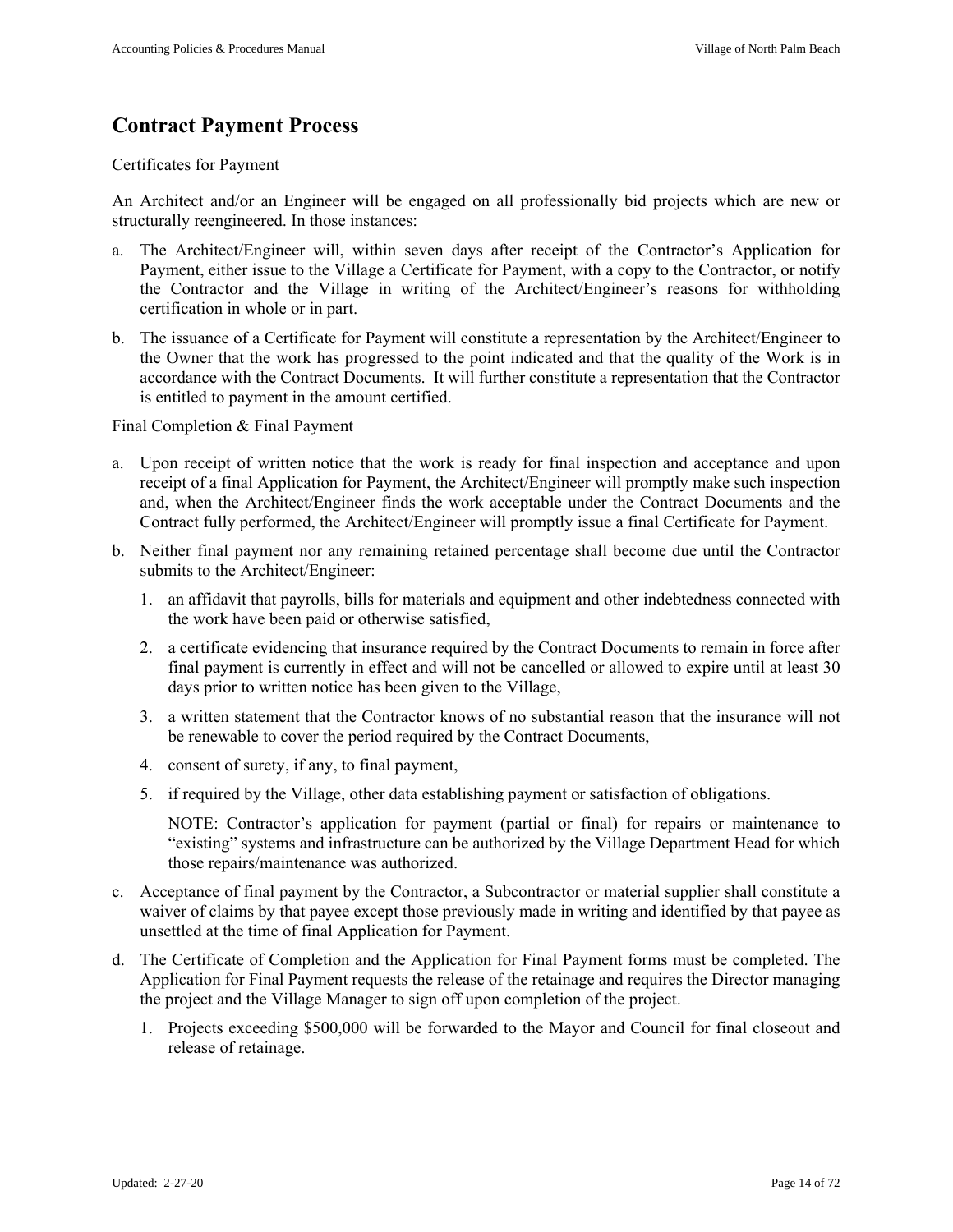### **Purchase Orders**

#### Use of Purchase Orders

A purchase order should be used for the purchase of a single item over \$5,000 that is not purchased on a regular basis. This would include all purchases not covered by a blanket purchase order. All purchases that are budgeted to exceed \$50,000 on an annual basis or span across fiscal years such as a "multi-year" contract surpass the Village's bid threshold and will be bid prior to the beginning of the fiscal year. Exceptions are outlined in the Purchasing Policy "Determining Purchasing Methods" section, as well as in the Emergency Purchases section.

#### Procedure for Issuing a Purchase Order

- a. All purchase orders will be issued by the Finance Department.
- b. All purchase orders will be sequentially numbered.
- c. The purchase order is prepared in triplicate.
	- 1. TheVendor copy is delivered directly to the vendor.
	- 2. The Purchasing copy is retained by the Finance Department for account encumbrance and is attached to the requisition original.
	- 3. The Department copy is sent to the Department Head or the requisitioning department.

#### Cancellation of a Purchase Order

All cancellations of orders must be made by forwarding to the Finance Department the receiving copy of the purchase order with the word "VOID" printed across the face of said copy. The Department Head should sign and date all voided purchase orders, as well as provide a brief reason for the void.

#### Expediting Orders

Once the Finance Department has issued a purchase order, no follow-up work is done on the order by Finance. It will be the responsibility of the operating department to expedite orders.

#### Back Orders of Partial Payments

When several items are ordered, the supplier may deliver only a portion of the quantity requested. The supplier may then advise you that the remainder of the order has been back ordered. The Department Head should retain the copy of the purchase order until all items are delivered. Should the vendor invoice the Village for the partial order delivered, the following partial payment procedures should be followed:

- a. When the invoice is received, the department head should forward the invoice to the Finance Department with his or her approval of the partial payment. Notations should be made on the invoice that the order is "INCOMPLETE" and the purchase order number circled, or noted if it is not mentioned on the invoice. The Finance Department will use this as authority for partial payment. Documentation must be sent to the Finance Department indicating which items have been received before the Finance Department makes the payment on such invoice.
- b. The department copy of the purchase order remains in the department until the entire order is filled, invoiced, or balance canceled.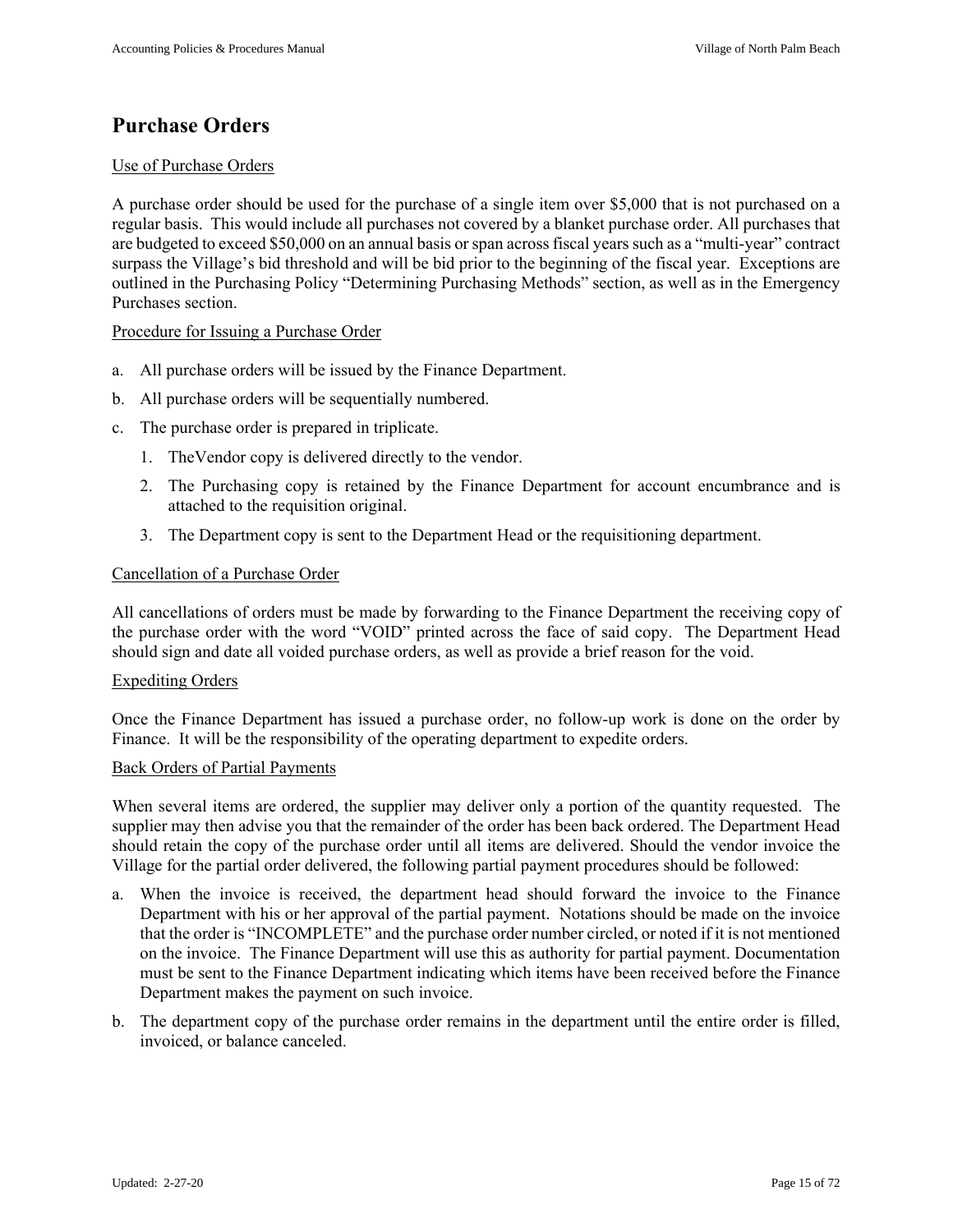#### Blanket Purchase Orders

Blanket purchase orders can be requested from the Finance Department for the purchase of materials, supplies, parts and similar items over a certain period of time not to exceed a single fiscal year. Examples include, but are not limited to, office supplies, computer supplies, uniforms, firearms and firearm accessories, badges and specialized public safety equipment, hardware store purchases, tires, tubes, and batteries.

A blanket purchase order may be in any amount up to \$25,000 and must be approved by the Department Director, the Finance Director, and the Village Manager. No single item pursuant to a blanket purchase order shall exceed \$5,000. Blanket purchase orders in excess of \$25,000 shall be approved by the Village Council, provided, however, that blanket purchase orders in excess of \$25,000 and up to \$50,000 shall be placed on the Consent Agenda.

#### Split Purchases (Pyramiding)

Split purchases, or pyramiding, is defined as issuing more than one purchase order on the same product with the intent of circumventing these regulations and/or budget limitations within an unreasonably short time period such that the totals of the purchase orders equal an amount greater than that authorized by these regulations. **Split purchases are prohibited**.

### **Emergency Purchases**

#### General Policy

True emergencies do occur as a result of parts, supplies, and labor needed to repair equipment and facilities that are needed to provide services for the health, welfare and safety of the public. Anticipating needs in advance, whenever possible, will hold emergency purchases to a minimum and allow the use of standard procedures.

#### Procedure

- a. Emergency purchases between \$5,000 to \$25,000, mark invoice "EMERGENCY PURCHASE". The invoice must be submitted to and approved by the Department Head, subject to confirmation by Village Manager.
- b. Emergency purchases of more than \$25,000 and up to \$50,000, mark invoice "EMERGENCY PURCHASE", and contact the Village Manager for approval, subject to confirmation by the Village Council.
- c. Emergency purchases over \$50,000 are not to be made without the approval of the Village Council.

### **Purchasing Cards**

Recognizing the advent of automated internet supply vendors and the occasional time sensitive procurements, the utilization of a Village purchasing card is both necessary and required. The Finance Department shall maintain one purchasing card per department to be utilized in select cases in accordance with the existing purchasing regulations. Any department needing to use the purchasing card shall request in writing, to the Finance Director, the intended use of the card, the amount and the account number(s) to be charged. All requests must be approved by the department head prior to sending it to the Finance Department. If the request meets all applicable purchasing regulations and the departmental funds are available, the Finance department will obligate the Village for the purchase by use of the Village's purchasing card. The department making the purchasing request shall be responsible for providing invoices (receipts) or other acceptable documentation to the Finance Department immediately upon receipt. All invoices (receipts) shall be initialed with the account number(s) to be charged.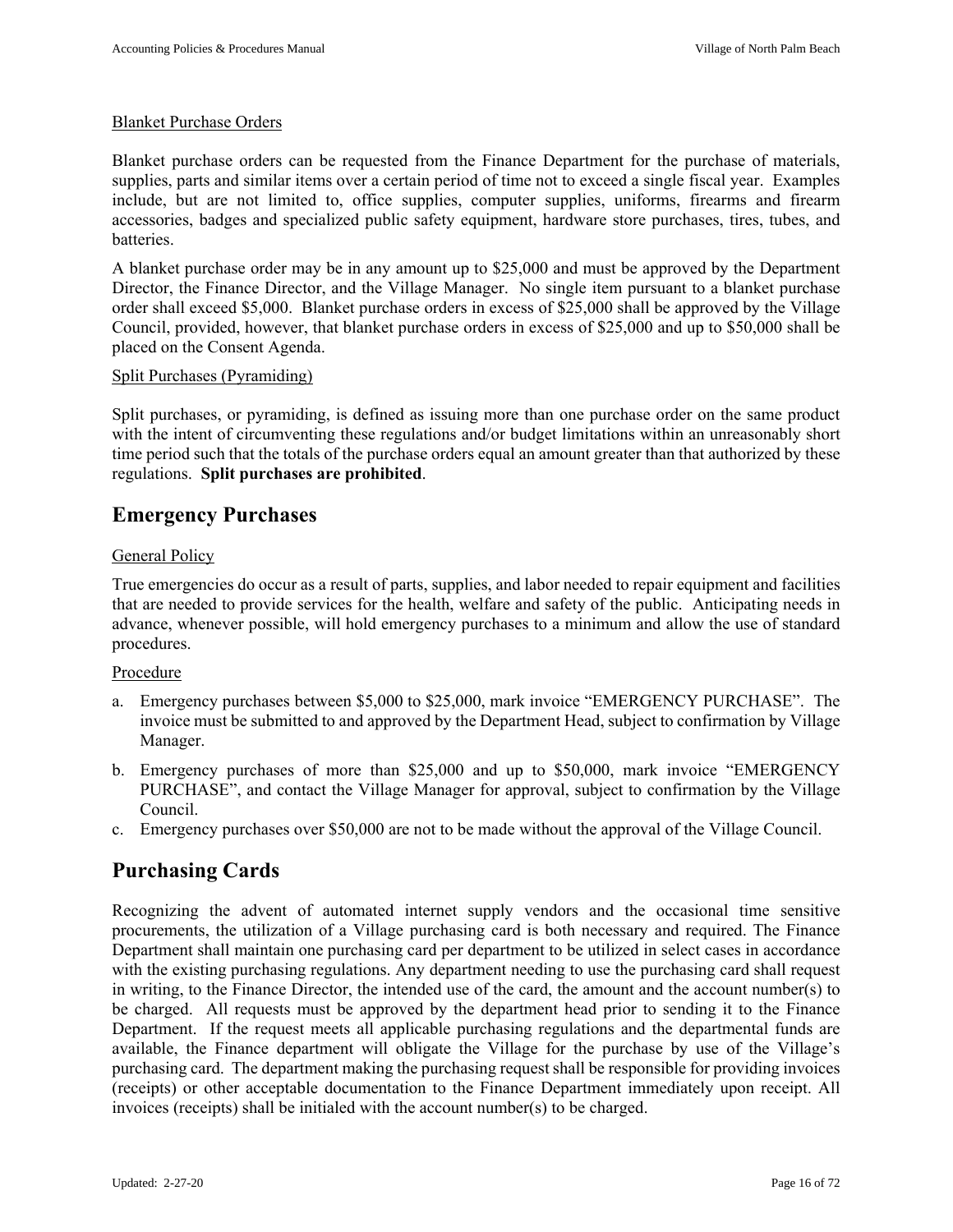### **Sales Tax Exemption**

Village purchases are exempt from Florida sales tax. When making purchases, the vendor will be provided with the sales tax exemption number.

### **Contract Management and Oversight**

Operating Departments are responsible to manage contracts funded by their budget or in their area of responsibility. Each contract shall be assigned one person as the contract manager of that contract. Contract Management and Oversight includes:

1. Verification that vendor provides goods and/or services as ordered.

Is the item the same brand, size, and package? Were the services performed by the individual identified in the contract or was the process for substitution followed?

- 2. Were the operating and maintenance manuals and warranties received? Provide information to Public Works, or Other Department who may be involved in any future repairs, if appropriate.
- 3. Were the goods or services delivered timely?
- 4. Was training included and provided in accordance with contract?
- 5. Were goods or services invoiced accurately? Note that vendors are always allowed to invoice at a lower price than in the contract allowing them to pass through any additional discounts available but vendors are not allowed to invoice at a higher than contract price.
- 6. Was there a request for additional goods or services? If yes, was the change order process followed?
- 7. Was contract completed by the end of the fiscal year? If not, the Contract Manager is responsible to notify the Finance Department of the need to roll over the purchase order into the next fiscal year.
- 8. Were assets purchased as part of the Contract? If yes, the Contract Manager is responsible to ensure that the Finance Department receives the Serial Number or other identifying information to include in the Village's assets.

Anytime there is an accident involving a vendor or a dispute with a vendor, the Contract Manager should engage the assistance of the Department Head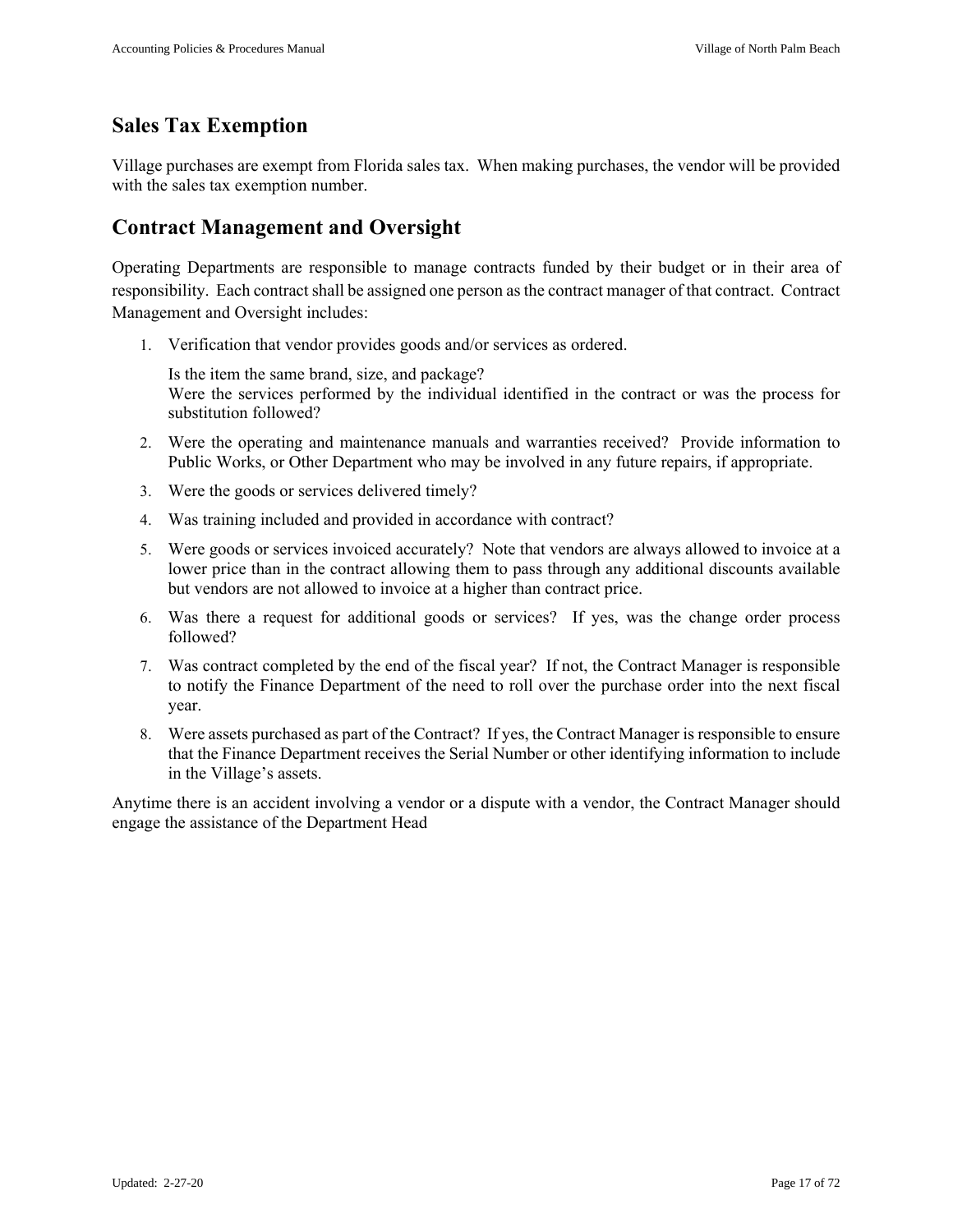# **Budget Transfers**

#### Budget Amendment Ordinance

A budget amendment ordinance is required when a transfer of monies increases/decreases the budgeted total of the respective fund.

#### Budget Transfer Requirements

- a. Budget transfers from the Council Contingency Account and the Country Club Contingency Account must be approved by the Village Council.
- b. The Village Manager may approve transfers among activity amounts within a department so long as the amounts of the transfers do not exceed \$10,000. However, transfers between departments (and not merely divisions within a single department) and any change to the total departmental expenses must be submitted to, and approved by, the Village Council.

#### Departments/Controlled Divisions

The following are the departments/controlled divisions and are considered for budget transfer purposes:

| 1. Village Manager:            | - Village Manager<br>- Village Attorney<br>- General Services                                                             | 2. Finance:                    | - Finance<br>- General Services<br>- Debt Services<br>- Reserve<br>- Insurance (Country Club)                                |
|--------------------------------|---------------------------------------------------------------------------------------------------------------------------|--------------------------------|------------------------------------------------------------------------------------------------------------------------------|
|                                |                                                                                                                           |                                | - Debt Services (Country Club)<br>- Reserve (Country Club)                                                                   |
| 3. Village Clerk:              | - Village Clerk<br>- Village Council                                                                                      | 4. Recreation:                 | - Recreation<br>- Special Events<br>- Pool<br>- Tennis                                                                       |
| 5. Library:                    | - Library                                                                                                                 | 6. Public Safety:              | - Law Enforcement<br>- Fire Rescue<br>- General Services                                                                     |
| 7. Public Works:               | - Administration<br>- Facilities Maintenance<br>- Sanitation<br>- Street & Ground<br>Maintenance<br>- Vehicle Maintenance | 8. Country Club:               | - Administration<br>- Golf Course Maintenance<br>- Golf Shop/Carts/Driving Range<br>- Food & Beverage<br>- Clubhouse Grounds |
| 9. Community<br>Development:   | - Community Planning<br>- Building<br>- Code Enforcement                                                                  | 10. Information<br>Technology: | - Information Technology                                                                                                     |
| 11. Human<br><b>Resources:</b> | - Human Resources                                                                                                         |                                |                                                                                                                              |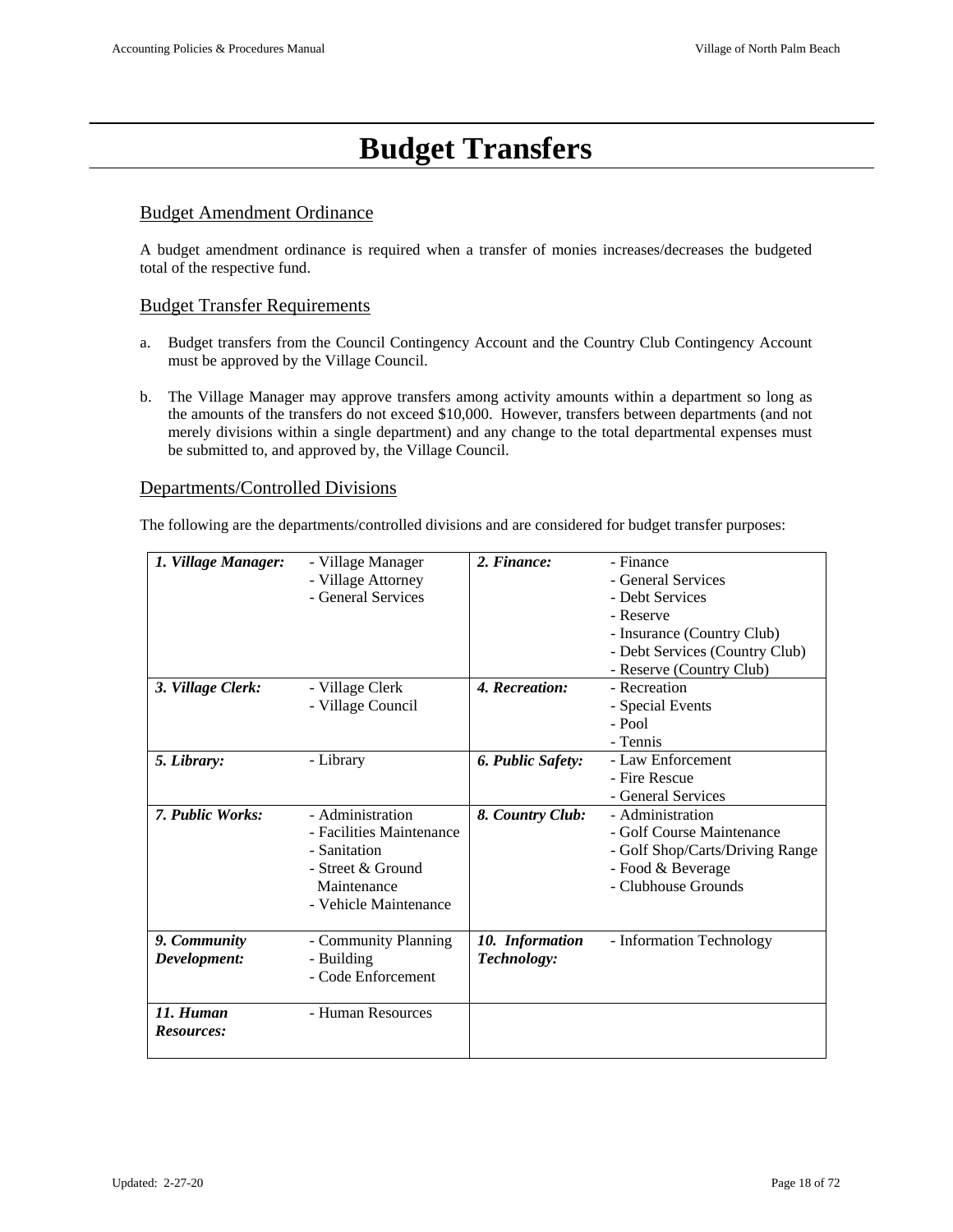# **Emergency Budget Transfer**

#### Emergency Budget Transfer Procedures

Emergency budget transfer procedures for emergency purchases are as follows:

- a. Emergency budget transfers up to \$10,000 among existing budgeted line items of the existing budget (regardless of department) require Village Manager approval, subject to confirmation of the Village Council.
- b. Emergency budget transfers over \$10,000 require Village Council approval.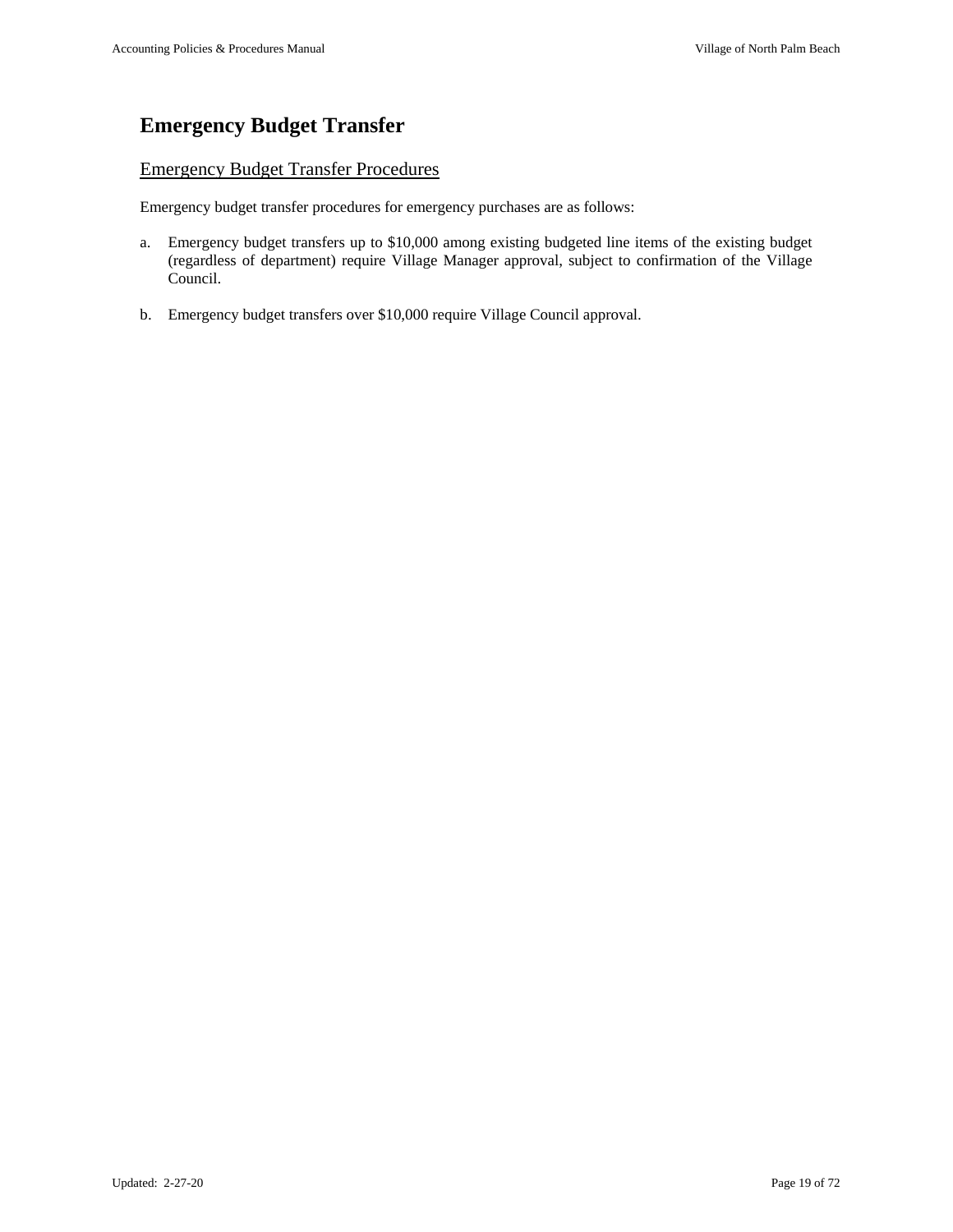# **Debt Policy**

Under the governance and guidance of Federal and State laws and the Village's Charter, Ordinances and Resolutions, the Village may periodically enter into debt obligations to finance the construction or acquisition of infrastructure and other assets or to refinance existing debt for the purpose of meeting its governmental obligation to its residents. It is the Village's desire and direction to assure that such debt obligations are issued and administered in such fashion as to obtain the best long-term financial advantage to the Village and its residents.

The Village hereby establishes the following policies concerning debt:

- The Village Charter and the Constitution of the State of Florida do not provide for a legal debt limit. However, in making or providing of capital improvements, the Village shall not incur a general obligation debt requiring the full faith and credit and taxing power of the Village that exceeds five percent (5%) of the property tax base of the Village.
- The Village will analyze the impact of debt service on total annual fixed costs before any longterm debt is issued.
- Any loan obligation over \$500,000 shall require review and comment by the Village's Audit Committee prior to Council action.
- The Village will not use proceeds from long-term debt for current, on-going operations. Longterm borrowing will be confined to capital improvements too large to be financed from current revenues.
- The Village will utilize the form of borrowing that is most cost-effective, including not just interest expense but all costs, including upfront costs, administrative and legal expenses, prepayment penalties, and reserve requirements.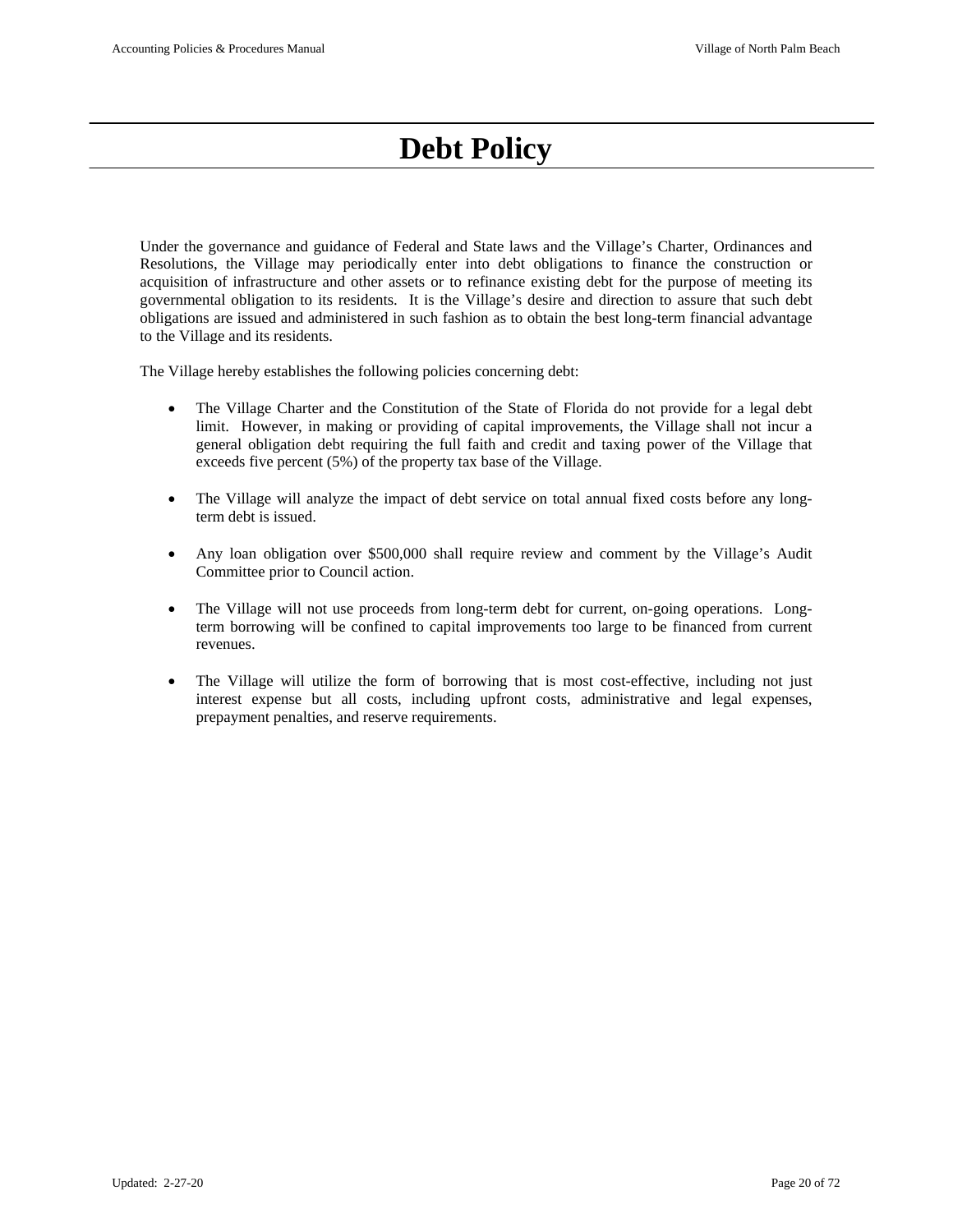# **Receipt of Goods and Services**

### **Acceptance**

- a. Department Heads are responsible for inspecting all goods upon receipt to determine that the quantity and quality of merchandise received meets the specifications of the order.
- b. If there is a discrepancy, the Department Head is responsible for informing the vendor and the Finance Department immediately and documenting the conversation in writing.
- c. If quantity and quality conform to purchase order specifications, the Department Head signs off on the invoice and returns it to the Finance Department for processing.

### **Process for Payment**

- a. If the shipment does not complete the purchase order, the Department Head is responsible for forwarding the invoice with their signature approving payment along with a copy of the purchase order to the Finance Department.
- b. If the shipment completes the purchase order, the Department Head must mark "Close Purchase Order" on the PINK copy of the PO, sign the invoice approving final payment, and return both of these copies along with any other pertinent documentation necessary for processing to the Finance Department. Mark the receiving copy "SHIPMENT COMPLETE RECEIVED" and forward it to the Finance Department.
- c. Forward the vendor packing slip or bill of lading (if any) with the receiving copy to the Finance Department.
- d. Services, as distinct from commodities, rendered must be certified by the Department Head that the quality meets the specifications of the purchase order before the invoice is paid.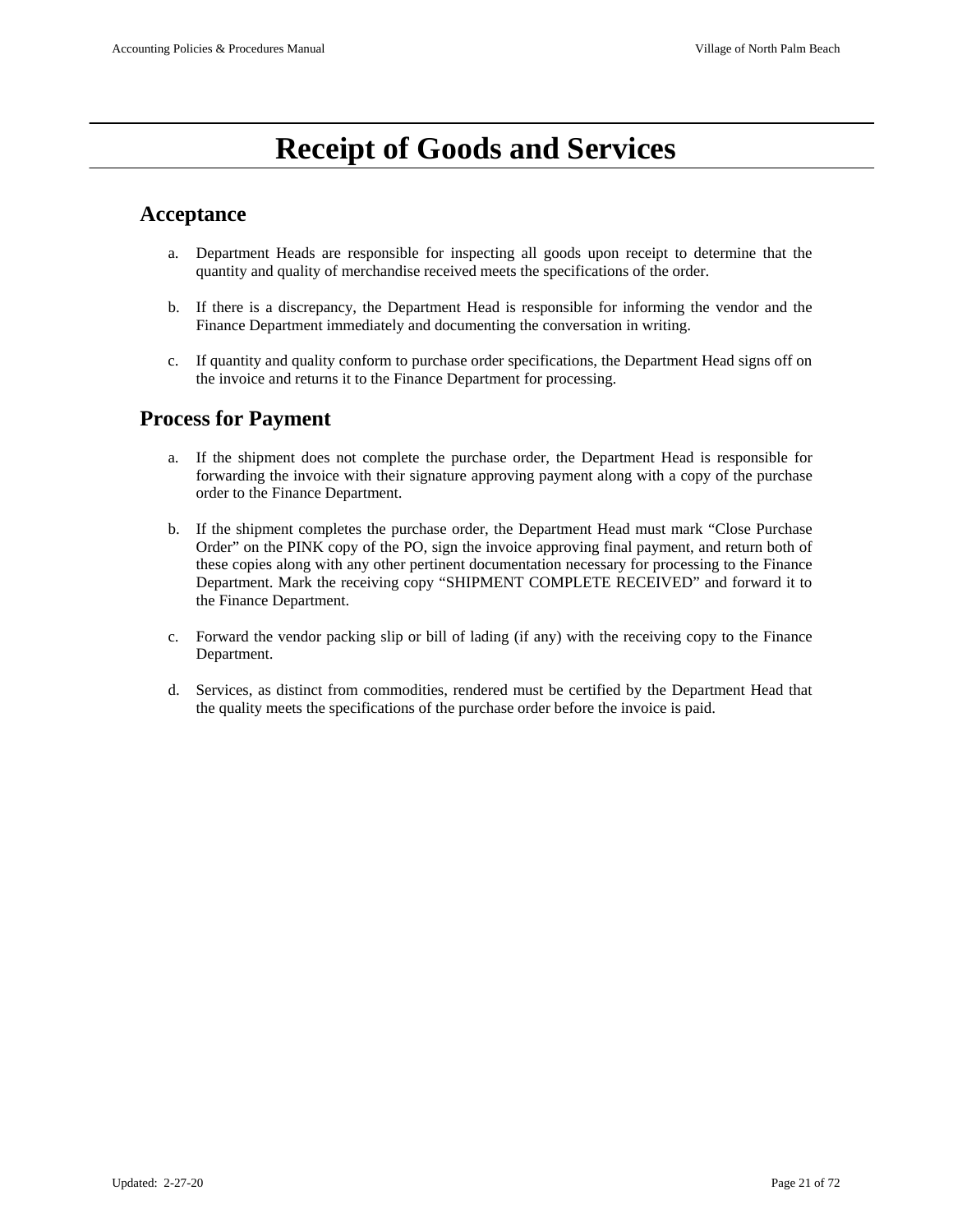# **Payment**

#### Invoices

- a. Original vendor invoices will be sent directly to the Finance Department.
- b. The Finance Department will pay the invoice only if:
	- 1. The invoice has been received by the Finance Department.
	- 2. The Department Head must sign off on the invoice certifying that there has been a satisfactory delivery of goods or services.
	- 3. Total quantity received per line item is equal or less than quantity ordered. An explanation is required when discrepancies exist.
	- 4. Unit Price on invoice is the same as unit price on the purchase order. An explanation is required when discrepancies exist.
	- 5. Extension per line item is correct.
	- 6. Total of line item extensions is reflected by the net total on the invoice.
	- 7. Advantage is taken of all allowable discounts.
	- 8. Funds are available within the department's budget.

#### Invoice Retirement

- a. Check is issued to vendor, signed by the appropriate authorized individual(s).
- b. Original invoice is marked "PAID".
- c. The "PAID" invoice, any other necessary supporting documentation, and the remittance copy of the check are attached to the purchase order and filed.

#### Check Requests

a. Department Head may request checks on prescribed forms for:

| 1. Travel         | 6. | <b>Donations</b>           |
|-------------------|----|----------------------------|
| 2. Training       |    | 7. Contributions           |
| 3. Subscriptions  |    | 8. Contract Labor          |
| 4. Reimbursements |    | 9. Independent Contractors |
| 5. Petty Cash     |    | 10. Etc.                   |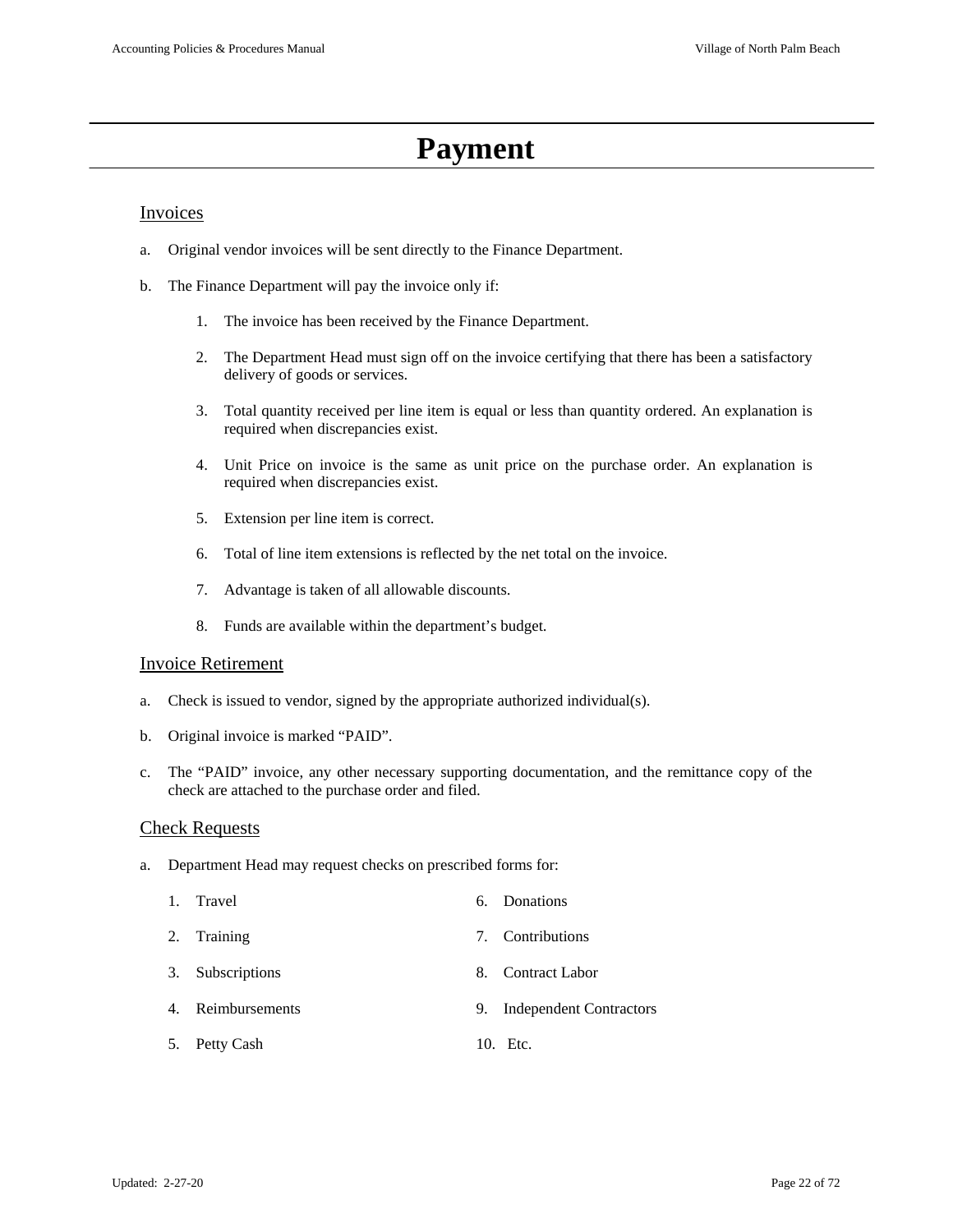b. All check requests that are submitted for payment should include supporting documents and are subject to follow terms and conditions of accounting policies and procedures.

#### Telephone and Utility Bills

All Village telephone and utility bills are processed through the Finance Department to verify long distance service usage and to verify proper departmental allocation of utility costs. Any bills received in another department should be forwarded to the Finance Department. Prior to forwarding telephone bills to Finance, Department Heads must review and sign off on all charges to be paid.

#### Check Signers

All checks drawn on any depository of Village funds shall be signed by both the Village Manager and the Finance Director, or in the absence or inability of the Finance Director and/or the Village Manager to sign such checks, they shall be signed by the Vice Mayor and/or the Mayor.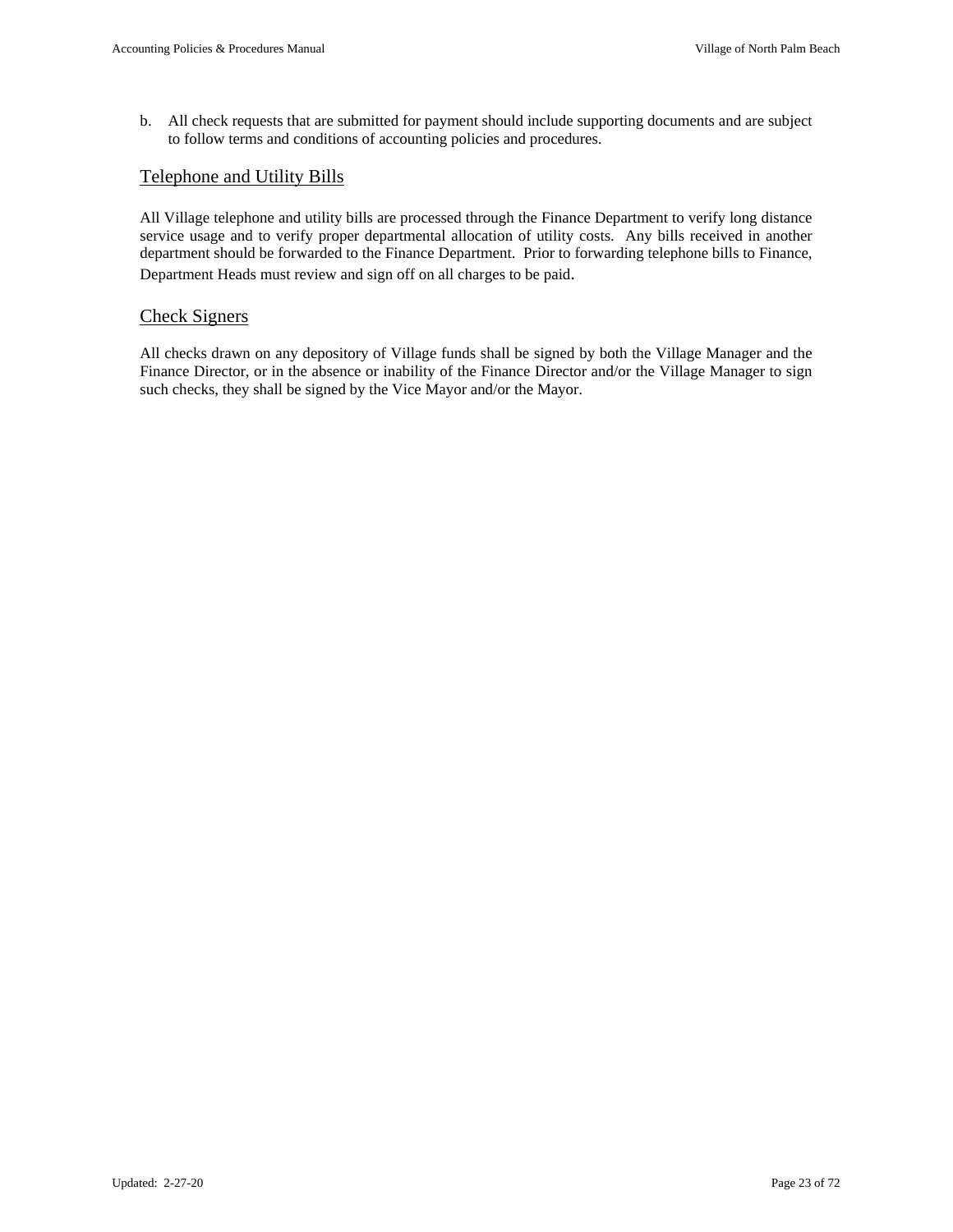# **Surplus and Obsolete Material and Equipment**

#### Methods of Disposition

- a. Surplus, worn out or obsolete material and equipment may be disposed of in any of the following ways:
	- 1. By transferring to other departments.
	- 2. By returning to the manufacturer or supplier.
	- 3. By trading in on new equipment.
	- 4. By junking.
	- 5. By advertising for sale.
- b. Each department shall report its surplus or obsolete stock, equipment or materials to the Finance Department.
- c. All Capital Equipment valued at \$5,000.00 or more shall be declared surplus by Village Council before processing as surplus.
- d. Village Council approval is not required when our insurer has declared a vehicle or an item of equipment as a total loss.

#### Procedure for Sale of Surplus Items

- a. If surplus material is sold, it shall be accomplished by the affected department in conformance with competitive practices.
- b. Surplus property may be disposed of by auction. Final approval for sales will be made by the Village Manager or his designee. Advertisement for such sales will be made in a local newspaper at least one time, no less than five (5) days prior to sale or auction.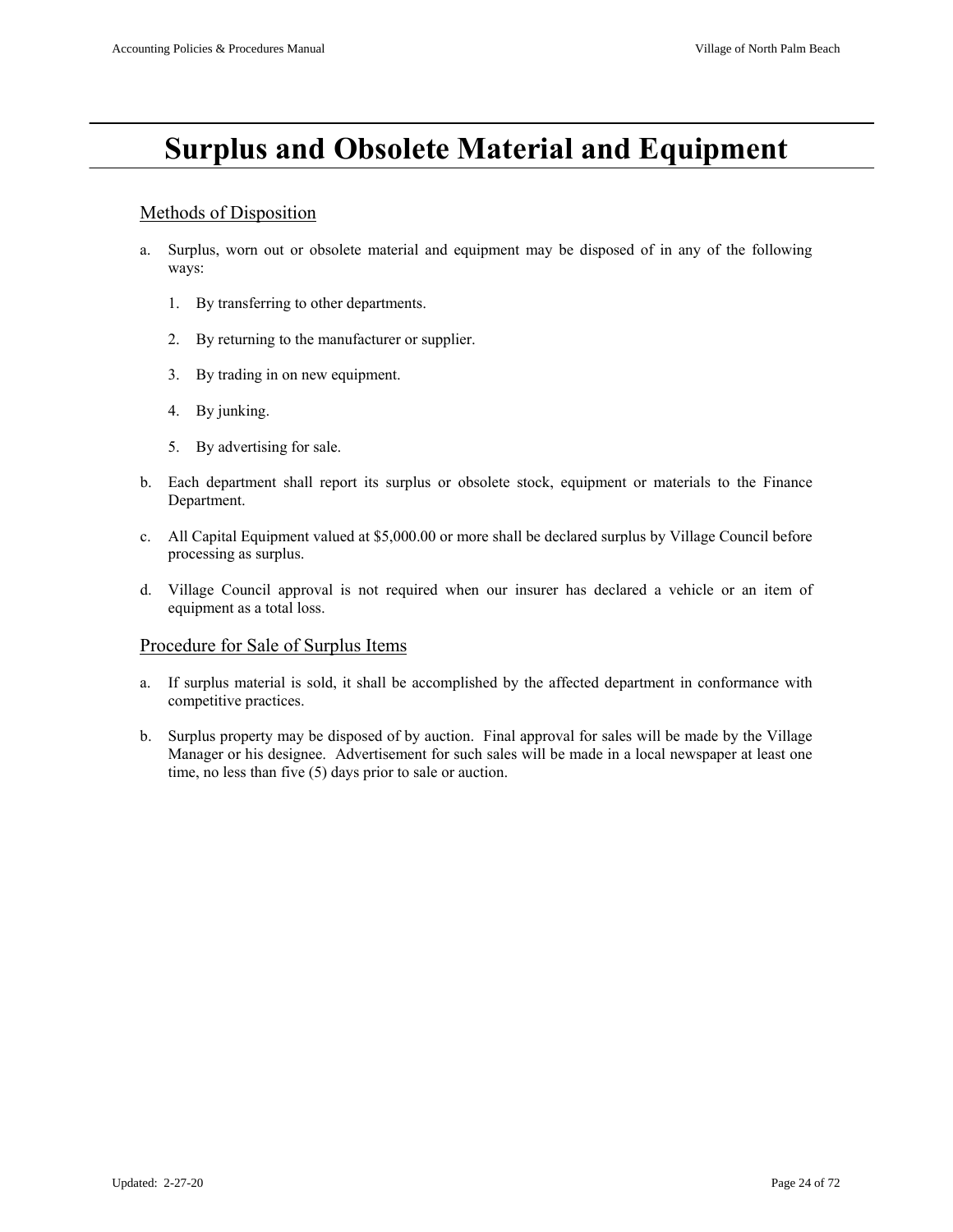# **Fixed Assets Accounting and Recording**

The Village follows the capitalization requirements of GASB Statement #34 (Asset Capitalization & Depreciation Guidance) for its fixed assets.

#### General Definition

Capital assets include: land, land improvements, buildings, building improvements, construction in progress, machinery and equipment, vehicles and infrastructure.

#### Recording and Tagging

Departments will fill out the fixed asset worksheet for all newly acquired assets with the following information:

- a. Description
- b. Price
- c. Department
- d. Location
- e. Condition
- f. Custodian
- g. VIN Manufacturer Model Model Year License Number
- h. Estimated life
- i. Vendor, Purchase Order Number, Inventory Number, Inventory Date, Amount

Once information is received a tag number is assigned and information is put into the system. A print out of the information is run and the tag number is attached to the print out. The print out and tag number are sent to the Department Head to put the metal asset tag number on the equipment. The copy of the print out is to be retained by the department until equipment is disposed.

#### Recording Land

Land is to be capitalized but not depreciated. It is recorded at historical cost and remains at that cost until disposal. If there is a gain or loss on the sale of land, it is reported as a special item in the statement of activities.

#### Recording Land Improvements

Land improvements include items such as excavation and non-infrastructure utility installation; driveways, sidewalks, parking lots, flagpoles, retaining walls, and fencing, outdoor lighting, and other non-building improvements intended to make the land ready for its intended purpose. Land improvements can be further categorized as non-exhaustible and exhaustible.

Non-Exhaustible - Expenditures for improvements that do not require maintenance or replacement, expenditures to bring land into condition to commence erection of structures, expenditures for improvements not identified with structures, and expenditures for land improvements that do not deteriorate with use or passage of time are additions to the cost of land and are generally not exhaustible and therefore not depreciable.

Exhaustible - Other improvements that are part of a site, such as parking lots, landscaping and fencing, are usually exhaustible and are therefore depreciable. Depreciation of site improvements is necessary if the improvement is exhaustible.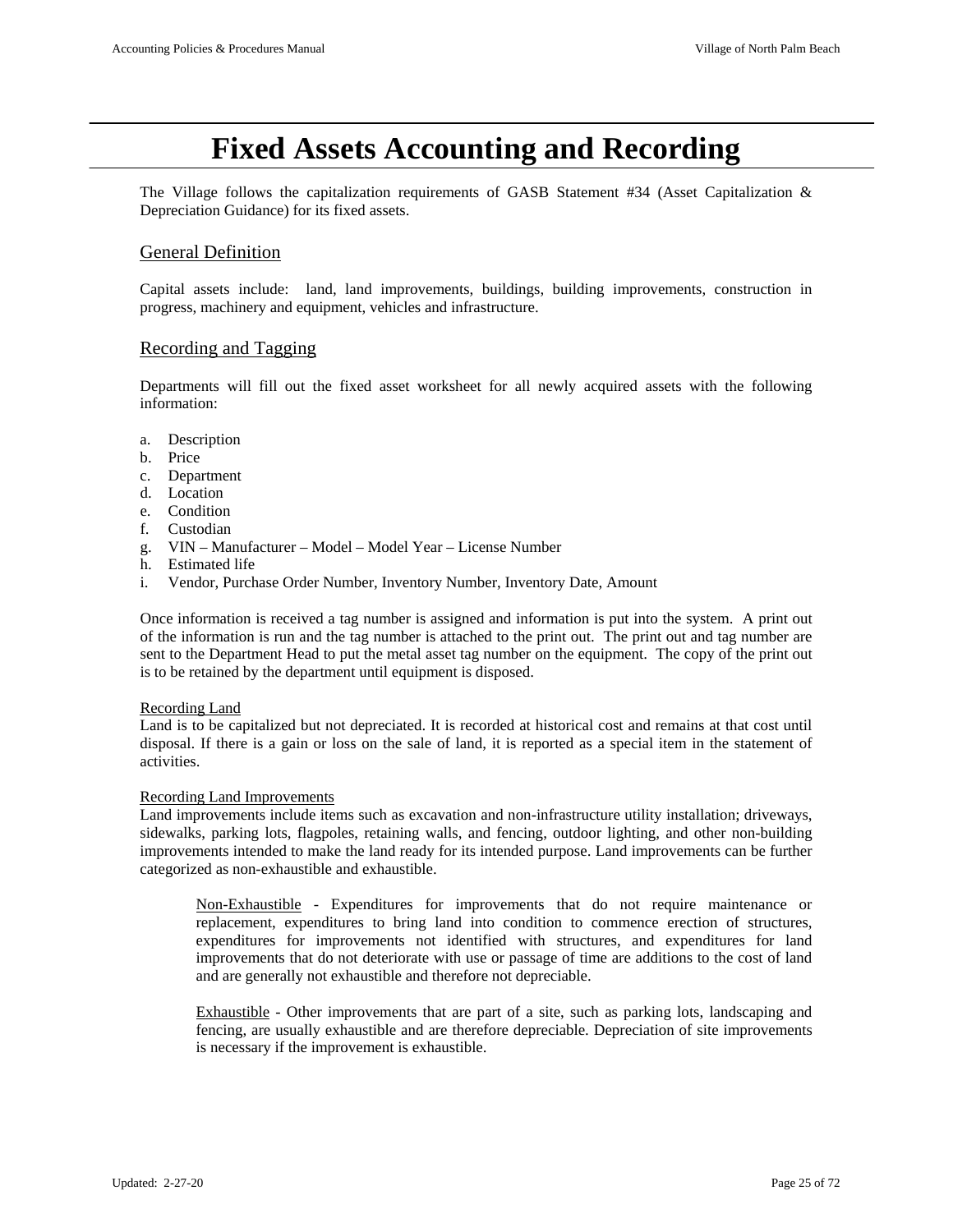#### Recording Buildings

Buildings should be recorded at either their acquisition cost or construction cost. The cost of new construction should be carefully evaluated. Usually projects consist of major components such as land, land improvements, building construction (including professional fees and permits), furniture, fixtures and equipment. In addition, buildings include components (e.g., roof, air conditioner system, etc.) that should be recorded separately when significant because these building components have different useful lives. The value of each component needs to be determined and placed within its own category.

#### Recording Building Improvements

Building improvements that extend the useful life should be capitalized. Examples of building improvements include roofing projects, major energy conservation projects, or remodeling and replacing major building components. Only those projects that meet the capitalization threshold need to be included.

#### Recording Construction in Progress

Construction in progress should be capitalized and not depreciated. It should be reported with land and other non-depreciating assets at the government-wide level. Unspent debt proceeds from capital assets related debt should be reported in the net assets section of the statement of net assets as "restricted for capital projects."

#### Recording Machinery and Equipment

Assets such as furniture, machinery and equipment (that meet threshold levels) should be identified and inventoried. Some assets, individually, may fall below the capitalization threshold but may be purchased in large quantities by the Village. Examples include library books, textbooks and computers. The Village should aggregate such assets and consider the materiality and significance of them and if material or significant capitalize such items either individually or in the aggregate.

#### Recording Vehicles

Vehicles should be identified, inventoried, and if applicable depreciated.

#### Recording Intangible Assets

Intangible assets are defined as intangible resources that lack a physical substance, are nonfinancial in nature, and have a useful life that extends beyond a single fiscal year. Examples include easements, land use rights (i.e. water rights), patents, trademarks and copyrights. In addition, intangible assets include computer software that is purchased, licensed or internally generated (including websites) as well as outlays associated with an internally generated modification of computer software. Only those intangible resources that meet the capitalization threshold should be capitalized.

#### Recording Infrastructure

Infrastructure assets are long-lived capital assets that normally can be preserved for a significant greater number of years than most capital assets and that are normally stationary in nature. Examples include roads, bridges, tunnels, drainage systems, water systems, and dams. Infrastructure assets do not include buildings, drives, parking lots or any other examples given above that are incidental to property or access to the property.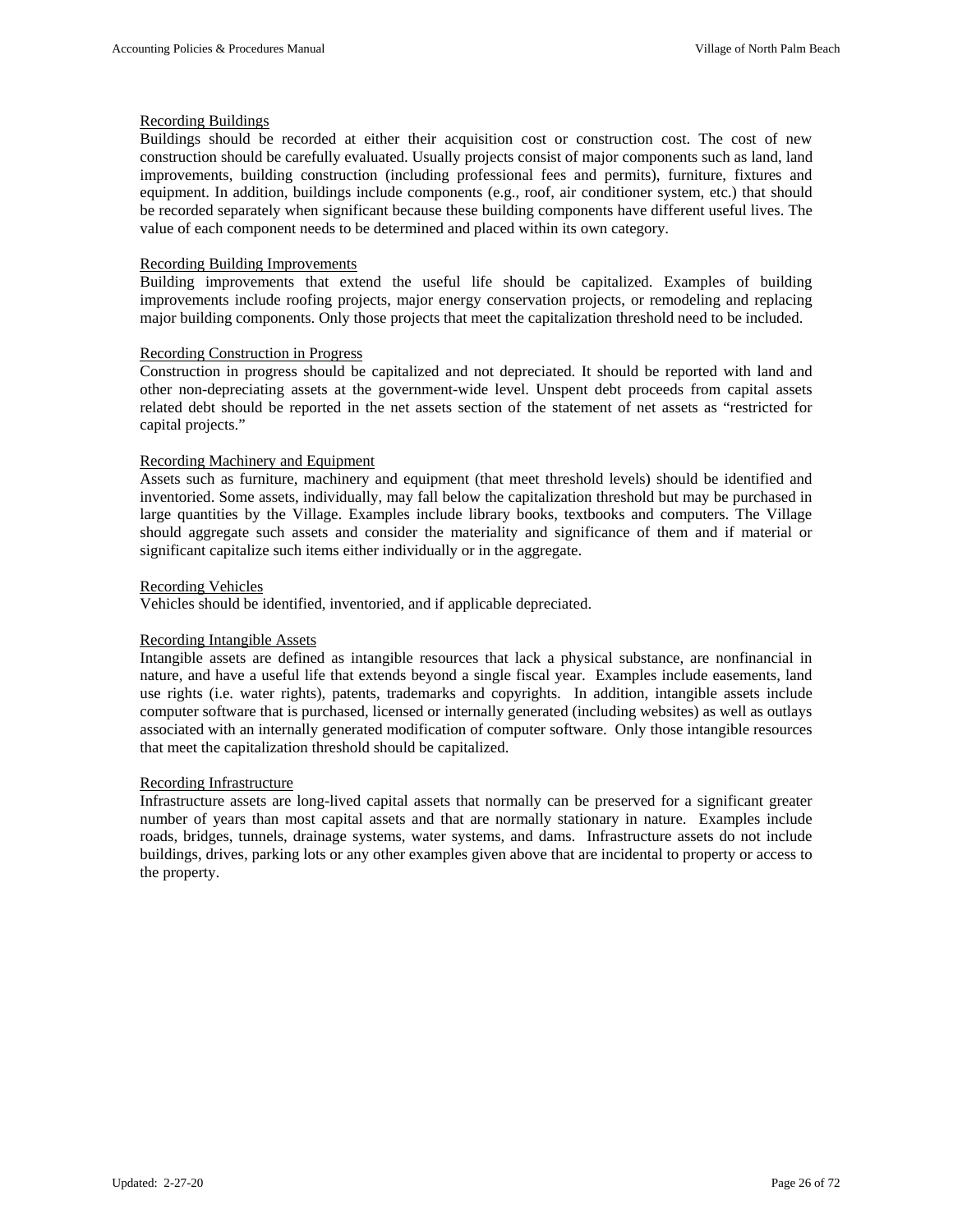#### Capitalization Threshold

Capital assets and infrastructure are capitalized and depreciated as outlined in the capitalization threshold table below:

| $\epsilon$                           |                           |
|--------------------------------------|---------------------------|
|                                      | Capitalize and Depreciate |
| Land                                 | Capitalize only           |
| Land improvements                    | \$25,000                  |
| Building                             | \$50,000                  |
| <b>Building Improvements</b>         | \$50,000                  |
| <b>Construction in Progress</b>      | Capitalize only           |
| Machinery & Equipment                | \$5,000                   |
| Vehicle                              | \$5,000                   |
| <b>Intangible Assets</b>             |                           |
| <b>Internally Generated Software</b> | \$100,000                 |
| <b>Purchased Software</b>            | \$25,000                  |
| Easements                            | \$5,000                   |
| <b>Other Intangible Assets</b>       | \$100,000                 |
| Infrastructure                       | \$250,000                 |

Capitalization Threshold Table:

#### Deletions

To delete equipment or an asset from asset records the asset worksheet should be filled out for retire date, disposal code, and sell price.

#### Physical Inventory

Physical inventory of all fixed assets must be taken annually.

Each department will be responsible for taking an annual physical count of their department's inventory per the list provided by the Finance Department. Department Head shall certify the complete physical count, additions, deletions and changes marked on the list, and reconciliation of all discrepancies.

The Department of Finance will be responsible for keeping up to date listings of all fixed assets.

#### Exception

Department Heads may request the Finance Department to track and inventory any item less than \$5,000.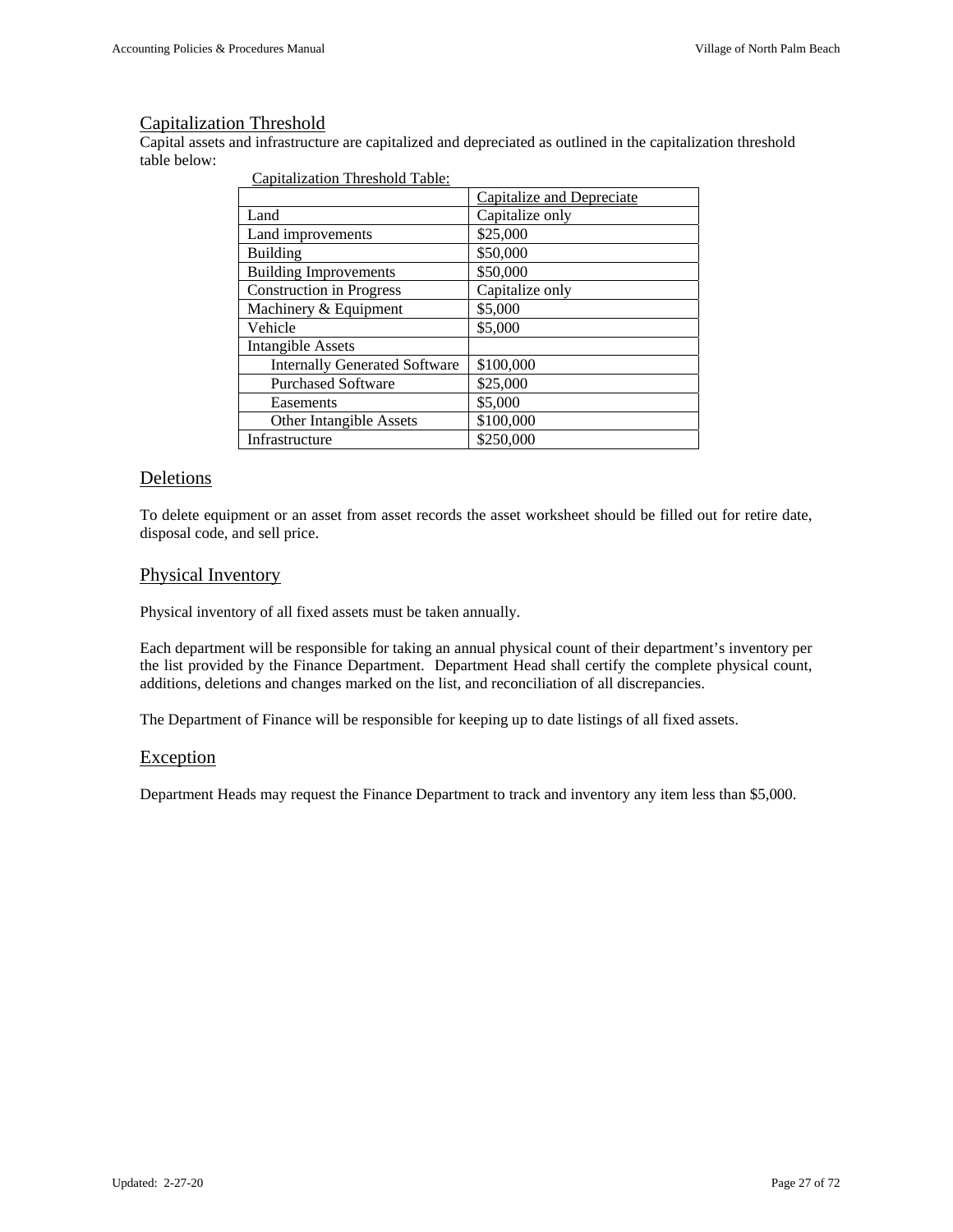# **Cash Management**

#### General Policy

The Village's deposits are held in qualified public depositories pursuant to State of Florida Statutes, Chapter 280, and "Florida Security for Public Deposits Acts". The Village also opts for the investment policy in compliance with State of Florida statutes chapter 218.415.

#### Transfer of Funds

The following Village officials are authorized to transfer funds between Village bank accounts on behalf of the Village:

- 1. Mayor
- 2. Vice Mayor
- 3. Village Manager
- 4. Finance Director

#### Surety Bond Requirement

The following Village officials shall each before entering upon the duties of their respective office; give a good and sufficient Surety Company bond to the Village in the following amount:

- 1. Village Manager, \$ 200,000
- 2. Finance Director, \$ 200,000
- 3. Village Clerk, \$ 10,000
- 4. Country Club Manager or Administrator, \$ 200,000

### **Cash Receipts and Deposits**

All mail, including checks, is received by the Executive Secretary to the Village Manager. The Executive Secretary then distributes the mail to each department. Each department is responsible for preparing the deposit and submitting the checks and report to the Finance Department on a daily basis for posting in the general ledger.

Departments are required to send their deposits to the Finance Department within one business day. Departments are not allowed to hold any cash and/or checks to be processed at a later date.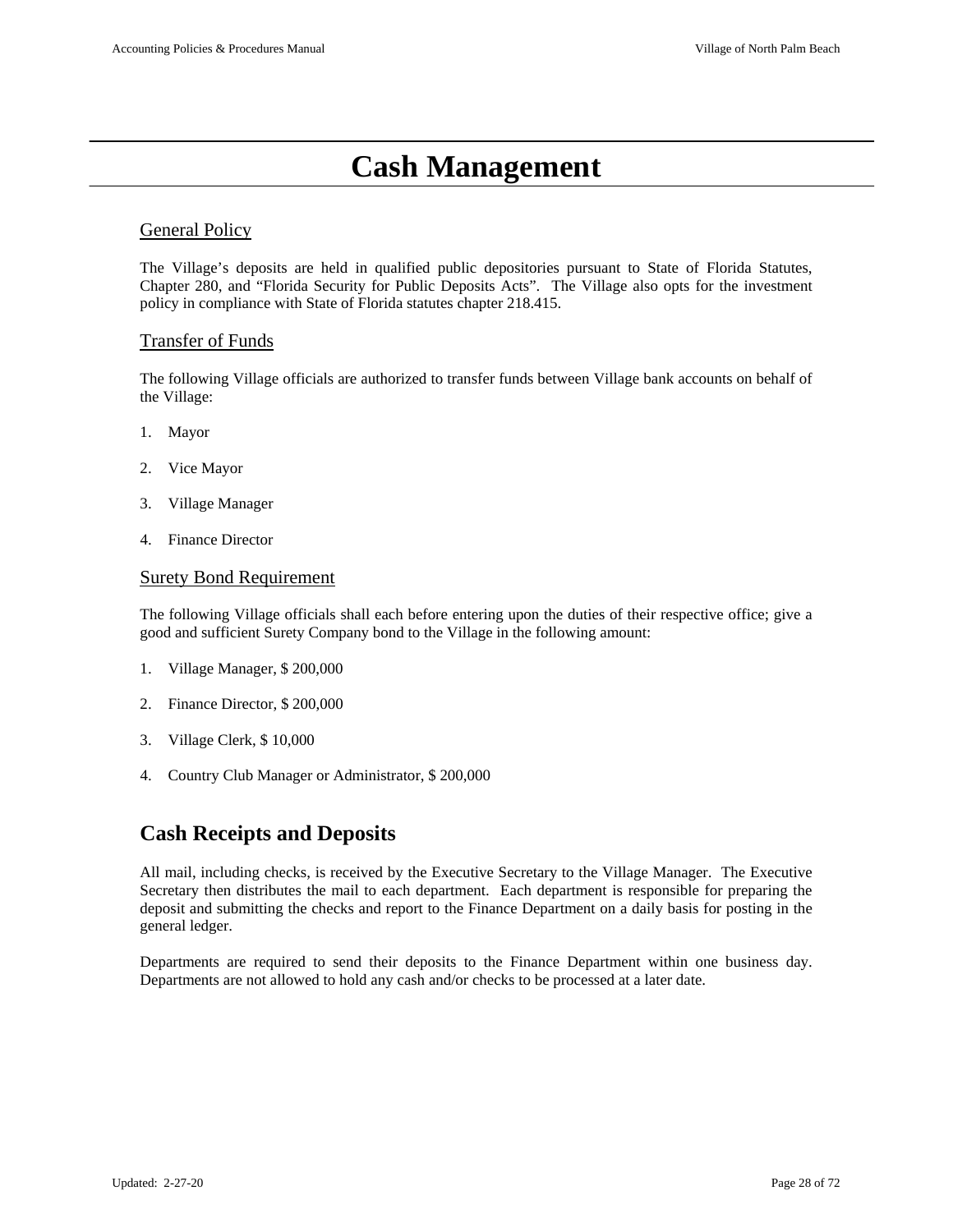# **Petty Cash**

The Village maintains petty cash boxes for regular operations, customer service and incidentals. The following is the list of departments with Petty Cash:

| <b>General Fund</b>          |            | <b>Country Club</b>        |         |  |  |  |
|------------------------------|------------|----------------------------|---------|--|--|--|
|                              |            |                            |         |  |  |  |
| <b>Public Safety</b>         | \$ 200     | Administration             | \$500   |  |  |  |
| <b>Community Development</b> | 400        | Driving Range              | 1,400   |  |  |  |
| Recreation                   | 300        | Golf Pro Shop              | 500     |  |  |  |
| Village Clerk                | 50         | Restaurant                 | 1,600   |  |  |  |
| <b>Human Resources</b>       | 100        |                            |         |  |  |  |
| Tennis Shop                  | 300        | <b>Total Petty Cash CC</b> | \$4,000 |  |  |  |
| Pool Shop                    | 100        |                            |         |  |  |  |
| Library                      | 150        |                            |         |  |  |  |
| Finance                      | <u>150</u> |                            |         |  |  |  |
| Total Petty Cash - GF        |            |                            |         |  |  |  |

All disbursements from petty cash require appropriate supporting documentation:

- 1. Payment Amount
- 2. Payment Date
- 3. Description of Expenditure
- 4. Account Number
- 5. Proper Authorization

The designated employee in the department is responsible for the verification of payments made from the petty cash accounts, replenishment of the funds and the reconciliation of the account balances on a monthly basis.

The procedures to reimburse the petty cash funds are as follows:

The designated employees of the department prepares a disbursement form which contains the following information:

- 1. Disbursement Date
- 2. Name of the Payor
- 3. Description of Disbursement
- 4. Account Number and Amount

The petty cash supporting documentation is attached to the completed disbursement form. Replenishment requisitions are reviewed and approved by the Department Head and sent to the Finance Department for replenishment of the funds.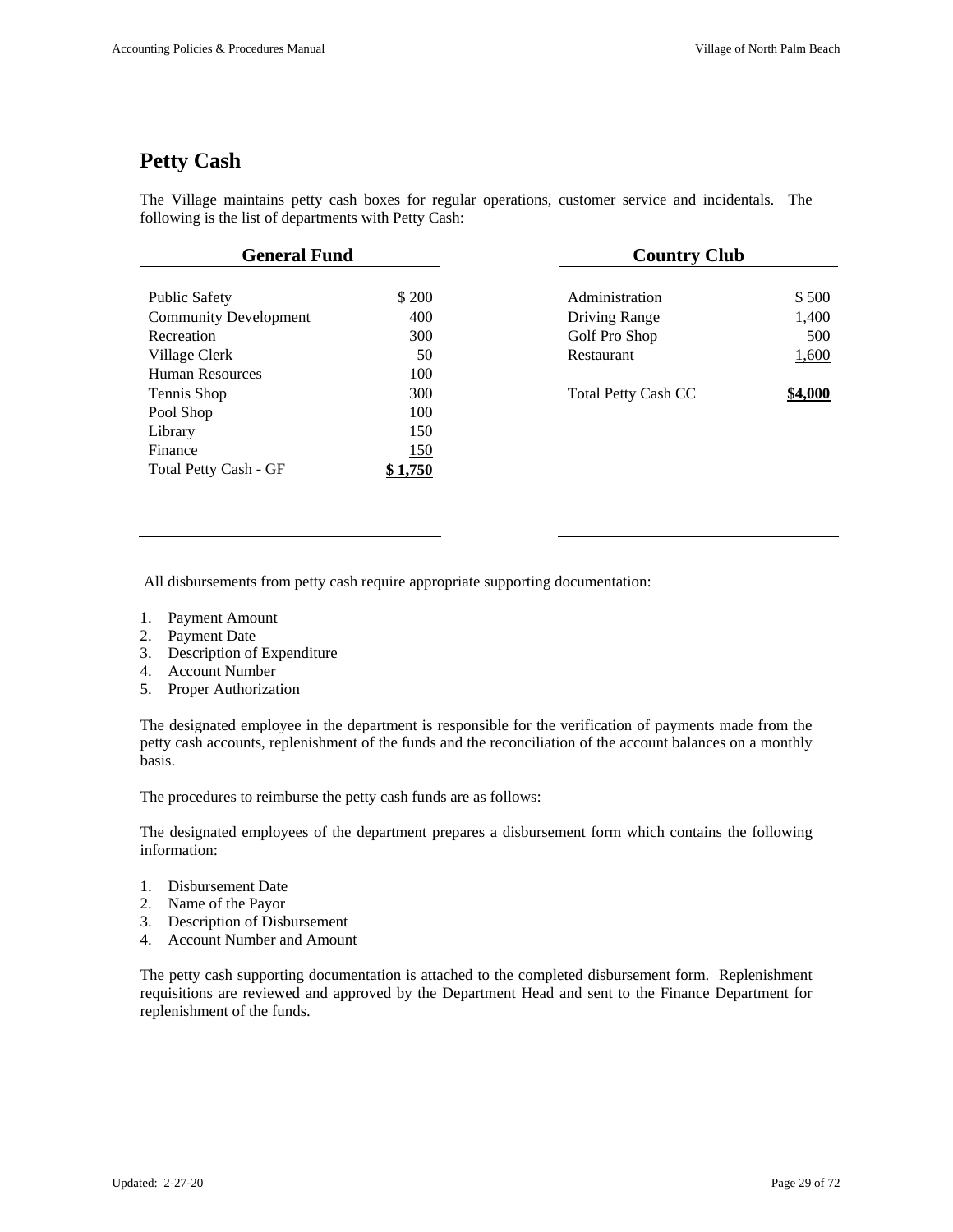# **Departmental Procedures**

# **Finance Department**

Payments are received through the mail and via electronic funds transfer (EFT/ACH) from various sources. Deposit slips are prepared by an Accounting Clerk, and checks are deposited in the bank daily by a courier (Public Safety Officer). Any payments received during the day, which are not to be deposited in the bank, are kept in the secured area until the deposit is made.

A daily deposit sheet is prepared listing payments received. These receipts are identified by type and coded by the Accounting Clerk.

All deposits are posted to the general ledger (cash, revenue or other account as applicable). A copy of any support documentation is scanned and filed within the customer folder, along with a validated copy of the deposit slip.

The Finance Director and Finance Manager periodically review the reports and deposit records.

# **Village Clerk**

The Village Clerk's Office receives payments for copies of public records, zoning maps, code supplements, lien certifications, donations, and code enforcement fines/liens. A receipt is generated for each transaction, with one copy to the purchaser, one copy to the bank bag, and one copy remains in the receipt book in the Clerk's office. A bank deposit is prepared as needed by the Administrative Assistant and verified by the Deputy Village Clerk or Village Clerk. The bank deposit form specifies the total received for each of the Clerk's revenue line items. The cash, checks, and deposit form are sent to the Finance Department for processing.

# **Public Safety**

Public Safety receives payments for special details, copies of reports, fingerprinting, new alarms, false alarms, alarm permit renewals, water restrictions, parking violations, and bicycle registrations. A receipt is generated for each transaction. A bank deposit is prepared as needed. The bank deposit form specifies the total received for each of the department's revenue line items. The cash, checks, and deposit form are sent to the Finance Department for processing.

# **Public Works**

The Public Works Department receives payments for refuse collection, project plans & specification documents, and vegetation debris ordinance fees. A bank deposit is prepared as needed. The bank deposit form specifies the total received for each of the department's revenue line items. The cash, checks, and deposit form are sent to the Finance Department for processing.

# **Library**

The Library receives payments and issues receipts for fines, lost/damaged books, memberships, library cards, faxes, copies, donations, etc.. A bank deposit is prepared as needed. The bank deposit form specifies the total received for each of the department's revenue line items. The cash, checks, and deposit form are sent to the Finance Department for processing.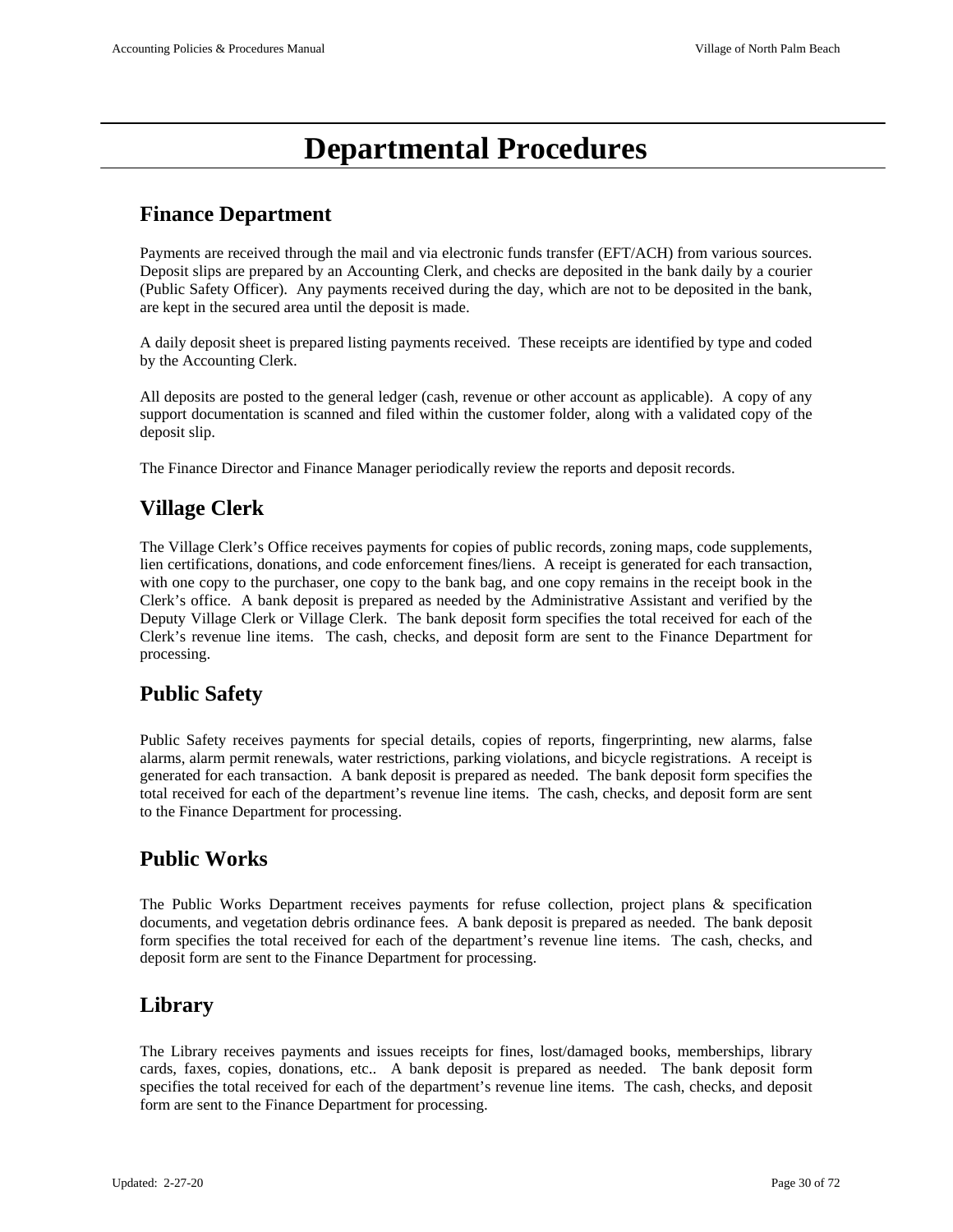The Library also collects money for the Friends of the Library. These monies are turned over to the Treasurer of the Friends at their convenience.

### **Community Development Department**

#### Building Division

All applications for building permits, business tax receipts, revisions, and contractor and non-domicile registrations are submitted to the Building Division. Staff verifies the application/registration information and determines the applicable fee(s). Staff then enters appropriate information into the computer system. Partial payment is due at the time of submittal. A receipt is issued to customers when fees are received. State fees, Palm Beach County impact fees and remaining Village fees will be collected upon issuance when applicable.

Staff distributes the application to the appropriate personnel (e.g. Building Official, Fire Chief, Planner, etc.) for plan review. After all necessary approvals are completed, the information is updated in the computer system and the applicant is notified.

#### Planning and Zoning

Any land use, rezoning, variance, or plat applications are submitted to the Community Development Director for processing along with all estimated filing fees affiliated with the project. The Planner then reviews and verifies all information for accuracy and enters the information into the MUNIS software (which assigns each project a unique project identification number).

The Planner sets up an account with the Finance Department for each assigned project number to track any/all account receivables and/or payables for that project.

The Planner submits a batch report to Finance with the deposit. Cash, checks and the batch report are placed in a locked deposit bag and sent to the Finance Department at the end of the day.

Prior to final approval of the project, the project account is reconciled. If the actual costs exceed the project deposit, the developer is required to pay the balance prior to final approval. If the deposit amount exceeds the actual cost, the balance is refunded to the applicant.

#### Code Compliance

Payments received for abandoned property and/or abatement fees are entered into the computer system. All checks and cash are processed by the Code Compliance Officer as part of their daily deposit procedure. Code enforcement liens are collected and received and processed by the Village Clerk's Office.

#### Preparing the Daily Deposit

Prior to the end of their shift each day, each Permit and Licensing Technician, Code Compliance Officer and Planner generate a batch report from the computer system summarizing all of the day's transactions. Each individual reconciles their drawer, and prepares the necessary reports for the cash and checks received. These are submitted to the supervisor for approval. All cash, checks, and batch reports are placed in a locked deposit bag and sent to the Finance Department at the end of the day.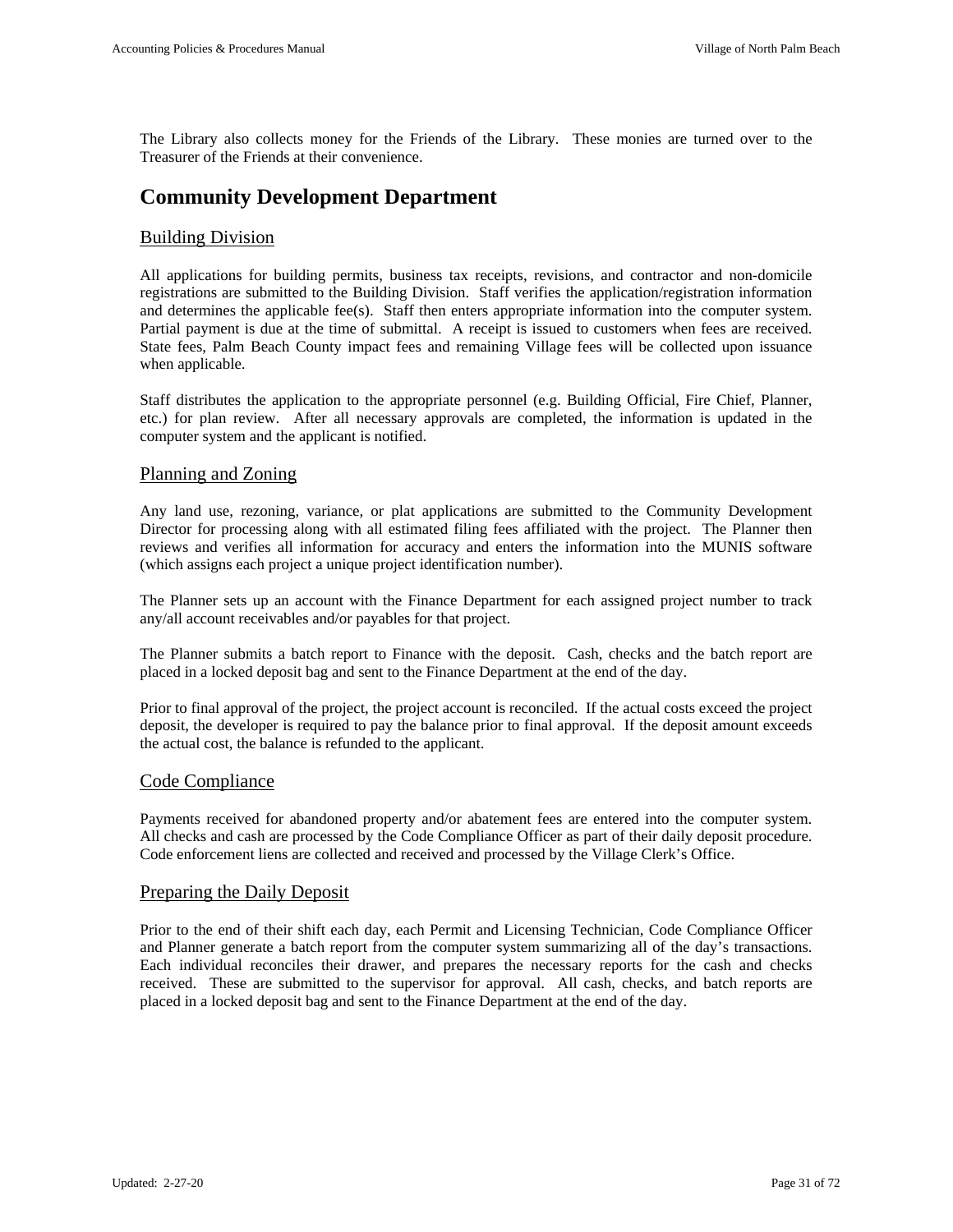### **Recreation Department**

#### Registrations

All registrations are taken at the Anchorage Park Facility. Staff verifies registration information, including resident/non-resident status. Staff rings all transactions through the RecTrac system. Monies are placed in a deposit bag and dropped into the safe at the end of the evening. Checks and cash are totaled and compared to amounts on the Cash Journal that is printed out. Cash, checks, receipts, and cash journal tape are all placed in a locked deposit bag and sent to the Finance Department.

#### Tennis Shop

Every sale is entered into the RecTrac POS system and a receipt is given to the customer.

A roster of all members is maintained in the Tennis Shop for reference, although all members should have a membership card with them.

Closing Procedures are completed by the employee in charge of the cash register.

- 1. The cash register is closed out at the end of each day.
- 2. A Cash Journal is printed from the system which summarizes the clerks' monies for the day. The employee completes the balance sheet indicating the amount of cash and checks received.
- 3. The money and the Cash Journal are put in a locked deposit bag and stored in the safe until pickup the next morning to go to the Finance Department.

#### Pool Shop

The Pool maintains a daily log-in sheet for members and non-members. The Pool Attendant turns this sheet in with the cash receipts for the day.

Pool Director Coaches sell merchandise in the shop. This merchandises is NOT Village property, or Village sales or receipts.

Receipts are generated in triplicate for such purchases of merchandise and are distributed as follows:

White----customer copy

 Yellow---coach's copy when charged to a member's account Pink------remains in the shop

Closing procedures are completed by the employee in charge of the cash register:

- 1. The cash register is closed out at the end of each day.
- 2. A Cash Journal is printed and the clerk completes a balance sheet indicating the amount of cash and checks received.
- 3. The money and the Cash Journal are turned into the Golf Shop Administration Office and stored in their safe until pickup the next morning to go to the Finance Department.

### **Country Club**

There are four cash registers on the club premises:

- 1. Golf Pro Shop (2)
- 2. Restaurant (2)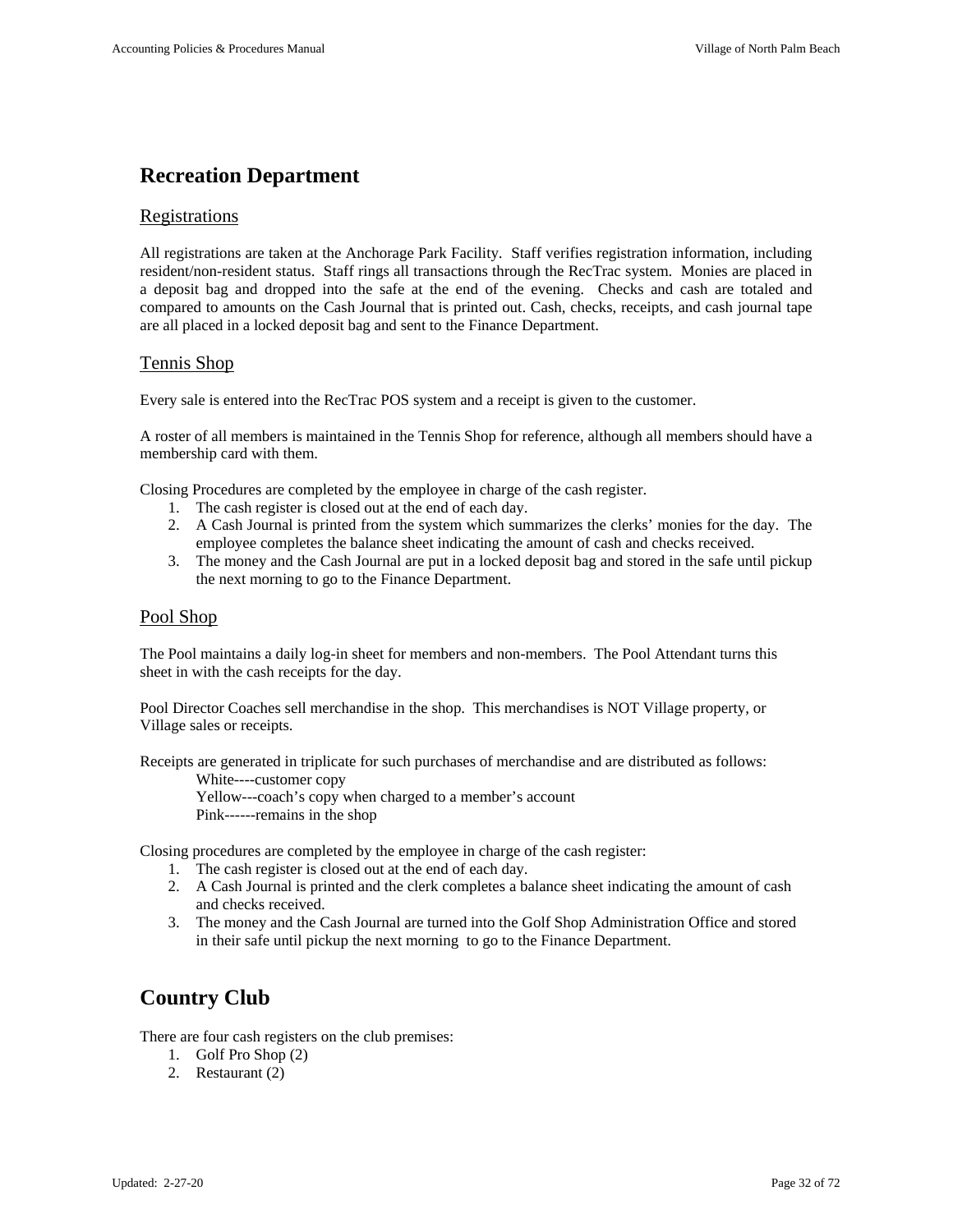The Golf Shop registers produce three tapes, one for the customer, one for the starter, and one for the Village. The registers at the Restaurant produce two receipts, one for the customer and one for the Village. All Country Club receipts are forwarded to the Finance Department.Each cash register has its own specific procedures for closing out the register, which will be described separately below:

#### Golf Pro Shop

Every sale is entered into the Golftrac POS system and each receipt is generated in triplicate. The receipts are distributed differently depending on type of purchase:

| Green & Cart Fees:   | Merchandise:         |
|----------------------|----------------------|
| one for the drawer   | one for the drawer   |
| one for the starter  |                      |
| one for the customer | one for the customer |

At the end of the day, the cashier completes a balance sheet after reconciling to their individual Cash Journal. The cashier puts all money, receipts and the Cash Journal in a bank deposit bag which is placed in a locked night deposit safe and forwarded to the Finance Department the next morning.

#### Driving Range

The money is removed daily from ball machines and entered into the GolfTrac POS system as driving range sales. The money is deposited with the regular business.

#### Restaurant

Every sale is entered into the MICROS POS system. Each server is in charge of his/her own "bank." Closing procedures are as follows:

- 1. The individual "bank" is closed out at the end of each employee's shift.
- 2. A Cash Journal is printed out at the end of the employee's shift. The employee balances the monies being turned in with the Cash Journal.
- 3. The money and the Cash Journal are turned into the F  $\&$  B Director to be compiled with the daily sales and placed in a locked night deposit safe. These items are then forwarded to the Finance Department the next morning.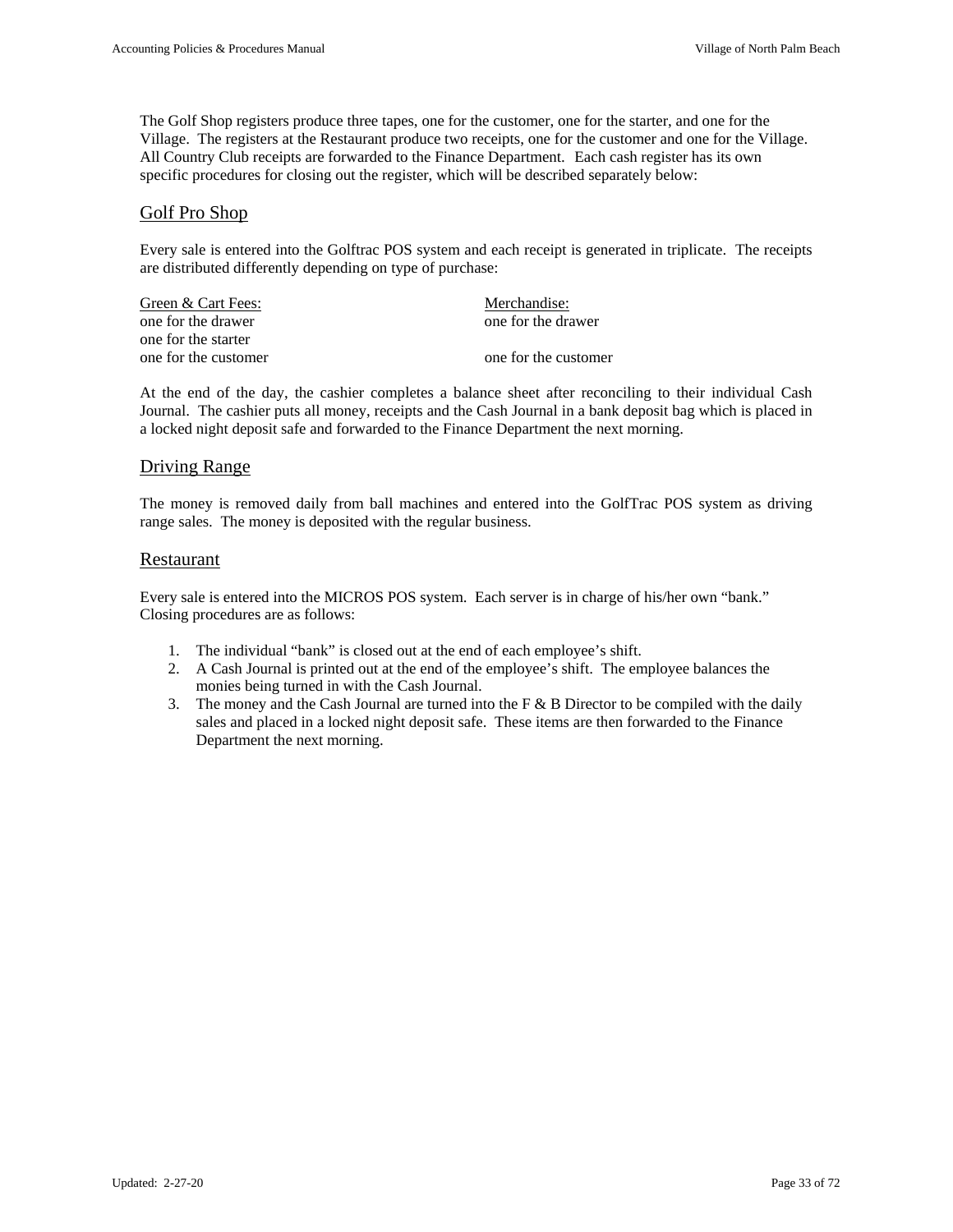# **Investment Policy**

The Village of North Palm Beach (the "Village") has adopted the Investment Policy pursuant to Chapter 218.415, Florida Statutes.

#### I. Purpose

The Village invests any surplus funds that are in excess of the amounts needed to meet current expenses. This investment policy places the highest priority on the safety and liquidity of funds.

#### II. Scope

This investment policy applies to all the investment activity of the Village, except for its employees' pension funds, which are organized and administered separately, or for funds related to the issuance of debt where there are other existing policies or indentures in effect for such funds.

Funds included:

- a. General Fund
- b. Special Revenue Funds
- c. Enterprise Funds
- d. Capital Projects Funds
- e. Any new funds created by the governing body unless specifically exempt.

#### III. Investment Objectives

The primary objectives, in priority of order, of investment activities shall be safety of principal, liquidity of funds, and maximizing investment income.

1) Safety

Safety of principal is the foremost objective of investment activities. Investments shall be undertaken in a manner that seeks to insure preservation of capital in the overall portfolio. All other investment objectives are secondary to the safety of principal. The objective will be to mitigate credit risk and interest rate risk.

a. Credit Risk-

Credit risk, the risk of loss due to the failure of the security issuer or backer, will be minimized by:

- i. Limiting investments to safe types of securities.
- ii. Pre-qualifying the financial institutions, broker/dealers, intermediaries, and advisers with which the Village will do business.
- iii. Diversifying the investment portfolio so that potential losses on individual securities will not place an undue financial burden on the Village.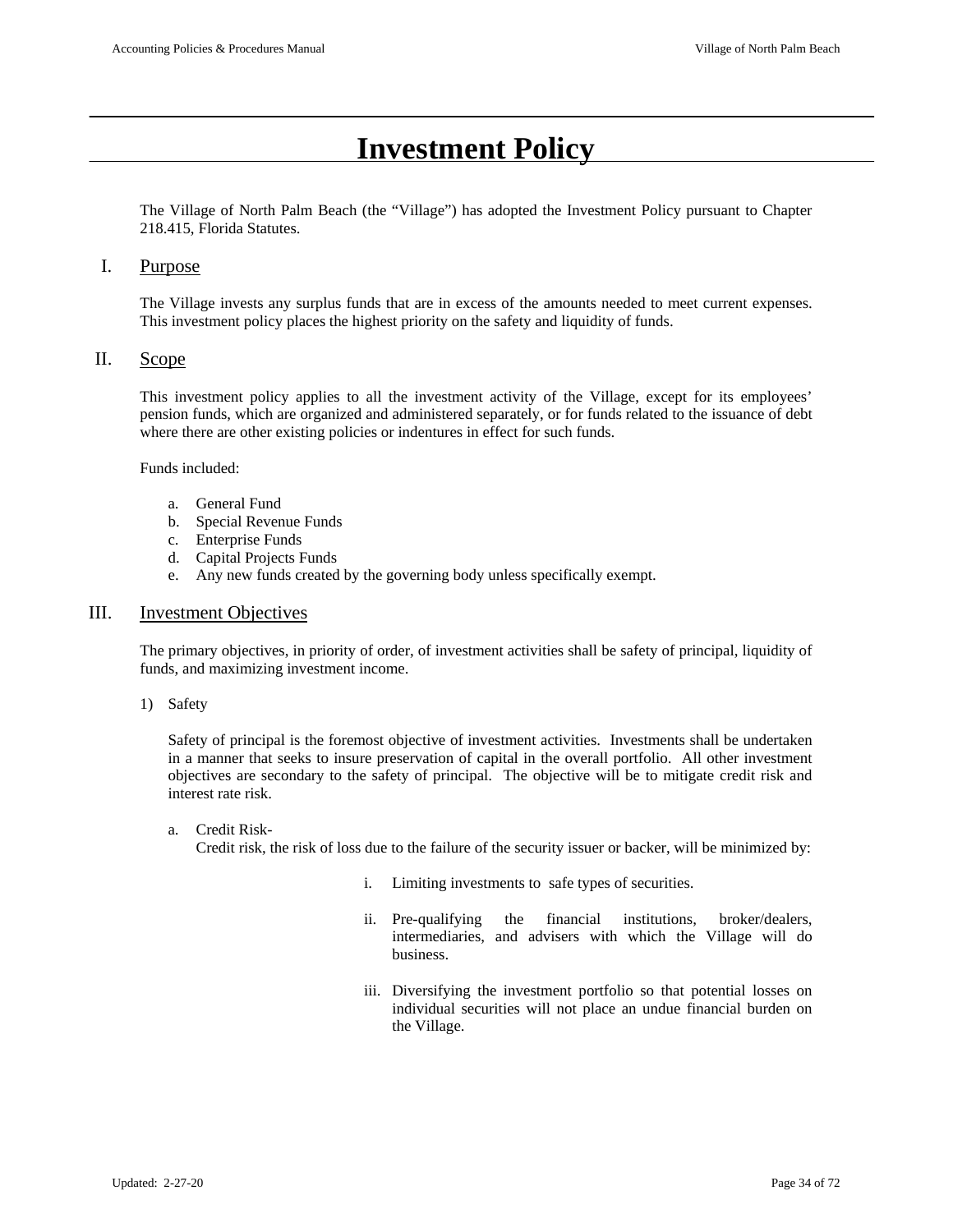- iv. Monitoring all of the Village's investments to anticipate and respond appropriately to changing market conditions.
- v. Quarterly reporting, in comparative format, of all market values of invested funds and instruments.
- b. Interest Rate Risk-

The Village will minimize the risk that the market value of securities in the portfolio will fall due to changes in general interest rate by:

- i. Structuring the investment portfolio so that the securities mature to meet cash requirements for ongoing operations, thereby avoiding the need to sell securities on the open market prior to maturity.
- ii. Investing operating funds primarily in short-term securities, money market mutual funds, or similar investment pools unless it is anticipated that long-term securities can be held to maturity without jeopardizing the liquidity requirements.

#### 2) Liquidity

- a. General Liquidity: The investment portfolio shall remain sufficiently liquid to meet all operating requirements that may be reasonably anticipated. This is accomplished by structuring the portfolio so that the securities mature concurrent with cash needs to meet anticipated demands. Furthermore, since all possible cash demands cannot be anticipated, the portfolio should consist largely of securities with active secondary or resale markets. Portions of the portfolio may be placed in interest-bearing checking/savings accounts with qualified public depositories. Securities and Exchange Commission registered money market funds with the highest credit quality rating from a Nationally Recognized Statistical Rating Organization (NRSRO), or local government investment pools which offer same-day liquidity for short-term funds.
- b. Local Liquidity: The chief financial officer of the Village shall establish and maintain a local, liquid fund in an amount equal to, as a minimum, one-twelfth  $(1/12)$  of the designated operating funds in the annual Village budget.
- 3) Investment Income

Without compromising safety and liquidity, the highest possible total return should be obtained on the Village's funds. Income will include interest/dividends received as well as any realized or unrealized gains and losses of principal of the underlying security. Return on investment is of least importance compared to the safety and liquidity objectives described above. However, return is attempted through active management where the Investment Advisor utilizes a total return strategy (which includes both realized and unrealized gains and losses in the portfolio). This total return strategy seeks to increase the value of the portfolio through reinvestment of income and capital gains. The core of investments is limited to relatively low risk securities in anticipation of earning a fair return relative to the risk being assumed. Despite this, an Investment Advisor may trade to recognize a loss from time to time to achieve a perceived relative value based on its potential to enhance the total return of the portfolio.

#### IV. Performance Measurements

In order to assist in the evaluation of the portfolio's performance, the Village shall use nationally recognized benchmarks for the short term and long term portfolios. Performance calculations will not include any balances invested in overnight sweep accounts.

a. Operating Funds or Short term portfolio-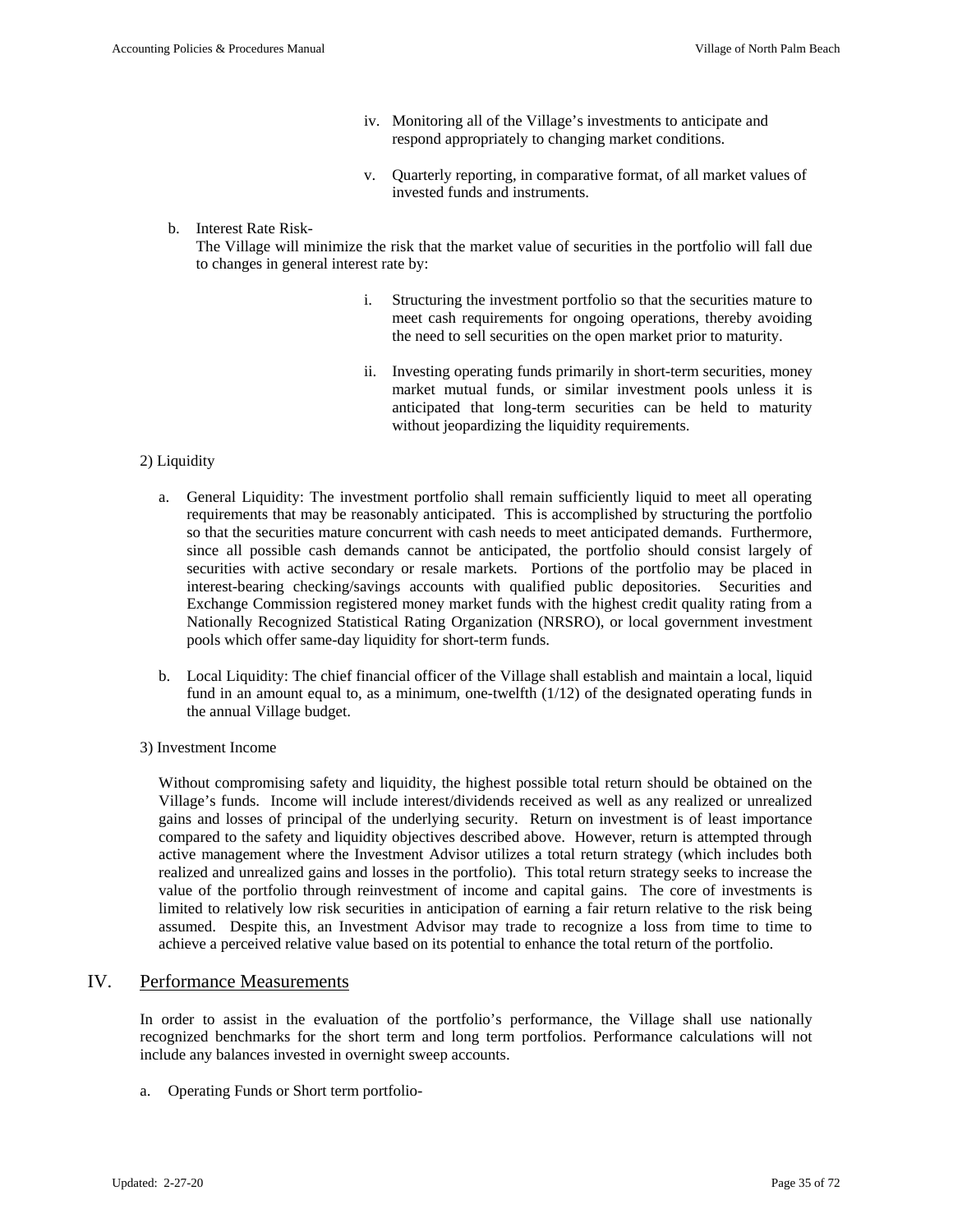Investment performance of funds designated as short-term funds and other funds that must maintain a high degree of liquidity will be compared to the return of the S&P Rated GIP Index Government 30- Day Gross of Fees Yield. Investments of current operating funds shall have maturities of no longer than twelve (12) months.

b. Core Funds or Long-term portfolio-

Investment performance of the Village portfolio will be compared to the Bank of America Merrill Lynch 1-3 year United States Treasury Note Index or the equivalent composed of U.S. Treasury or Government securities, with duration and asset mix that approximates the Village portfolio. The benchmark's performance will be compared to the portfolio's total rate of return. Investments of longterm funds shall have a term appropriate to the need for funds, but in no event shall exceed five and a half (5.50) years.

## V. Prudence and Ethical Standards

#### 1. Prudence

The standard of prudence to be used shall be the "prudent person rule", which states that:

Investments should be made with judgment and care, under circumstances then prevailing, which persons of prudence, discretion, and intelligence exercise in the management of their own affairs, not for speculation, but for the investment, considering the probable safety of their capital as well as the probable income to be derived from the investment.

The Chief Financial Officer, or other persons performing the investment functions, acting in accordance with written policies and procedures, and exercising due diligence shall be relieved of personal responsibility for an individual security's credit risk or market price changes, provided deviations from expectations are reported immediately and that appropriate action is take to control adverse developments.

While the standard of prudence to be used by authorized staff who are officers or employees is the "Prudent Person" standard, any person or firm hired or retained to invest, monitor, or advise concerning these assets shall be held to the higher standard of "Prudent Expert". The standard shall be that in investing and reinvesting moneys and in acquiring, retaining, managing, and disposing of investments of these funds, the Investment Advisor shall exercise: the judgment, care, skill, prudence, and diligence under the circumstances then prevailing, which persons of prudence, discretion, and intelligence, acting in a like capacity and familiar with such matters would use in the conduct of an enterprise of like character and with like aims by diversifying the investments of the funds, so as to minimize the risk, considering the probable income as well as the probable safety of their capital.

2. Ethical Standards

Officers and employees involved in the investment process shall refrain from personal business activity that could conflict with the proper execution and management of the investment program, or that could impair their ability to make impartial decisions. Employees and investment officials shall disclose any material interest in financial institutions with which they conduct business. They shall further disclose any personal financial/investment positions that could be related to the performance of the investment portfolio. Employees and officers shall refrain from undertaking personal investment transactions with the same individual with whom business is conducted on behalf of the Village.

# VI. Authorized Investments and Pre-qualification

The Village may invest and reinvest, in accordance within the objectives stated in subsection (c), in the financial instruments noted in the table inset below. The following are the guidelines for investments and limits on security types, issuers, and maturities as established by the Village. The Chief Financial Officer, or other persons performing the investment functions shall have the option to further restrict investment percentages from time to time based on market conditions. The percentage allocations requirements for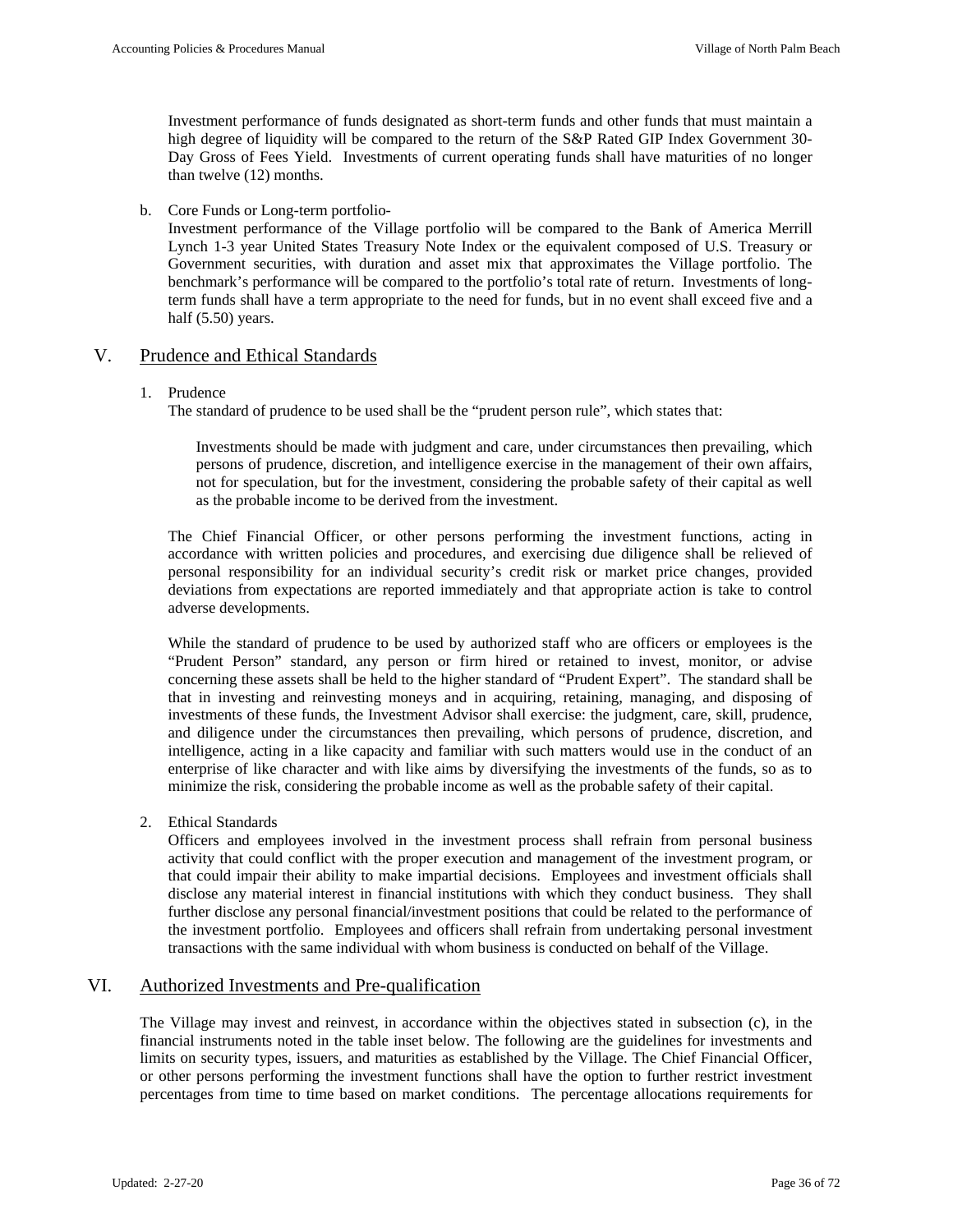investment types and issuers are calculated based on the original cost of each investment, at the time of purchase. Investments not listed in this policy are prohibited.

- 1) **Banks** The Village shall only select a QPD (Qualified Public Depository) with a collateral pledge level of 25% or 50% as established by the State Chief Financial Officer pursuant to Section 280.04, Florida Statutes.
- 2) **U.S. Treasury & Government Guaranteed** U.S. Treasury obligations, and obligations the principal and interest of which are backed or guaranteed by the full faith and credit of the U.S. Government.
- 3) **Federal Agency/GSE** Debt obligations, participations or other instruments issued or fully guaranteed by any U.S. Federal agency, instrumentality or government-sponsored enterprise (GSE).
- 4) **Supranationals –** U.S. dollar denominated debt obligations of a multilateral organization of governments where U.S. is a shareholder and voting member.
- 5) **Corporates** U.S. dollar denominated corporate notes, bonds or other debt obligations issued or guaranteed by a domestic or foreign corporation, financial institution, non-profit, or other entity.
- 6) **Municipals** Obligations, including both taxable and tax-exempt, issued or guaranteed by any State, territory or possession of the United States, political subdivision, public corporation, authority, agency board, instrumentality or other unit of local government of any State or territory.
- 7) **Agency Mortgage Backed Securities** Mortgage-backed securities (MBS), backed by residential, multi-family or commercial mortgages, that are issued or fully guaranteed as to principal and interest by a U.S. Federal agency or government sponsored enterprise, including but not limited to pass-throughs, collateralized mortgage obligations (CMOs) and REMICs.
- 8) **Asset-Backed Securities** Asset-backed securities (ABS) whose underlying collateral consists of loans, leases or receivables, including but not limited to auto loans/leases, credit card receivables, student loans, equipment loans/leases, or home-equity loans.
- 9) **Non-Negotiable Certificate of Deposit and Savings Accounts** Non-negotiable interest bearing time certificates of deposit, or savings accounts in banks organized under the laws of this state or in national banks organized under the laws of the United States and doing business in this state, provided that any such deposits are secured by the Florida Security for Public Deposits Act, Chapter 280, Florida Statutes.
- 10) **Commercial Paper –** U.S. dollar denominated commercial paper issued or guaranteed by a domestic or foreign corporation, company, financial institution, trust or other entity, including both unsecured debt and asset-backed programs.
- 11) **Money Market Funds** Shares in open-end and no-load money market mutual funds, provided such funds are registered under the Investment Company Act of 1940 and operate in accordance with Rule 2a-7.

A thorough investigation of any money market fund is required prior to investing, and on an annual basis. Attachment B is a questionnaire that contains a list of questions, to be answered prior to investing, that cover the major aspects of any investment pool/fund. A current prospectus must be obtained.

12) **Local Government Investment Pools –** State, local government or privately-sponsored investment pools that are authorized pursuant to state law.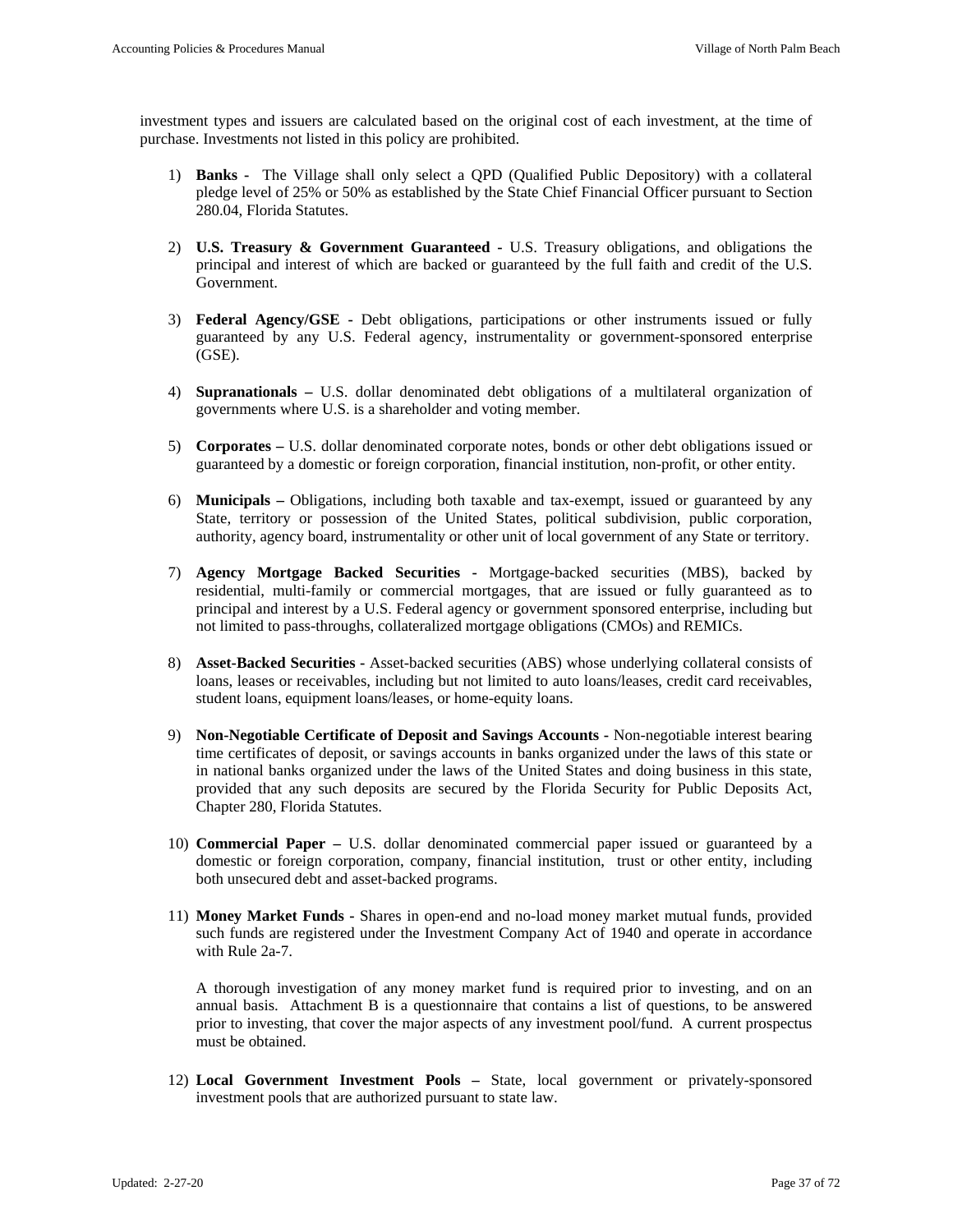A thorough investigation of any intergovernmental investment pool is required prior to investing, and on an annual basis. Attachment B is a questionnaire that contains a list of questions, to be answered prior to investing, that cover the major aspects of any investment pool/fund. A current prospectus must be obtained.

13) **The Florida Local Government Surplus Funds Trust Funds ("Florida Prime")** A thorough investigation of the Florida Prime is required prior to investing, and on an annual basis. Attachment B is a questionnaire that contains a list of questions, to be answered prior to investing, that cover the major aspects of any investment pool/fund. A current prospectus or portfolio report must be obtained.

### **General Investment and Portfolio Limits**

- 1. General investment limitations:
	- a. Investments must be denominated in U.S. dollars and issued for legal sale in U.S. markets.
	- b. Minimum ratings are based on the highest rating by any one Nationally Recognized Statistical Ratings Organization ("NRSRO"), unless otherwise specified.
	- c. All limits and rating requirements apply at time of purchase.
	- d. Should a security fall below the minimum credit rating requirement for purchase, the Investment Advisor will notify the Chief Financial Officer.
	- e. The maximum maturity (or average life for MBS/ABS) of any investment is 5.50 years. Maturity and average life are measured from settlement date. The final maturity date can be based on any mandatory call, put, pre-refunding date, or other mandatory redemption date.
- 2. General portfolio limitations:
	- a. The maximum effective duration of the aggregate portfolio is 3 years.
	- b. Maximum exposure to issuers in any non-U.S. country cannot exceed 10 percent per country.
- 3. Investment in the following are permitted, provided they meet all other policy requirements:
	- a. Callable, step-up callable, called, pre-refunded, putable and extendable securities, as long as the effective final maturity meets the maturity limits for the sector
	- b. Variable-rate and floating-rate securities
	- c. Subordinated, secured and covered debt, if it meets the ratings requirements for the sector
	- d. Zero coupon issues and strips, excluding agency mortgage-backed Interest-only structures (I/Os)
	- e. Treasury TIPS
- 4. The following are **NOT PERMITTED** investments, unless specifically authorized by statute and with prior approval of the governing body**:**
	- a. Trading for speculation
	- b. Derivatives (other than callables and traditional floating or variable-rate instruments)
	- c. Mortgage-backed interest-only structures (I/Os)
	- d. Inverse or leveraged floating-rate and variable-rate instruments
	- e. Currency, equity, index and event-linked notes (e.g. range notes), or other structures that could return less than par at maturity
	- f. Private placements and direct loans, except as may be legally permitted by Rule 144A or commercial paper issued under a 4(2) exemption from registration
	- g. Convertible, high yield, and non-U.S. dollar denominated debt
	- h. Short sales
	- i. Use of leverage
	- j. Futures and options
	- k. Mutual funds, other than fixed-income mutual funds and ETFs, and money market funds
	- l. Equities, commodities, currencies and hard assets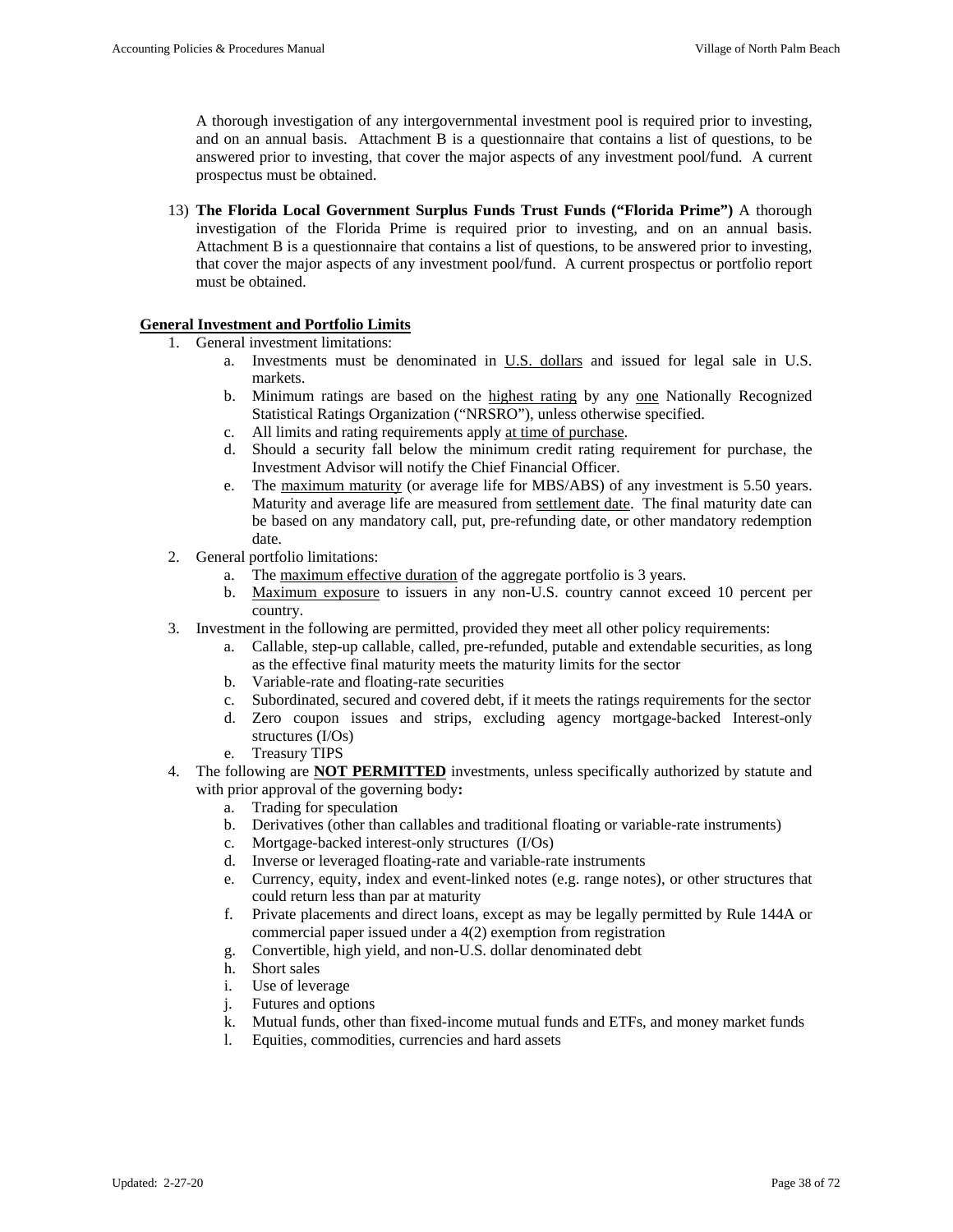The Village's investment portfolio shall be structured to provide sufficient liquidity to pay obligations as they come due. Furthermore, to the extent possible an attempt will be made to match investment maturities with known cash needs and anticipated cash flow requirements. Unless matched to a specific cash flow, the Village will not directly invest in securities maturing more than five and a half (5.50) years from the date of purchase.

# VIII. Portfolio Composition

The following are the limits for investments and limits on security issues, and maturities in the portfolio. The Chief Financial Officer has the option to further restrict investment in selected instruments, to conform to the present market conditions.

Note: The table insert noted below defines two types of Village investments; "Operating" and "Core":

- 1. Operating: Those liquid funds necessary to conduct routine Village activity, in addition to an amount determined by the Village Council and administration sufficient to cover emergency situations and unforeseen capital expenditures.
- 2. Core: All funds not included in operating funds. In general, these funds can be invested in issues with longer-term maturities.

These terms shall be defined and the amounts will be designated at least once a year during the Village budget discussions. Changes during a year shall only be made by resolution of the Village Council. These changes will apply to the end of the current fiscal year and must be reconfirmed or changed as needed during the next annual budget process.

| <b>Authorized Investments</b>                                              | <b>Sector</b><br>Maximum $(\% )$                                           | <b>Sector</b><br>Minimum $(\% )$                                       | <b>Per Issuer</b><br>Maximum $(\% )$ | Minimum Ratings Requirement <sup>1</sup>                                                                                      | <b>Maturity</b><br>Range |
|----------------------------------------------------------------------------|----------------------------------------------------------------------------|------------------------------------------------------------------------|--------------------------------------|-------------------------------------------------------------------------------------------------------------------------------|--------------------------|
| Banks - Interest-bearing<br>checking or savings accounts                   | 100%                                                                       | 8.33%<br>$(1/12 \text{ of annual})$<br>Village<br>operating<br>budget) | 50%                                  | N/A                                                                                                                           | N/A                      |
| Non-Negotiable Certificate of<br>Deposits                                  | 91.67%<br>$(11/12^{th} \text{ of annual})$<br>Village operating<br>budget) | 0%                                                                     | 33.33%                               | N/A                                                                                                                           | 30 days                  |
| Florida Local Government<br>Surplus Funds Trust Funds<br>("Florida Prime") | 50%                                                                        | $0\%$                                                                  | N/A                                  | Highest Fund Rating by all<br>NRSRO <sub>s</sub> who rate the fund<br>(AAAm/Aaa-mf, or equivalent)                            | N/A                      |
| Intergovernmental Pools<br>(LGIPs)                                         | 50%                                                                        | 0%                                                                     | N/A                                  | Highest Fund Quality and<br>Volatility Rating Categories by all<br>NRSROs who rate the LGIP,<br>(AAAm/AAAf, S1, or equivalent | N/A                      |
| Money Market Funds<br>(MMFs)                                               | 50%                                                                        | $0\%$                                                                  | 33.33%                               | Highest Fund Rating by all<br>NRSRO <sub>s</sub> who rate the fund<br>(AAAm/Aaa-mf, or equivalent)                            | N/A                      |
| U.S. Treasury                                                              | 50%                                                                        | $0\%$                                                                  | N/A                                  | N/A                                                                                                                           | 30 days                  |
| Commercial Paper                                                           | $5\%$                                                                      | $0\%$                                                                  | N/A                                  | <b>Highest ST Rating Category</b><br>$(A-1/P-1,$ or equivalent)                                                               | 30 Days                  |

### **Operating Funds (Short-Term Portfolio) Permitted Investments**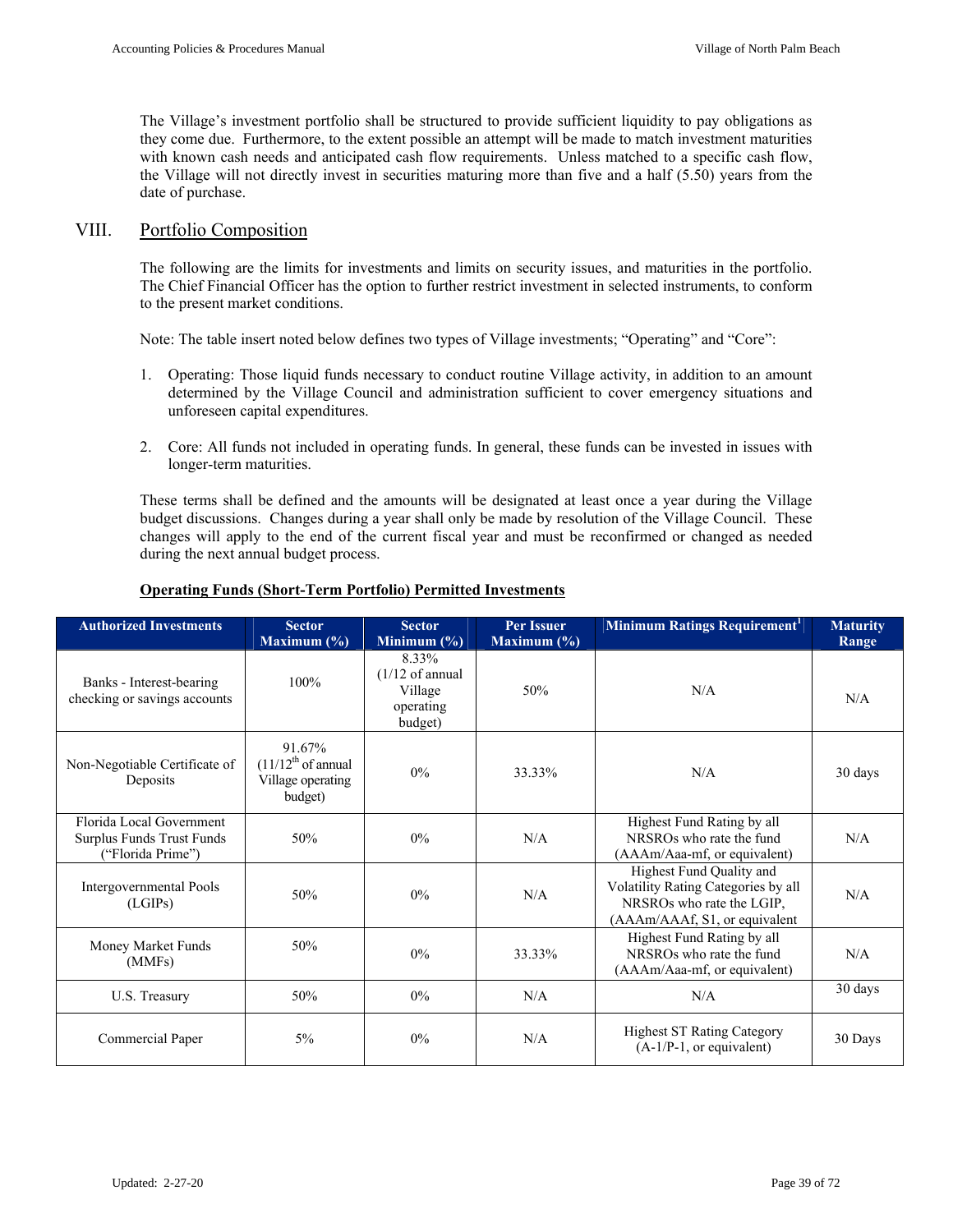# **Core Funds (Long-Term Portfolio) Permitted Investments**

| <b>Sector</b>                                                              | <b>Sector</b><br><b>Maximum</b><br>(%) | <b>Per Issuer</b><br><b>Maximum</b><br>(%) | Minimum Ratings Requirement <sup>1</sup>                                                                                    | <b>Maximum</b><br><b>Maturity</b>    |
|----------------------------------------------------------------------------|----------------------------------------|--------------------------------------------|-----------------------------------------------------------------------------------------------------------------------------|--------------------------------------|
| U.S. Treasury                                                              |                                        | 100%                                       | N/A                                                                                                                         | 5.50 Years                           |
| <b>GNMA</b>                                                                | 100%                                   | 40%                                        |                                                                                                                             | $(5.50$ Years<br>avg. life $4$       |
| Other U.S. Government<br>Guaranteed (e.g. AID, GTC)                        |                                        | 10%                                        |                                                                                                                             | for GNMA)                            |
| Federal Agency/GSE:<br>FNMA, FHLMC, FHLB,<br>FFCB*                         | 75%                                    | $40\%$ <sup>3</sup>                        | N/A                                                                                                                         | 5.50 Years                           |
| Federal Agency/GSE<br>other than those above                               |                                        | 10%                                        |                                                                                                                             |                                      |
| Supranationals<br>where U.S. is a shareholder<br>and voting member         | 25%                                    | 10%                                        | Highest ST or Two Highest LT Rating Categories<br>(A-1/P-1, AA-/Aa3, or equivalent)                                         | 5.50 Years                           |
| Corporates                                                                 | 50% <sup>2</sup>                       | 5%                                         | Highest ST or Three Highest LT Rating Categories<br>$(A-1/P-1, A-/A3)$ or equivalent)                                       | 5.50 Years                           |
| Municipals                                                                 | 25%                                    | 5%                                         | Highest ST or Three Highest LT Rating Categories<br>(SP-1/MIG 1, A-/A3, or equivalent)                                      | 5.50 Years                           |
| Agency Mortgage-Backed<br>Securities (MBS)                                 | 25%                                    | $40\%$ <sup>3</sup>                        | N/A                                                                                                                         | 5.50 Years<br>Avg. Life $4$          |
| <b>Asset-Backed Securities</b><br>(ABS)                                    | 25%                                    | 5%                                         | Highest ST or LT Rating<br>(A-1+/P-1, AAA/Aaa, or equivalent)                                                               | 5.50 Years<br>Avg. Life <sup>4</sup> |
| Non-Negotiable Certificate of<br>Deposit or Savings Accounts               | 50%                                    | None, if fully<br>collateralized           | None, if fully collateralized.                                                                                              | 2 Years                              |
| Commercial Paper (CP)                                                      | $50\%$ <sup>2</sup>                    | 5%                                         | <b>Highest ST Rating Category</b><br>$(A-1/P-1, or equivalent)$                                                             | 270 Days                             |
| Money Market Funds (MMFs)                                                  | 50%                                    | 25%                                        | Highest Fund Rating by all NRSROs who rate the fund<br>(AAAm/Aaa-mf, or equivalent)                                         | N/A                                  |
| <b>Intergovernmental Pools</b><br>(LGIPs)                                  | 50%                                    | 25%                                        | Highest Fund Quality and Volatility Rating Categories<br>by all NRSROs who rate the LGIP,<br>(AAAm/AAAf, S1, or equivalent) | N/A                                  |
| Florida Local Government<br>Surplus Funds Trust Funds<br>("Florida Prime") | 25%                                    | N/A                                        | Highest Fund Rating by all NRSROs who rate the fund<br>(AAAm/Aaa-mf, or equivalent)                                         | N/A                                  |

Notes:

<sup>1</sup> Rating by at least one SEC-registered Nationally Recognized Statistical Rating Organization ("NRSRO"), unless otherwise noted. ST=Shortterm; LT=Long-term.

 $2$  Maximum allocation to all corporate and bank credit instruments is 50% combined.

 $3$  Maximum exposure to any one Federal agency, including the combined holdings of Agency debt and Agency MBS, is 40%.

<sup>4</sup> The maturity limit for MBS and ABS is based on the expected average life at time of settlement, measured using Bloomberg or other industry standard methods.

\* Federal National Mortgage Association (FNMA); Federal Home Loan Mortgage Corporation (FHLMC); Federal Home Loan Bank or its District banks (FHLB); Federal Farm Credit Bank (FFCB).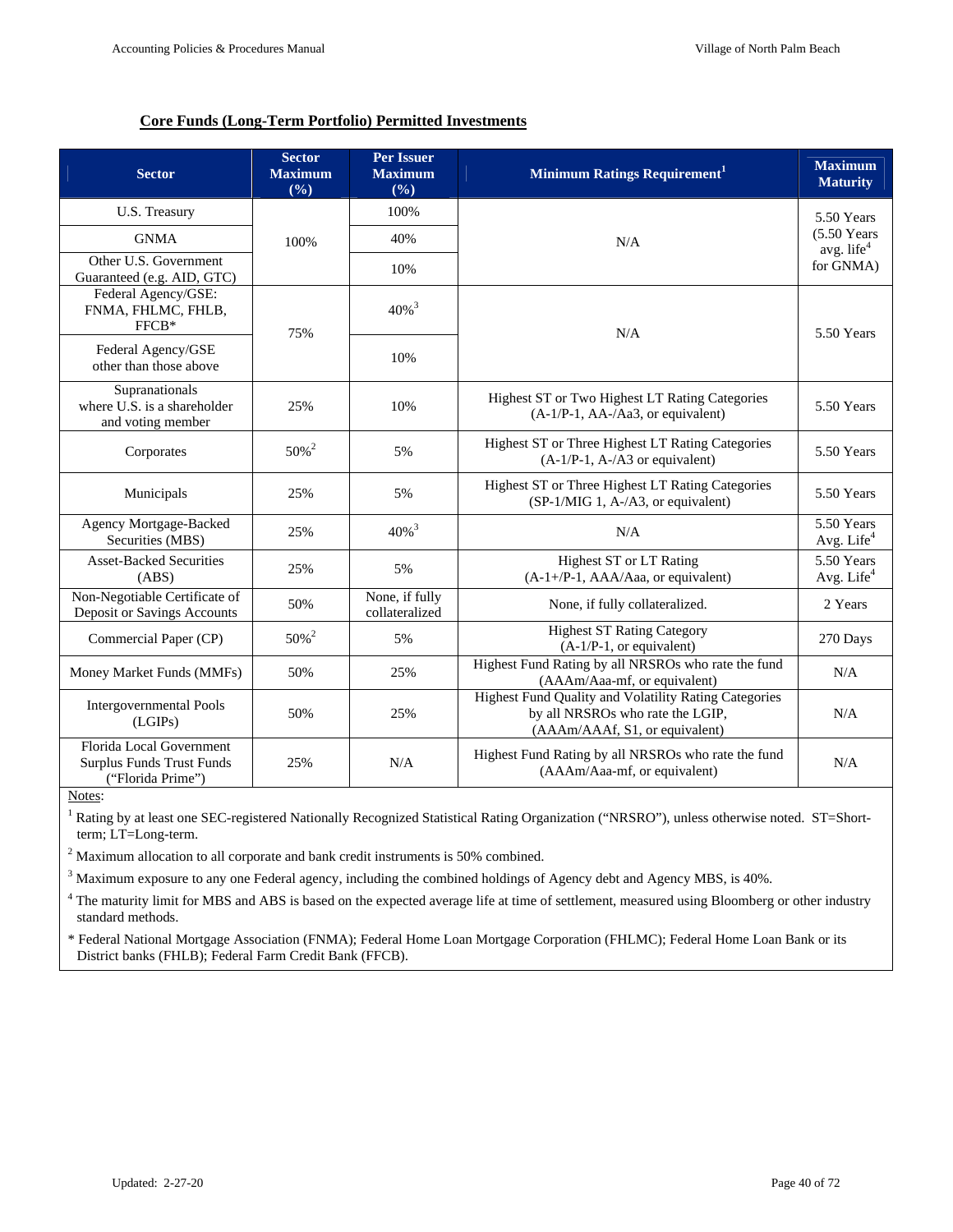### IX. Risk and Diversification

Assets held shall be diversified to control the risk of loss resulting from the over concentration of assets in a specific maturity, issuer, instrument, dealer, or bank through which these instruments are bought and sold. Diversification strategies shall be reviewed and revised periodically as deemed necessary by the Chief Financial Officer.

### X. Authorized Investment Institutions and Dealers

A list will be maintained of financial institutions authorized to provide investment services. In addition, a list also will be maintained of approved security brokers/dealers selected by credit worthiness. Authorized Staff shall only purchase securities from financial institutions, which are qualified as public depositories by the Treasurer, or Chief Financial Officer of the State of Florida, "Primary Dealers" as designated by the Federal Reserve Bank of New York, or from direct issuers of commercial paper.

The Village's Investment Advisor shall utilize and maintain its own list of approved primary and nonprimary dealers.

## XI. Third-Party Custodial Agreements

All securities purchased by the Village shall be properly designated as an asset of the Village and shall be held in an account separate and apart from the assets of the financial institution. A third party custodian is defined as any bank depository chartered by the Federal Government, the State of Florida, or any other state or territory of the United States which has a branch or principal place of business in the State of Florida as defined in Section 658.12, Florida Statutes, or by a national association organized and existing under the laws of the United States which is authorized to accept and execute trusts and which is doing business in the State of Florida. Certificates of deposits will be placed in the provider's safekeeping department for the term of the deposit.

The third-party custodian will be required to designate all securities held as assets of the Village. No withdrawal of securities, in whole or in part, shall be made from safekeeping, except by the Chief Financial Officer, or his/her respective designees. Securities transactions between a broker-dealer and the custodian involving purchase or sale of securities by transfer of money or securities must be made on a "delivery vs. payment" basis, if applicable, to ensure that the custodian will have the security or money, as appropriate, in hand at the conclusion of the transaction. Securities held as collateral shall be held free and clear of any liens.

## XII. Master Repurchase Agreement

All approved institutions and dealers transacting repurchase agreements shall execute and perform as stated in the Securities Industry and Financial Markets Association (SIFMA) Master Repurchase Agreement. All repurchase agreement transactions shall adhere to the requirements of the SIFMA Master Repurchase Agreement.

### XIII. Bid Requirement

An appropriate maturity date will be determined for each investment base on cash flow needs and market conditions. Based on these considerations, the Chief Financial Officer will analyze and select one or more optimal types of investments, a minimum of three (3) reputable, qualified, and financially sound banks and/or dealers must be contacted and asked to provide bids on securities in question when feasible and appropriate. Except as otherwise required by law, the bid deemed to best meet the investment objectives specified in subsection III must be selected.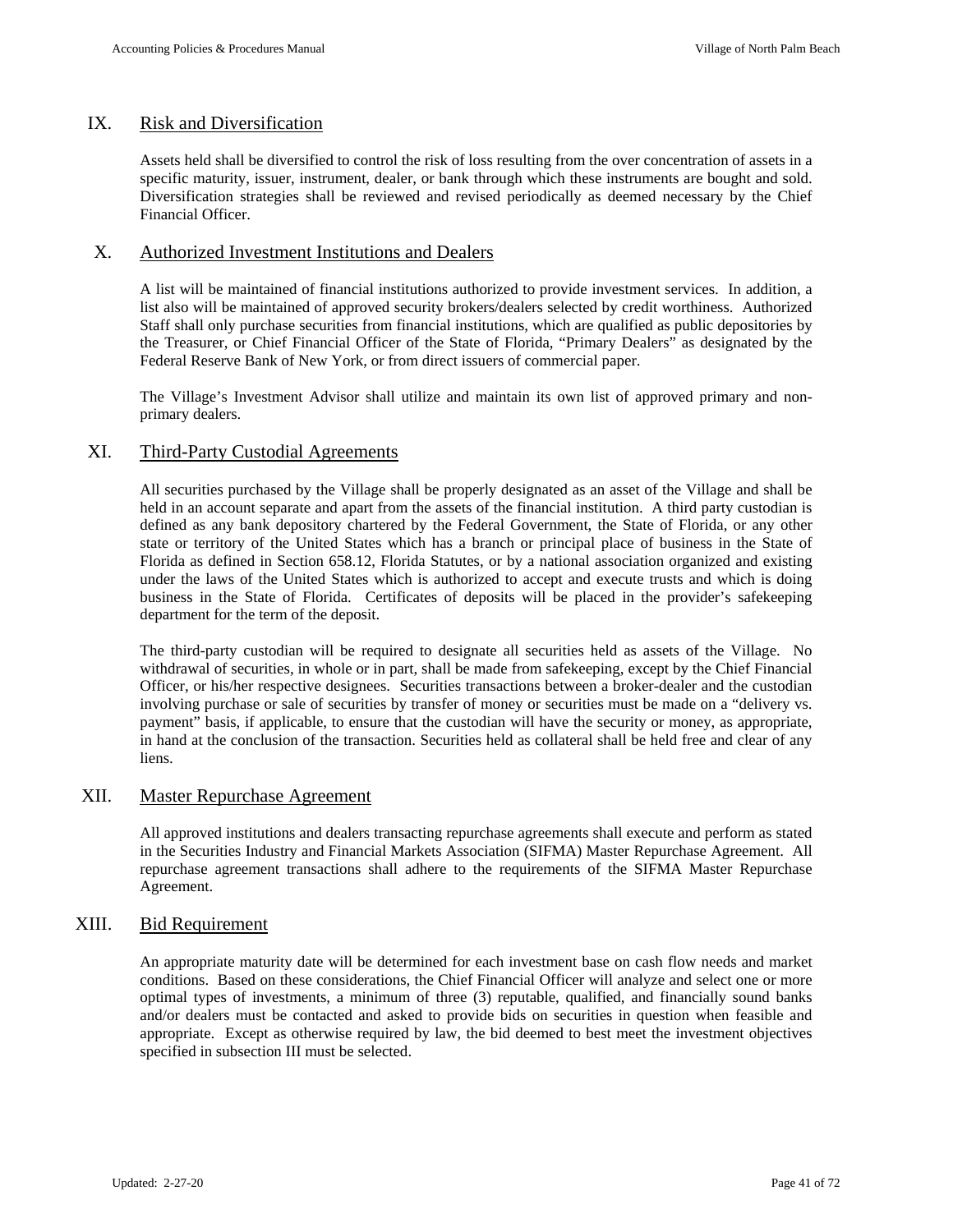## XIV. Internal Controls

- a. The Chief Financial Officer shall establish and maintain a written system of internal controls made a part of the Village's operational procedures. The internal controls shall be designed to prevent losses of funds, which might arise from fraud, employee error, and misrepresentation by third parties, or imprudent actions by employees of the Village. No person shall engage in an investment transaction except as authorized in this policy.
- b. Independent auditors, as a normal part of the annual financial audit to the Village, shall conduct a review of the system of internal controls to ensure compliance with policies and procedures as may be required by the Village.

## XV. Continuing Education

The Chief Financial Officer shall complete eight (8) hours of continuing education annually in subjects or courses related to investment practices and products.

## XVI. Reporting

The Chief Financial Officer, or his/her respective designee, shall prepare a quarterly investment report, which shall include securities in the portfolio by class and type, acquisition cost, income earned, yield, maturity date and market value as of the report date. The report will be provided to the legislative and governing body of the Village. The report shall be available to the public.

### XVII. Securities Disposition

Every security purchased on behalf of the Village must be properly earmarked and:

- a. If registered with the issuer or its agents, must be immediately placed for safekeeping in a location that protects the Village's interest in the security.
- b. If in book entry form, must be held for the credit of the governing body by a depository chartered by the Federal Government, the State of Florida, or any other state or territory of the United States which has a branch or principal place of business in the State of Florida as defined in Florida Statute Section 658.12, or by a national association organized and existing under the laws of the United States which is authorized to accept and exercise trusts and which is doing business in the State of Florida, and must be kept in the depository in an account separate and apart from the assets of the financial institution; or
- c. If physically issued to the holder but not registered with the issuer or its agents, must be immediately placed for safekeeping in a secured vault.

## XVIII. Sale of Securities

When invested funds are needed in whole or in part for the purposes originally intended or for more optimal investments, the Chief Financial Officer may sell such investments at the then prevailing market price and place the proceeds into the proper account or fund.

### XIX. Policy Considerations

1. Exemptions:

Any investment held prior to the adoption of this policy that does not meet the guidelines of this policy shall be exempted from the requirements of this policy. At maturity or liquidation, such monies shall be reinvested only as provided by this policy.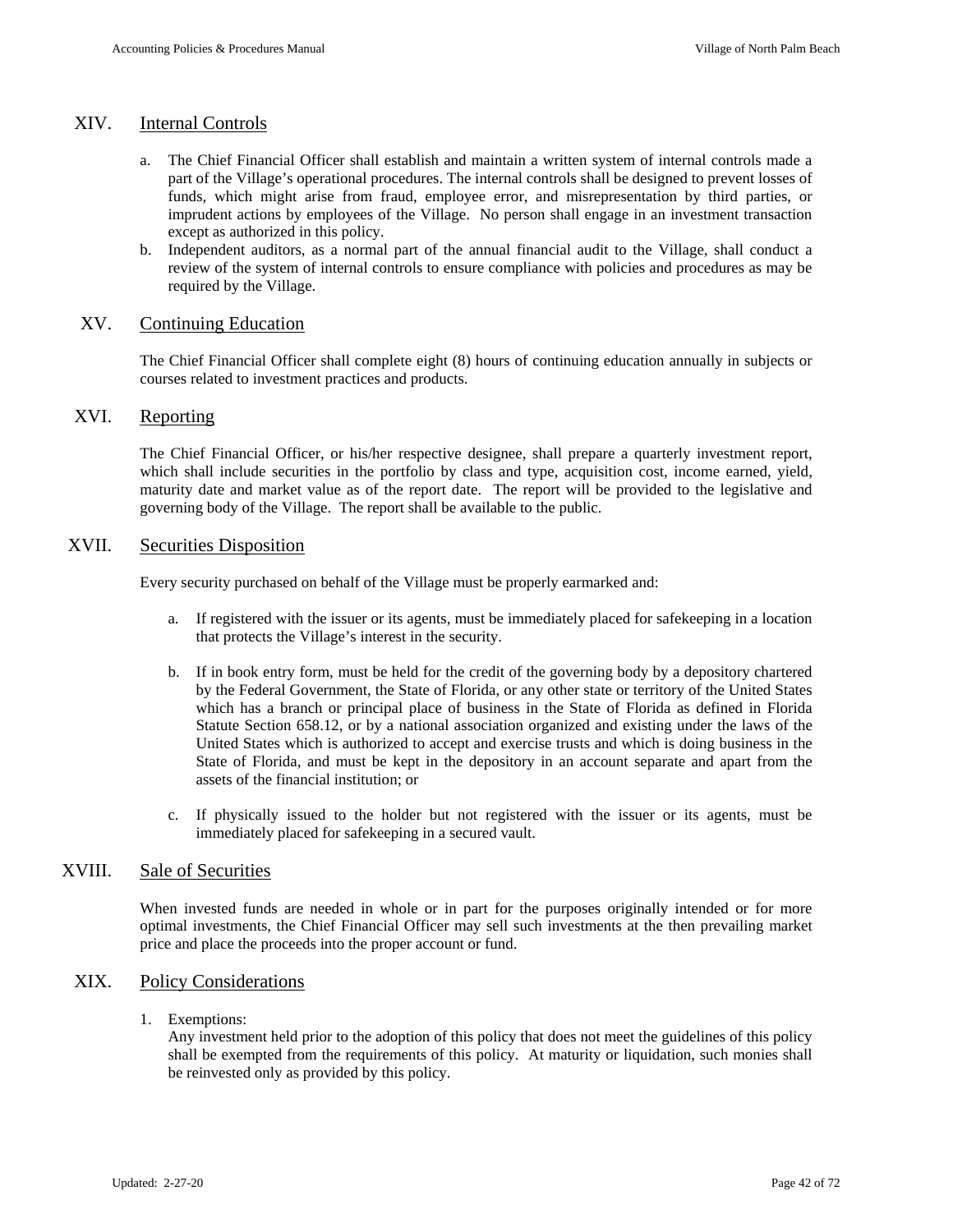#### 2. Amendments:

This policy shall be reviewed on an annual basis by the Village Council at the "setting of council goals and objectives" session of the annual budget. The Village Council must approve any changes.

# XX. Delegation of Authority

The Finance Director is the Chief Financial Officer of the Village and is responsible for investment decisions and activities. No person may engage in an investment transaction except as provided under the terms of this policy and the procedures established hereunder.

Nothing set forth herein shall preclude the Village from utilizing an Investment Advisor to assist in managing the Village's portfolio. Such Investment Advisor must be registered under the Investment Advisers Act of 1940. The Investment Advisor may invest funds on behalf of the Village in accordance with the mandates of this investment policy.

Authorized signatories are the Chief Financial Officer, the Village Manager and the Village Mayor. These individuals are also authorized to initiate wire transfers for the Village. All investment transactions require approval by two of the depository signatories.

# XXI. Investment Policy Adoption

The Chief Financial Officer shall review the policy annually and, if necessary, present modifications to the Village Council for approval.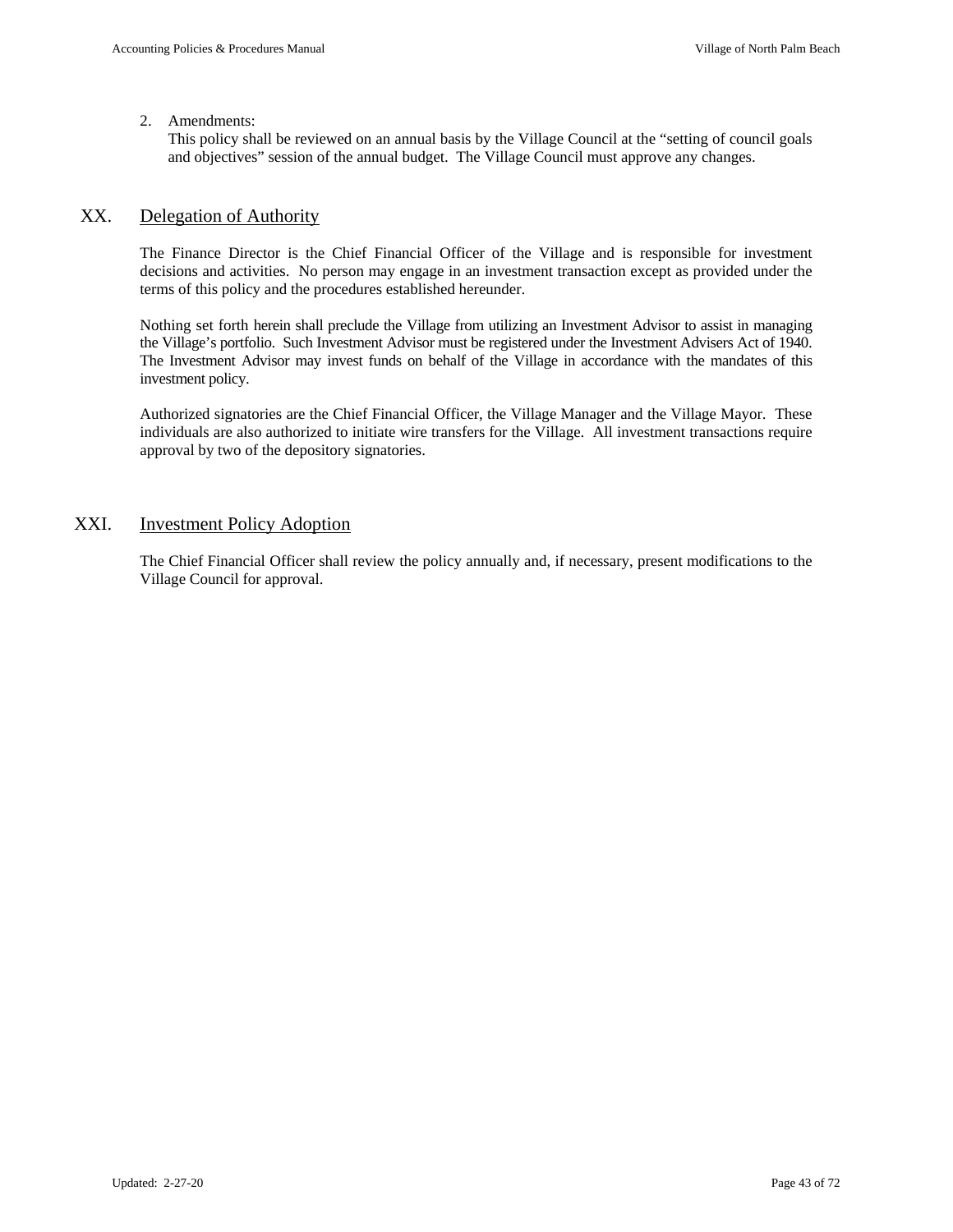# Glossary of Cash and Investment Management Terms

The following is a glossary of key investing terms, many of which appear in the Village's investment policy. This glossary clarifies the meaning of investment terms generally used in cash and investment management. This glossary has been adapted from the GFOA Sample Investment Policy and the Association of Public Treasurers of the United States and Canada's Model Investment Policy.

**Accrued Interest.** Interest earned but which has not yet been paid or received.

Agency. See "Federal Agency Securities."

**Ask Price.** Price at which a broker/dealer offers to sell a security to an investor. Also known as "offered price."

**Asset Backed Securities (ABS).** A fixed-income security backed by notes or receivables against assets other than real estate. Generally issued by special purpose companies that "own" the assets and issue the ABS. Examples include securities backed by auto loans, credit card receivables, home equity loans, manufactured housing loans, farm equipment loans, and aircraft leases.

**Average Life.** The average length of time that an issue of serial bonds and/or term bonds with a mandatory sinking fund feature is expected to be outstanding.

**Bankers' Acceptance (BA's).** A draft or bill of exchange drawn upon and accepted by a bank. Frequently used to finance shipping of international goods. Used as a short-term credit instrument, bankers' acceptances are traded at a discount from face value as a money market instrument in the secondary market on the basis of the credit quality of the guaranteeing bank.

**Basis Point.** One hundredth of one percent, or 0.01%. Thus 1% equals 100 basis points.

**Bearer Security.** A security whose ownership is determined by the holder of the physical security. Typically, there is no registration on the issuer's books. Title to bearer securities is transferred by delivery of the physical security or certificate. Also known as "physical securities."

**Benchmark Bills:** In November 1999, FNMA introduced its Benchmark Bills program, a short-term debt securities issuance program to supplement its existing discount note program. The program includes a schedule of larger, weekly issues in three- and six-month maturities and biweekly issues in one-year for Benchmark Bills. Each issue is brought to market via a Dutch (single price) auction. FNMA conducts a weekly auction for each Benchmark Bill maturity and accepts both competitive and non-competitive bids through a web based auction system. This program is in addition to the variety of other discount note maturities, with rates posted on a daily basis, which FNMA offers. FNMA's Benchmark Bills are unsecured general obligations that are issued in book-entry form through the Federal Reserve Banks. There are no periodic payments of interest on Benchmark Bills, which are sold at a discount from the principal amount and payable at par at maturity. Issues under the Benchmark program constitute the same credit standing as other FNMA discount notes; they simply add organization and liquidity to the short-term Agency discount note market.

**Benchmark Notes/Bonds:** Benchmark Notes and Bonds are a series of FNMA "bullet" maturities (noncallable) issued according to a pre-announced calendar. Under its Benchmark Notes/Bonds program, 2, 3, 5, 10, and 30-year maturities are issued each quarter. Each Benchmark Notes new issue has a minimum size of \$4 billion, 30-year new issues having a minimum size of \$1 billion, with re-openings based on investor demand to further enhance liquidity. The amount of non-callable issuance has allowed FNMA to build a yield curve in Benchmark Notes and Bonds in maturities ranging from 2 to 30 years. The liquidity emanating from these large size issues has facilitated favorable financing opportunities through the development of a liquid overnight and term repo market. Issues under the Benchmark program constitute the same credit standing as other FNMA issues; they simply add organization and liquidity to the intermediate- and long-term Agency market.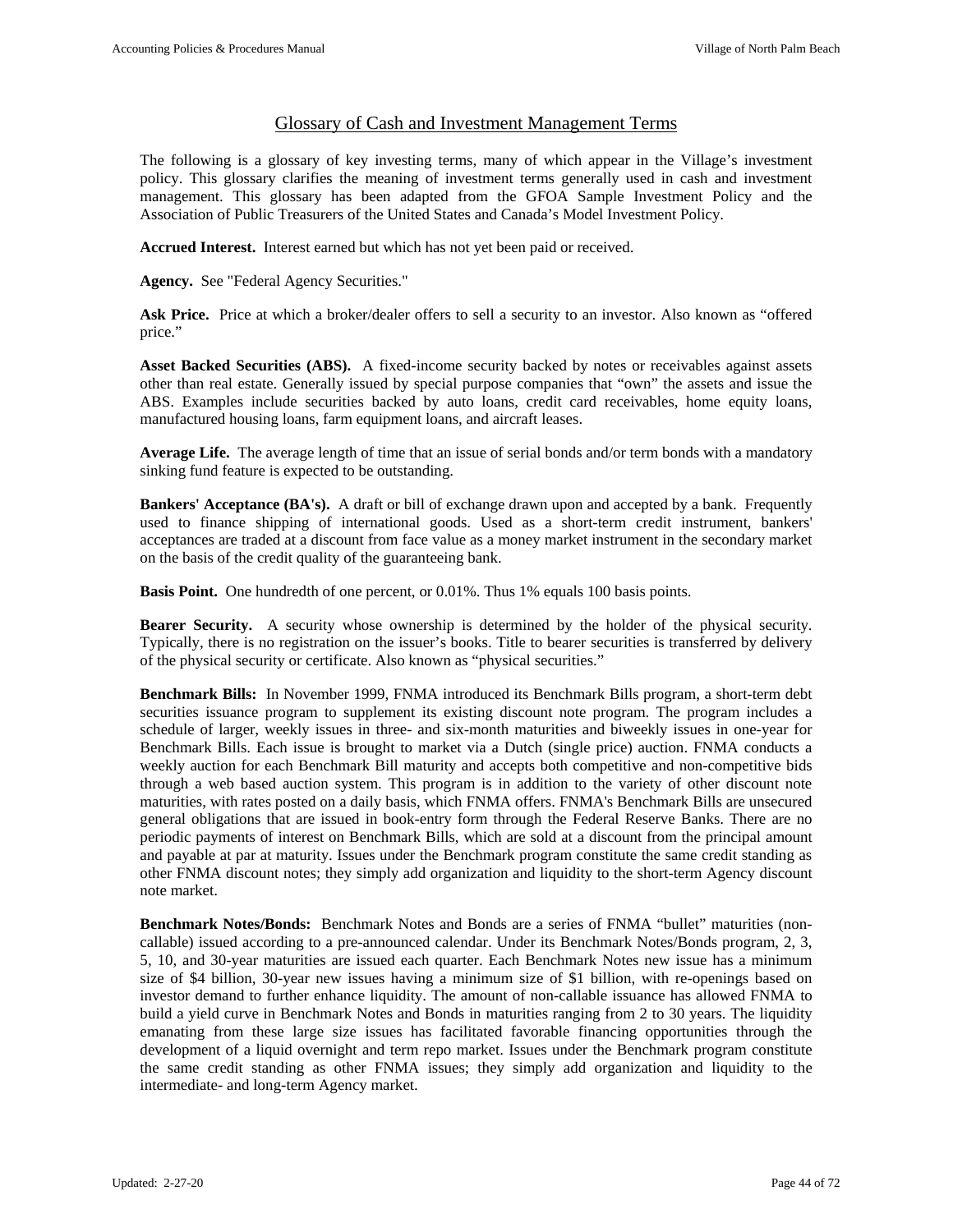**Benchmark.** A market index used as a comparative basis for measuring the performance of an investment portfolio. A performance benchmark should represent a close correlation to investment guidelines, risk tolerance, and duration of the actual portfolio's investments.

**Bid Price.** Price at which a broker/dealer offers to purchase a security from an investor.

**Bond.** Financial obligation for which the issuer promises to pay the bondholder (the purchaser or owner of the bond) a specified stream of future cash-flows, including periodic interest payments and a principal repayment.

**Book Entry Securities.** Securities that are recorded in a customer's account electronically through one of the financial markets electronic delivery and custody systems, such as the Fed Securities wire, DTC, and PTC

(as opposed to bearer or physical securities). The trend is toward a certificate-free society in order to cut down on paperwork and to diminish investors' concerns about the certificates themselves. The vast majority of securities are now book entry securities.

**Book Value.** The value at which a debt security is reflected on the holder's records at any point in time. Book value is also called "amortized cost" as it represents the original cost of an investment adjusted for amortization of premium or accretion of discount. Also called "carrying value." Book value can vary over time as an investment approaches maturity and differs from "market value" in that it is not affected by changes in market interest rates.

**Broker/Dealer.** A person or firm transacting securities business with customers. A "broker" acts as an agent between buyers and sellers, and receives a commission for these services. A "dealer" buys and sells financial assets from its own portfolio. A dealer takes risk by owning inventory of securities, whereas a broker merely matches up buyers and sellers. See also "Primary Dealer."

**Bullet Notes/Bonds.** Notes or bonds that have a single maturity date and are non-callable.

**Call Date.** Date at which a call option may be or is exercised.

**Call Option.** The right, but not the obligation, of an issuer of a security to redeem a security at a specified value and at a specified date or dates prior to its stated maturity date. Most fixed-income calls are a par, but can be at any previously established price. Securities issued with a call provision typically carry a higher yield than similar securities issued without a call feature. There are three primary types of call options (1) European - one-time calls, (2) Bermudan - periodically on a predetermined schedule (quarterly, semiannual, annual), and (3) American - continuously callable at any time on or after the call date. There is usually a notice period of at least 5 business days prior to a call date.

**Callable Bonds/Notes.** Securities which contain an imbedded call option giving the issuer the right to redeem the securities prior to maturity at a predetermined price and time.

**Certificate of Deposit (CD).** Bank obligation issued by a financial institution generally offering a fixed rate of return (coupon) for a specified period of time (maturity). Can be as long as 10 years to maturity, but most CDs purchased by public agencies are one year and under.

**Collateral.** Investment securities or other property that a borrower pledges to secure repayment of a loan, secure deposits of public monies, or provide security for a repurchase agreement.

**Collateralization.** Process by which a borrower pledges securities, property, or other deposits for securing the repayment of a loan and/or security.

**Collateralized Mortgage Obligation (CMO).** A security that pools together mortgages and separates them into short, medium, and long-term positions (called tranches). Tranches are set up to pay different rates of interest depending upon their maturity. Interest payments are usually paid monthly. In "plain vanilla" CMOs, principal is not paid on a tranche until all shorter tranches have been paid off. This system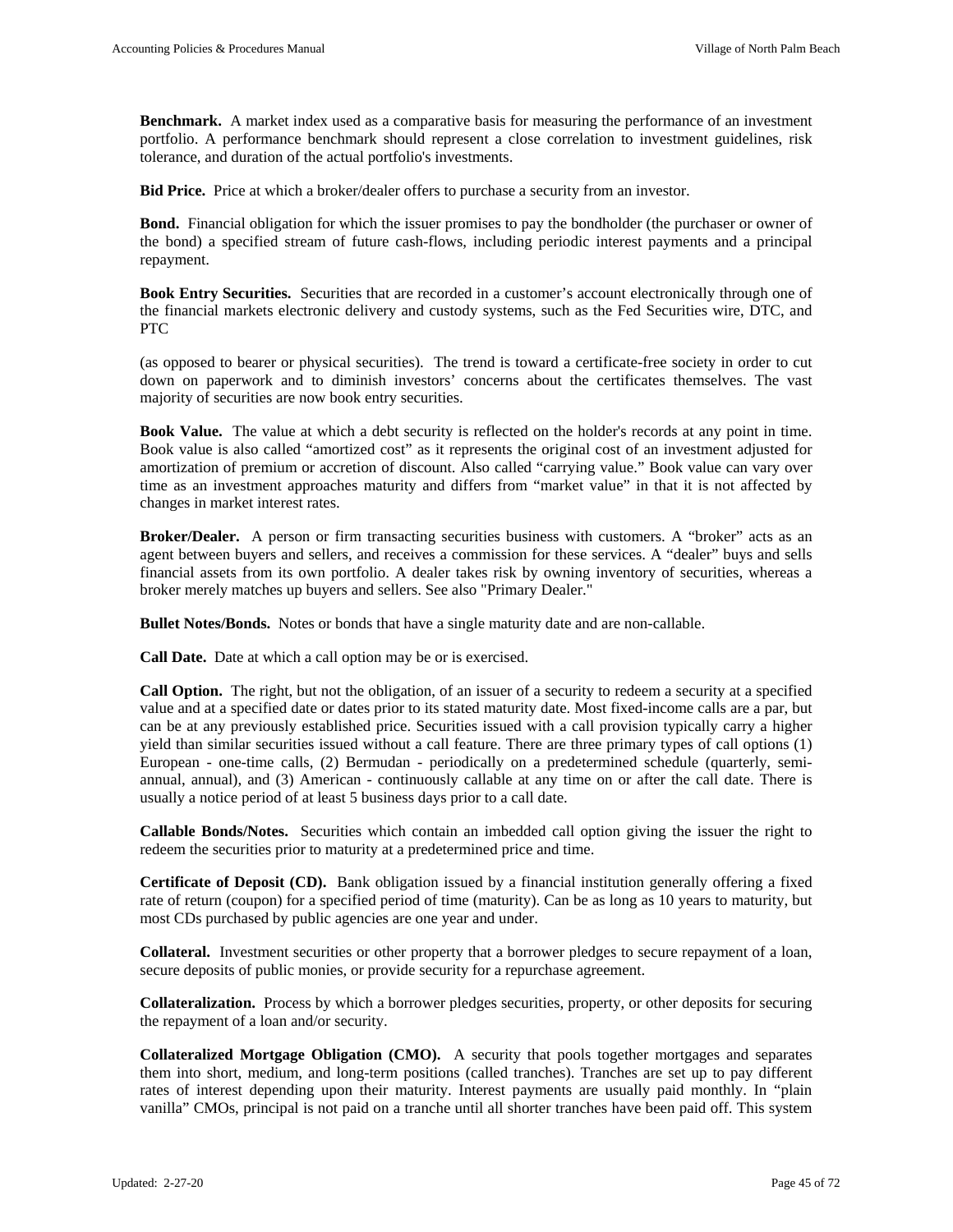provides interest and principal in a more predictable manner. A single pool of mortgages can be carved up into numerous tranches each with its own payment and risk characteristics.

**Commercial Paper.** Short term unsecured promissory note issued by a company or financial institution. Issued at a discount and matures for par or face value. Usually a maximum maturity of 270 days and given a short-term debt rating by one or more NRSROs.

**Convexity.** A measure of a bond's price sensitivity to changing interest rates. A high convexity indicates greater sensitivity of a bond's price to interest rate changes.

**Corporate Note.** A debt instrument issued by a corporation with a maturity of greater than one year and less than ten years.

**Counterparty.** The other party in a two party financial transaction. "Counterparty risk" refers to the risk that the other party to a transaction will fail in its related obligations. For example, the bank or broker/dealer in a repurchase agreement.

**Coupon Rate.** Annual rate of interest on a debt security, expressed as a percentage of the bond's face value.

**Current Yield.** Annual rate of return on a bond based on its price. Calculated as (coupon rate / price), but does not accurately reflect a bond's true yield level.

**Custody.** Safekeeping services offered by a bank, financial institution, or trust company, referred to as the "custodian." Service normally includes the holding and reporting of the customer's securities, the collection and disbursement of income, securities settlement, and market values.

**Dealer.** A dealer, as opposed to a broker, acts as a principal in all transactions, buying and selling for his/her own account.

**Delivery Versus Payment (DVP).** Settlement procedure in which securities are delivered versus payment of cash, but only after cash has been received. Most security transactions, including those through the Fed Securities Wire system and DTC, are done DVP as a protection for both the buyer and seller of securities.

**Depository Trust Company (DTC).** A firm through which members can use a computer to arrange for securities to be delivered to other members without physical delivery of certificates. A member of the Federal Reserve System and owned mostly by the New York Stock Exchange, the Depository Trust Company uses computerized debit and credit entries. Most corporate securities, commercial paper, CDs, and BAs clear through DTC.

**Derivatives.** (1) Financial instruments whose return profile is linked to, or derived from, the movement of one or more underlying index or security, and may include a leveraging factor, or (2) financial contracts based upon notional amounts whose value is derived from an underlying index or security (interest rates, foreign exchange rates, equities, or commodities). For hedging purposes, common derivatives are options, futures, interest rate swaps, and swaptions. All Collateralized Mortgage Obligations (CMOs) are derivatives.

**Derivative Security.** Financial instrument created from, or whose value depends upon, one or more underlying assets or indexes of asset values.

**Designated Bond.** FFCB's regularly issued, liquid, non-callable securities that generally have a 2 or 3 year original maturity. New issues of Designated Bonds are \$1 billion or larger. Re-openings of existing Designated Bond issues are generally a minimum of \$100 million. Designated Bonds are offered through a syndicate of two to six dealers. Twice each month the Funding Corporation announces its intention to issue a new Designated Bond, reopen an existing issue, or to not issue or reopen a Designated Bond. Issues under the Designated Bond program constitute the same credit standing as other FFCB issues; they simply add organization and liquidity to the intermediate- and long-term Agency market.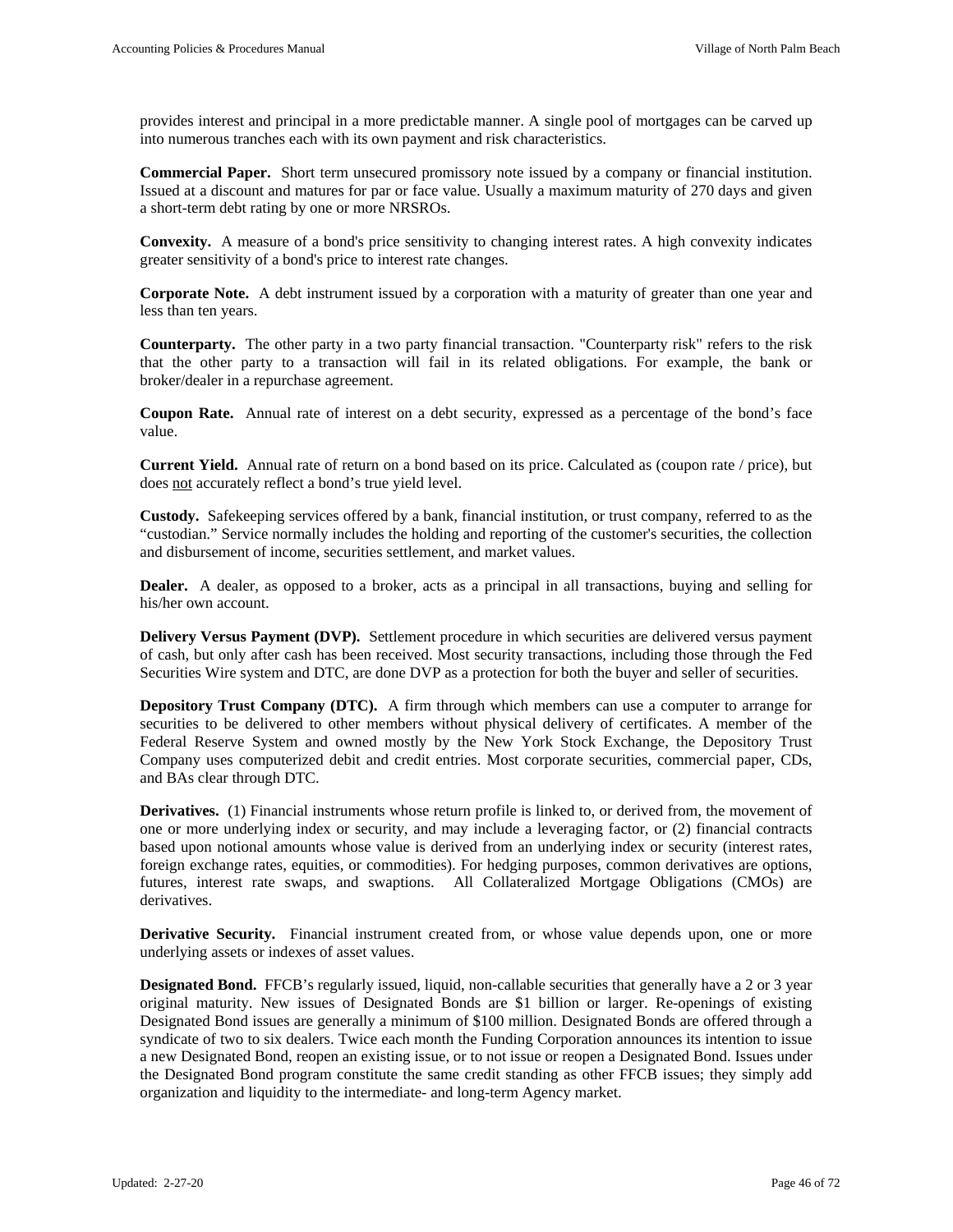**Discount Notes.** Unsecured general obligations issued by Federal Agencies at a discount. Discount notes mature at par and can range in maturity from overnight to one year. Very large primary (new issue) and secondary markets exist.

**Discount Rate.** Rate charged by the system of Federal Reserve Banks on overnight loans to member banks. Changes to this rate are administered by the Federal Reserve and closely mirror changes to the "fed funds rate."

**Discount Securities.** Non-interest bearing money market instruments that are issued at discount and redeemed at maturity for full face value. Examples include: U.S. Treasury Bills, Federal Agency Discount Notes, Bankers' Acceptances, and Commercial Paper.

**Discount.** The amount by which a bond or other financial instrument sells below its face value. See also "Premium."

**Diversification.** Dividing investment funds among a variety of security types, maturities, industries, and issuers offering potentially independent returns.

**Dollar Price.** A bond's cost expressed as a percentage of its face value. For example, a bond quoted at a dollar price of 95 ½, would have a principal cost of \$955 per \$1,000 of face value.

**Duff & Phelps.** One of several NRSROs that provide credit ratings on corporate and bank debt issues.

**Duration.** The weighted average maturity of a security's or portfolio's cash-flows, where the present values of the cash-flows serve as the weights. The greater the duration of a security/portfolio, the greater its percentage price volatility with respect to changes in interest rates. Used as a measure of risk and a key tool for managing a portfolio versus a benchmark and for hedging risk. There are also different kinds of duration used for different purposes (e.g. MacAuley Duration, Modified Duration).

**Fannie Mae.** See "Federal National Mortgage Association."

**Fed Money Wire.** A computerized communications system that connects the Federal Reserve System with its member banks, certain U. S. Treasury offices, and the Washington D.C. office of the Commodity Credit Corporation. The Fed Money Wire is the book entry system used to transfer cash balances between banks for themselves and for customer accounts.

**Fed Securities Wire.** A computerized communications system that facilitates book entry transfer of securities between banks, brokers and customer accounts, used primarily for settlement of U.S. Treasury and Federal Agency securities.

**Fed.** See "Federal Reserve System."

**Federal Agency Security.** A debt instrument issued by one of the Federal Agencies. Federal Agencies are considered second in credit quality and liquidity only to U.S. Treasuries.

Federal Agency. Government sponsored/owned entity created by the U.S. Congress, generally for the purpose of acting as a financial intermediary by borrowing in the marketplace and directing proceeds to specific areas of the economy considered to otherwise have restricted access to credit markets. The largest Federal Agencies are GNMA, FNMA, FHLMC, FHLB, FFCB, SLMA, and TVA.

**Federal Deposit Insurance Corporation (FDIC).** Federal agency that insures deposits at commercial banks, currently to a limit of \$250,000 per depositor per bank.

**Federal Farm Credit Bank (FFCB).** One of the large Federal Agencies. A government sponsored enterprise (GSE) system that is a network of cooperatively-owned lending institutions that provides credit services to farmers, agricultural cooperatives and rural utilities. The FFCBs act as financial intermediaries that borrow money in the capital markets and use the proceeds to make loans and provide other assistance to farmers and farm-affiliated businesses. Consists of the consolidated operations of the Banks for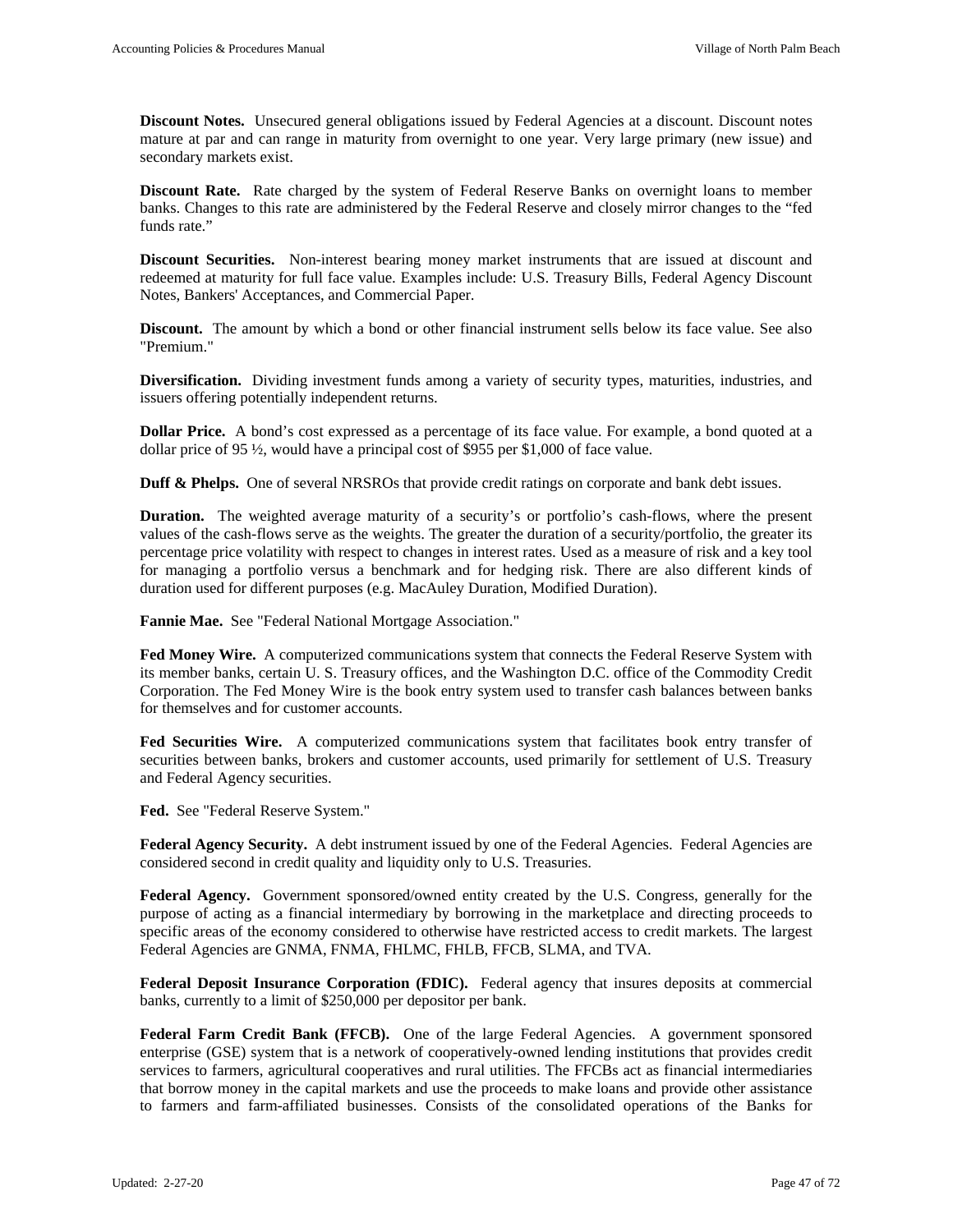Cooperatives, Federal Intermediate Credit Banks, and Federal Land Banks. Frequent issuer of discount notes, agency notes and callable agency securities. FFCB debt is not an obligation of, nor is it guaranteed by the U.S. government, although it is considered to have minimal credit risk due to its importance to the U.S. financial system and agricultural industry. Also issues notes under its "designated note" program.

**Federal Funds (Fed Funds).** Funds placed in Federal Reserve Banks by depository institutions in excess of current reserve requirements, and frequently loaned or borrowed on an overnight basis between depository institutions.

**Federal Funds Rate (Fed Funds Rate).** The interest rate charged by a depository institution lending Federal Funds to another depository institution. The Federal Reserve influences this rate by establishing a "target" Fed Funds rate associated with the Fed's management of monetary policy.

**Federal Home Loan Bank System (FHLB).** One of the large Federal Agencies. A government sponsored enterprise (GSE) system, consisting of wholesale banks (currently twelve district banks) owned by their member banks, which provides correspondent banking services and credit to various financial institutions, financed by the issuance of securities. The principal purpose of the FHLB is to add liquidity to the mortgage markets. Although FHLB does not directly fund mortgages, it provides a stable supply of credit to thrift institutions that make new mortgage loans. FHLB debt is not an obligation of, nor is it guaranteed by the U.S. government, although it is considered to have minimal credit risk due to its importance to the U.S. financial system and housing market. Frequent issuer of discount notes, agency notes and callable agency securities. Also issues notes under its "global note" and "TAP" programs.

**Federal Home Loan Mortgage Corporation (FHLMC or "Freddie Mac").** One of the large Federal Agencies. A government sponsored public corporation (GSE) that provides stability and assistance to the secondary market for home mortgages by purchasing first mortgages and participation interests financed by the sale of debt and guaranteed mortgage backed securities. FHLMC debt is not an obligation of, nor is it guaranteed by the U.S. government, although it is considered to have minimal credit risk due to its importance to the U.S. financial system and housing market. Frequent issuer of discount notes, agency notes, callable agency securities, and MBS. Also issues notes under its "reference note" program.

**Federal National Mortgage Association (FNMA or "Fannie Mae").** One of the large Federal Agencies. A government sponsored public corporation (GSE) that provides liquidity to the residential mortgage market by purchasing mortgage loans from lenders, financed by the issuance of debt securities and MBS (pools of mortgages packaged together as a security). FNMA debt is not an obligation of, nor is it guaranteed by the U.S. government, although it is considered to have minimal credit risk due to its importance to the U.S. financial system and housing market. Frequent issuer of discount notes, agency notes, callable agency securities and MBS. Also issues notes under its "benchmark note" program.

**Federal Reserve Bank.** One of the 12 distinct banks of the Federal Reserve System.

**Federal Reserve System (the Fed).** The independent central bank system of the United States that establishes and conducts the nation's monetary policy. This is accomplished in three major ways: (1) raising or lowering bank reserve requirements, (2) raising or lowering the target Fed Funds Rate and Discount Rate, and (3) in open market operations by buying and selling government securities. The Federal Reserve System is made up of twelve Federal Reserve District Banks, their branches, and many national and state banks throughout the nation. It is headed by the seven member Board of Governors known as the "Federal Reserve Board" and headed by its Chairman.

Financial Industry Regulatory Authority, Inc. (FINRA). A private corporation that acts as a self-regulatory organization (SRO). FINRA is the successor to the National Association of Securities Dealers, Inc. (NASD). Though sometimes mistaken for a government agency, it is a non-governmental organization that performs financial regulation of member brokerage firms and exchange markets. The government also has a regulatory arm for investments, the Securities and Exchange Commission (SEC).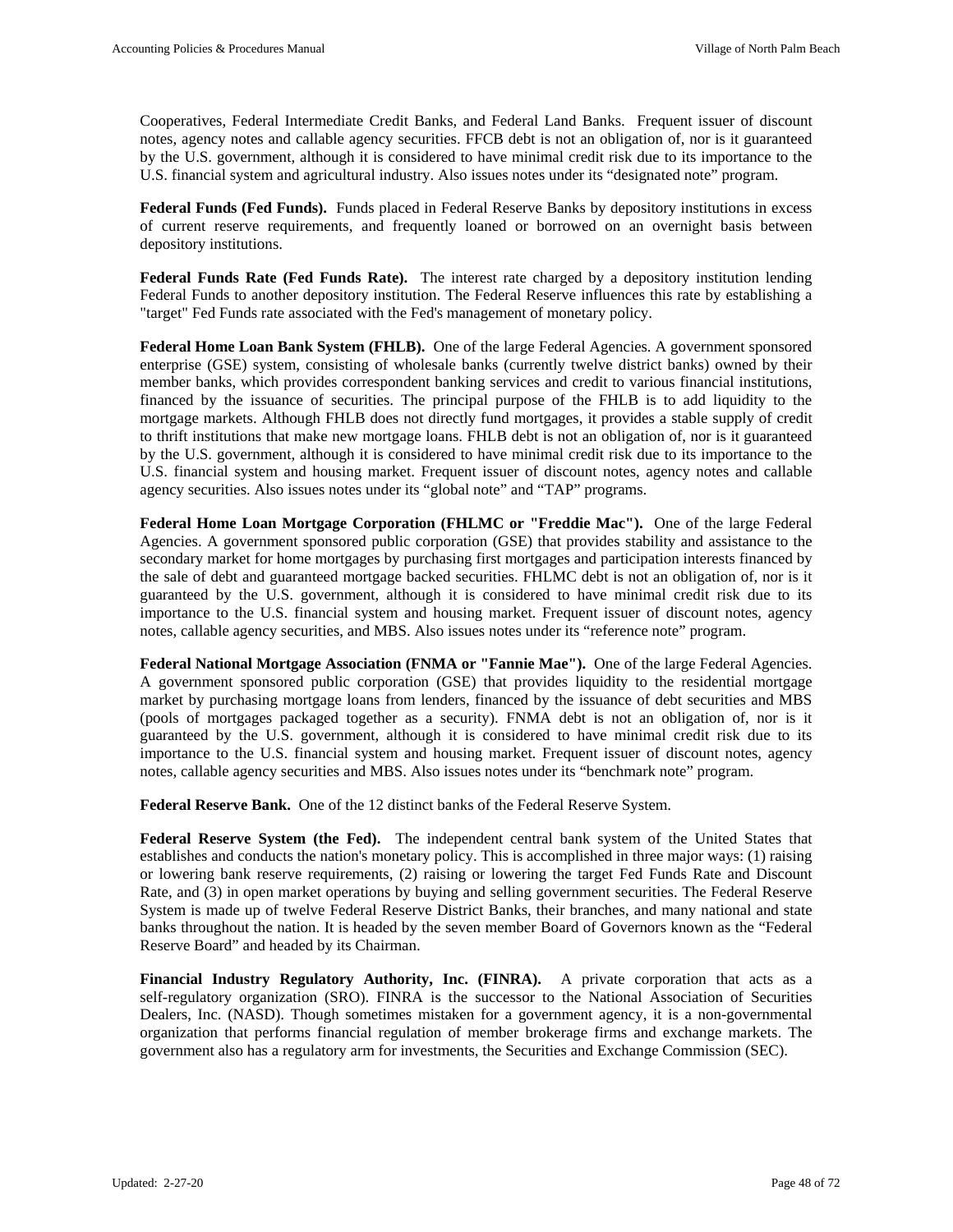Fiscal Agent/Paying Agent. A bank or trust company that acts, under a trust agreement with a corporation or municipality, in the capacity of general treasurer. The agent performs such duties as making coupon payments, paying rents, redeeming bonds, and handling taxes relating to the issuance of bonds.

**Fitch Investors Service, Inc.** One of several NRSROs that provide credit ratings on corporate and municipal debt issues.

**Floating Rate Security (FRN or "floater").** A bond with an interest rate that is adjusted according to changes in an interest rate or index. Differs from variable-rate debt in that the changes to the rate take place immediately when the index changes, rather than on a predetermined schedule. See also "Variable Rate Security."

**Freddie Mac.** See "Federal Home Loan Mortgage Corporation."

**Ginnie Mae.** See "Government National Mortgage Association."

**Global Notes:** Notes designed to qualify for immediate trading in both the domestic U.S. capital market and in foreign markets around the globe. Usually large issues that are sold to investors worldwide and therefore have excellent liquidity. Despite their global sales, global notes sold in the U.S. are typically denominated in U.S. dollars.

**Government National Mortgage Association (GNMA or "Ginnie Mae").** One of the large Federal Agencies. Government-owned Federal Agency that acquires, packages, and resells mortgages and mortgage purchase commitments in the form of mortgage-backed securities. Largest issuer of mortgage pass-through securities. GNMA debt is guaranteed by the full faith and credit of the U.S. government (one of the few agencies that are actually full faith and credit of the U.S. government).

**Government Securities.** An obligation of the U.S. government, backed by the full faith and credit of the government. These securities are regarded as the highest quality of investment securities available in the U.S. securities market. See "Treasury Bills, Notes, Bonds, and SLGS."

**Government Sponsored Enterprise (GSE).** Privately owned entity subject to federal regulation and supervision, created by the U.S. Congress to reduce the cost of capital for certain borrowing sectors of the economy such as students, farmers, and homeowners. GSEs carry the implicit backing of the U.S. government, but they are not direct obligations of the U.S. government. For this reason, these securities will offer a yield premium over U.S. Treasuries. Examples of GSEs include: FHLB, FHLMC, FNMA, and SLMA.

**Government Sponsored Enterprise Security.** A security issued by a Government Sponsored Enterprise. Considered Federal Agency Securities.

**Index.** A compilation of statistical data that tracks changes in the economy or in financial markets.

**Interest-Only (IO) STRIP.** A security based solely on the interest payments from the bond. After the principal has been repaid, interest payments stop and the value of the security falls to nothing. Therefore, IOs are considered risky investments. Usually associated with mortgage-backed securities.

**Internal Controls.** An internal control structure ensures that the assets of the entity are protected from loss, theft, or misuse. The internal control structure is designed to provide reasonable assurance that these objectives are met. The concept of reasonable assurance recognizes that 1) the cost of a control should not exceed the benefits likely to be derived and 2) the valuation of costs and benefits requires estimates and judgments by management. Internal controls should address the following points:

1. **Control of collusion** - Collusion is a situation where two or more employees are working in conjunction to defraud their employer.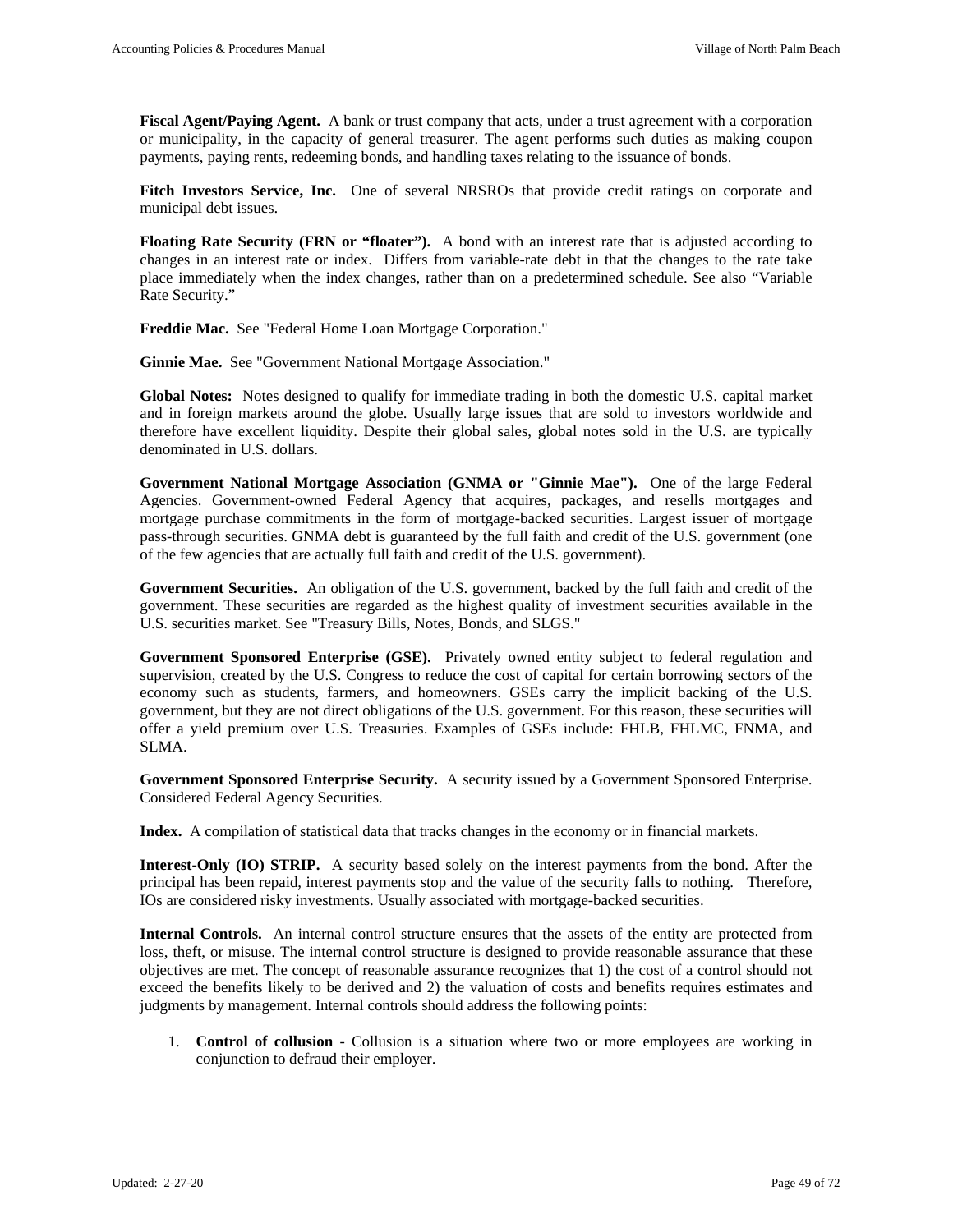- 2. **Separation of transaction authority from accounting and record keeping** A separation of duties is achieved by separating the person who authorizes or performs the transaction from the people who record or otherwise account for the transaction.
- 3. **Custodial safekeeping** Securities purchased from any bank or dealer including appropriate collateral (as defined by state law) shall be placed with an independent third party for custodial safekeeping.
- 4. **Avoidance of physical delivery securities** Book-entry securities are much easier to transfer and account for since actual delivery of a document never takes place. Delivered securities must be properly safeguarded against loss or destruction. The potential for fraud and loss increases with physically delivered securities.
- 5. **Clear delegation of authority to subordinate staff members** Subordinate staff members must have a clear understanding of their authority and responsibilities to avoid improper actions. Clear delegation of authority also preserves the internal control structure that is contingent on the various staff positions and their respective responsibilities.
- 6. **Written confirmation of transactions for investments and wire transfers** Due to the potential for error and improprieties arising from telephone and electronic transactions, all transactions should be supported by written communications and approved by the appropriate person. Written communications may be via fax if on letterhead and if the safekeeping institution has a list of authorized signatures.
- 7. **Development of a wire transfer agreement with the lead bank and third-party custodian** The designated official should ensure that an agreement will be entered into and will address the following points: controls, security provisions, and responsibilities of each party making and receiving wire transfers.

**Inverse Floater.** A floating rate security structured in such a way that it reacts inversely to the direction of interest rates. Considered risky as their value moves in the opposite direction of normal fixed-income investments and whose interest rate can fall to zero.

**Investment Advisor.** A company that provides professional advice managing portfolios, investment recommendations, and/or research in exchange for a management fee.

**Investment Adviser Act of 1940.** Federal legislation that sets the standards by which investment companies, such as mutual funds, are regulated in the areas of advertising, promotion, performance reporting requirements, and securities valuations.

**Investment Grade.** Bonds considered suitable for preservation of invested capital, including bonds rated a minimum of Baa3 by Moody's, BBB- by Standard & Poor's, or BBB- by Fitch. Although "BBB" rated bonds are considered investment grade, most public agencies cannot invest in securities rated below "A."

**Liquidity.** Relative ease of converting an asset into cash without significant loss of value. Also, a relative measure of cash and near-cash items in a portfolio of assets. Additionally, it is a term describing the marketability of a money market security correlating to the narrowness of the spread between the bid and ask prices.

**Local Government Investment Pool (LGIP).** An investment by local governments in which their money is pooled as a method for managing local funds, (e.g., Florida State Board of Administration's Florida Prime Fund).

**Long-Term Core Investment Program.** Funds that are not needed within a one-year period.

**Market Value.** The fair market value of a security or commodity. The price at which a willing buyer and seller would pay for a security.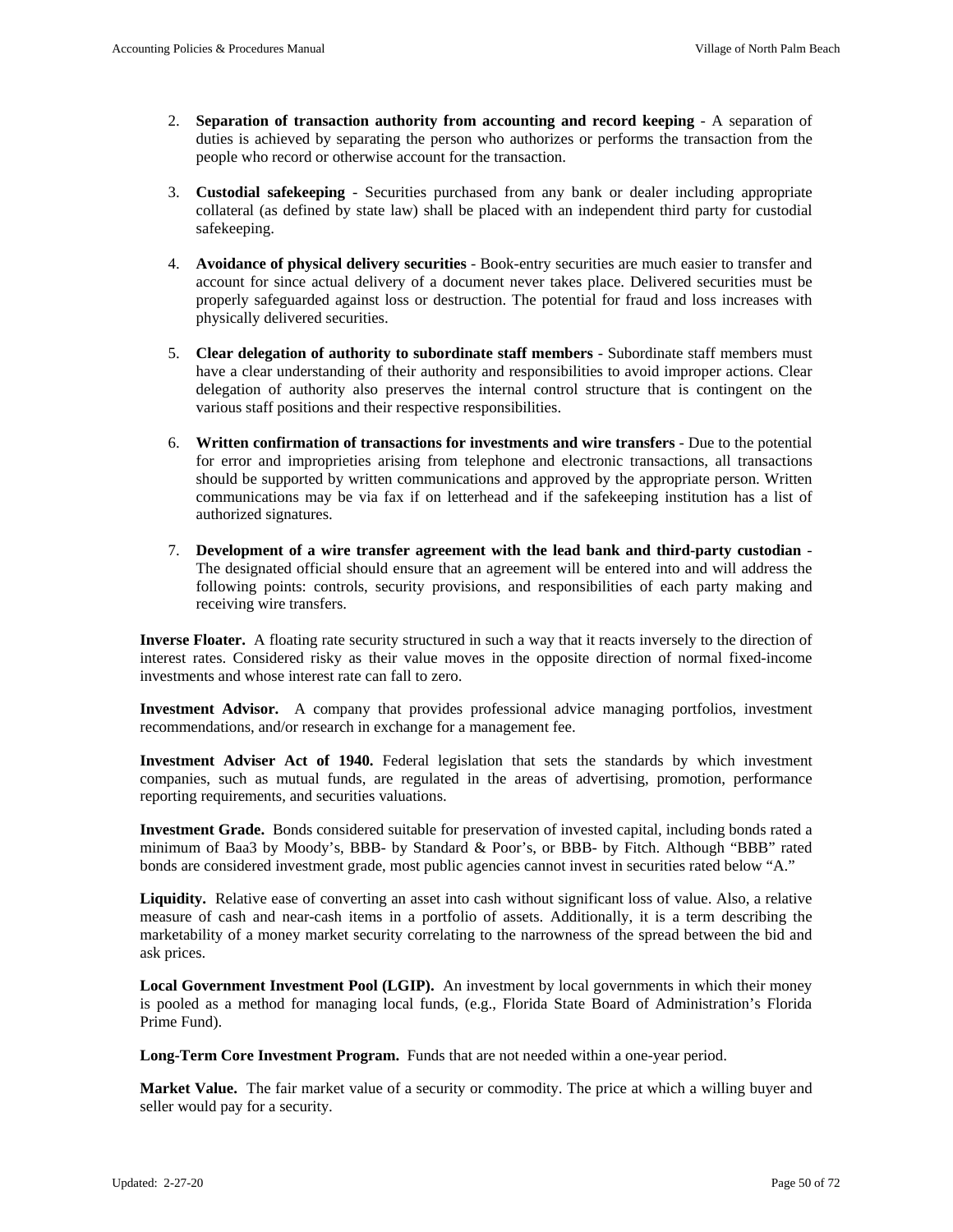**Mark-to-market.** Adjusting the value of an asset to its market value, reflecting in the process unrealized gains or losses.

**Master Repurchase Agreement.** A widely accepted standard agreement form published by the Securities Industry and Financial Markets Association (SIFMA) that is used to govern and document Repurchase Agreements and protect the interest of parties in a repo transaction.

**Maturity Date.** Date on which principal payment of a financial obligation is to be paid.

**Medium Term Notes (MTN's).** Used frequently to refer to corporate notes of medium maturity (5-years and under). Technically, any debt security issued by a corporate or depository institution with a maturity from 1 to 10 years and issued under an MTN shelf registration. Usually issued in smaller issues with varying coupons and maturities, and underwritten by a variety of broker/dealers (as opposed to large corporate deals issued and underwritten all at once in large size and with a fixed coupon and maturity).

**Money Market.** The market in which short-term debt instruments (bills, commercial paper, bankers' acceptance, etc.) are issued and traded.

**Money Market Mutual Fund (MMF).** A type of mutual fund that invests solely in money market instruments, such as: U.S. Treasury bills, commercial paper, bankers' acceptances, and repurchase agreements. Money market mutual funds are registered with the SEC under the Investment Company Act of 1940 and are subject to "rule 2a-7" which significantly limits average maturity and credit quality of holdings. MMF's are managed to maintain a stable net asset value (NAV) of \$1.00. Many MMFs carry ratings by a NRSRO.

**Moody's Investors Service.** One of several NRSROs that provide credit ratings on corporate and municipal debt issues.

**Mortgage Backed Securities (MBS).** Mortgage-backed securities represent an ownership interest in a pool of mortgage loans made by financial institutions, such as savings and loans, commercial banks, or mortgage companies, to finance the borrower's purchase of a home or other real estate. The majority of MBS are issued and/or guaranteed by GNMA, FNMA, and FHLMC. There are a variety of MBS structures with varying levels of risk and complexity. All MBS have reinvestment risk as actual principal and interest payments are dependent on the payment of the underlying mortgages which can be prepaid by mortgage holders to refinance and lower rates or simply because the underlying property was sold.

**Mortgage Pass-Through Securities.** A pool of residential mortgage loans with the monthly interest and principal distributed to investors on a pro-rata basis. The largest issuer is GNMA.

**Municipal Note/Bond.** A debt instrument issued by a state or local government unit or public agency.The vast majority of municipals are exempt from state and federal income tax, although some non-qualified issues are taxable.

**Mutual Fund.** Portfolio of securities professionally managed by a registered investment company that issues shares to investors. Many different types of mutual funds exist (e.g., bond, equity, and money market funds); all except money market funds operate on a variable net asset value (NAV).

**Negotiable Certificate of Deposit (Negotiable CD).** Large denomination CDs (\$100,000 and larger) that are issued in bearer form and can be traded in the secondary market.

**Net Asset Value.** The market value of one share of an investment company, such as a mutual fund. This figure is calculated by totaling a fund's assets including securities, cash, and any accrued earnings, then subtracting the total assets from the fund's liabilities, and dividing this total by the number of shares outstanding. This is calculated once a day based on the closing price for each security in the fund's portfolio. (See below.)

[(Total assets) - (Liabilities)]/(Number of shares outstanding)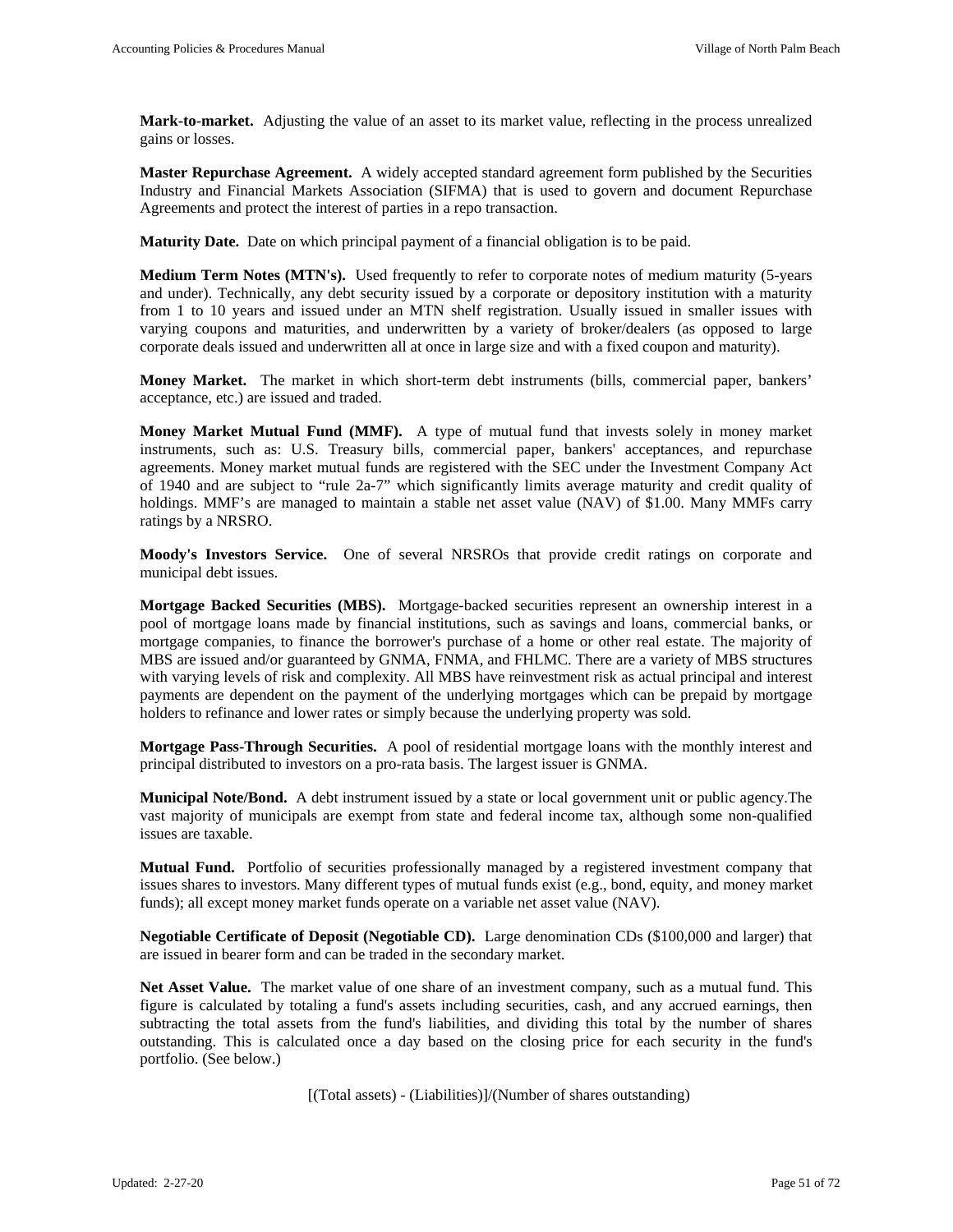**NRSRO.** A "Nationally Recognized Statistical Rating Organization" (NRSRO) is a designated rating organization that the SEC has deemed a strong national presence in the U.S. NRSROs provide credit ratings on corporate and bank debt issues. Only ratings of a NRSRO may be used for the regulatory purposes of rating. Includes Moody's, S&P, Fitch, and Duff & Phelps.

**Offered Price.** See also "Ask Price."

**Open Market Operations.** A Federal Reserve monetary policy tactic entailing the purchase or sale of government securities in the open market by the Federal Reserve System from and to primary dealers in order to influence the money supply, credit conditions, and interest rates.

Par Value. The face value, stated value, or maturity value of a security.

**Physical Delivery.** Delivery of readily available underlying assets at contract maturity.

**Portfolio.** Collection of securities and investments held by an investor.

**Premium.** The amount by which a bond or other financial instrument sells above its face value. See also "Discount."

**Primary Dealer.** A designation given to certain government securities dealer by the Federal Reserve Bank of New York. Primary dealers can buy and sell government securities directly with the Fed. Primary dealers also submit daily reports of market activity and security positions held to the Fed and are subject to its informal oversight. Primary dealers are the largest buyers and sellers by volume in the U.S. Treasury securities market.

**Prime Paper.** Commercial paper of high quality. Highest rated paper is A-1+/A-1 by S&P and P-1 by Moody's.

**Principal.** Face value of a financial instrument on which interest accrues. May be less than par value if some principal has been repaid or retired. For a transaction, principal is par value times price and includes any premium or discount.

**Prudent Expert Rule**. Standard that requires that a fiduciary manage a portfolio with the care, skill, prudence, and diligence, under the circumstances then prevailing, that a prudent person acting in a like capacity and familiar with such matters would use in the conduct of an enterprise of a like character and with like aims. This statement differs from the "prudent person" rule in that familiarity with such matters suggests a higher standard than simple prudence.

**Prudent Investor Standard.** Standard that requires that when investing, reinvesting, purchasing, acquiring, exchanging, selling, or managing public funds, a trustee shall act with care, skill, prudence, and diligence under the circumstances then prevailing, including, but not limited to, the general economic conditions and the anticipated needs of the agency, that a prudent person acting in a like capacity and familiarity with those matters would use in the conduct of funds of a like character and with like aims, to safeguard the principal and maintain the liquidity needs of the agency. More stringent than the "prudent person" standard as it implies a level of knowledge commensurate with the responsibility at hand.

**Qualified Public Depository** - Per Subsection 280.02(26), F.S., "qualified public depository" means any bank, savings bank, or savings association that:

- 1. Is organized and exists under the laws of the United States, the laws of this state or any other state or territory of the United States.
- 2. Has its principal place of business in this state or has a branch office in this state which is authorized under the laws of this state or of the United States to receive deposits in this state.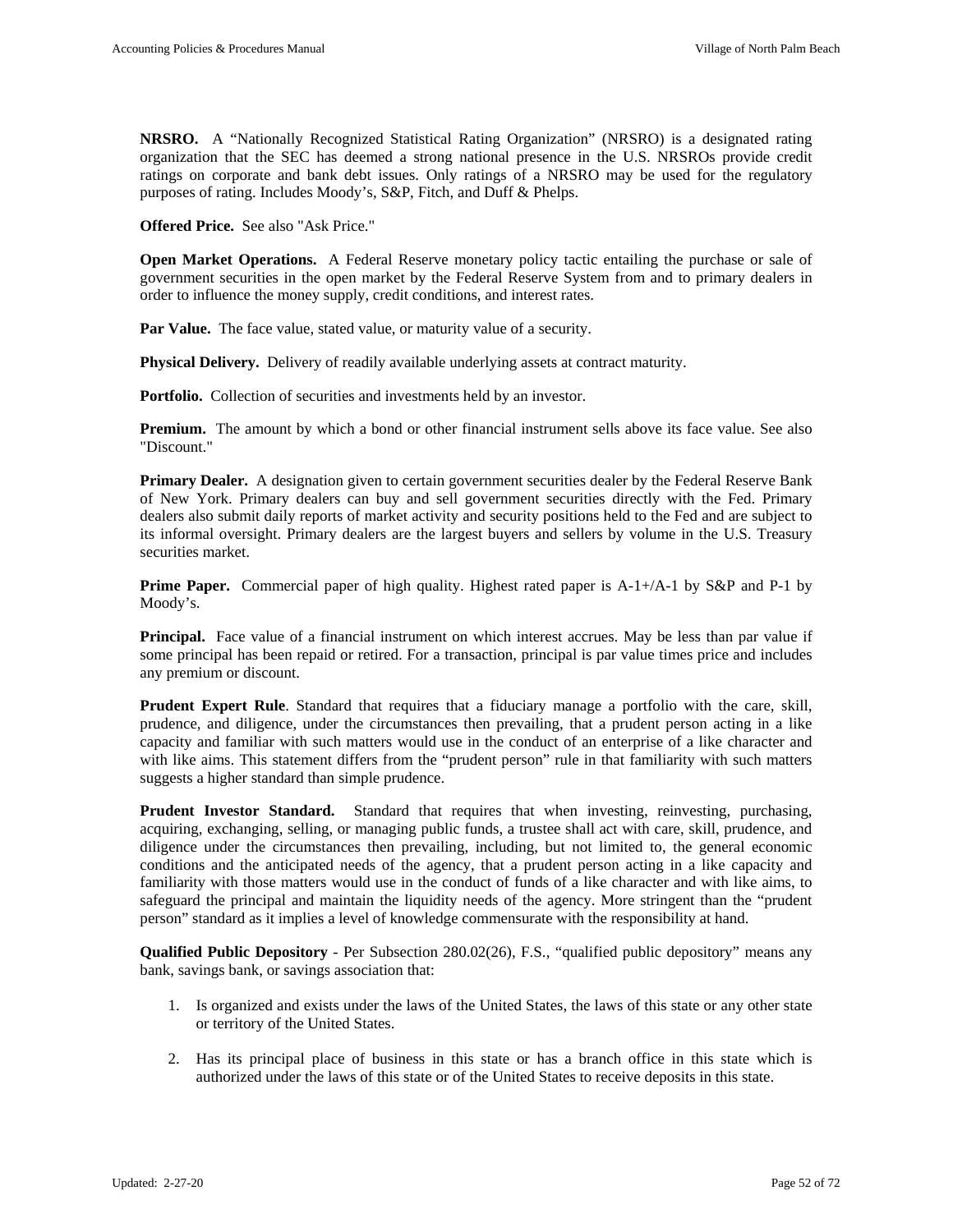- 3. Has deposit insurance under the provision of the Federal Deposit Insurance Act, as amended, 12 U.S.C. ss.1811 et seq.
- 4. Has procedures and practices for accurate identification, classification, reporting, and collateralization of public deposits.
- 5. Meets all requirements of Chapter 280, F.S.
- 6. Has been designated by the Chief Financial Officer as a qualified public depository.

**Range Note.** A type of structured note that accrues interest daily at a set coupon rate that is tied to an index. Most range notes have two coupon levels; a higher accrual rate for the period the index is within a designated range, the lower accrual rate for the period that the index falls outside the designated range. This lower rate may be zero and may result in zero earnings.

**Rate of Return.** Amount of income received from an investment, expressed as a percentage of the amount invested.

**Realized Gains (Losses).** The difference between the sale price of an investment and its book value. Gains/losses are "realized" when the security is actually sold, as compared to "unrealized" gains/losses which are based on current market value. See "Unrealized Gains (Losses)."

**Reference Bills:** FHLMC's short-term debt program created to supplement its existing discount note program by offering issues from one month through one year, auctioned on a weekly or on an alternating four-week basis (depending upon maturity) offered in sizeable volumes (\$1 billion and up) on a cycle of regular, standardized issuance. Globally sponsored and distributed, Reference Bill issues are intended to encourage active trading and market-making and facilitate the development of a term repo market. The program was designed to offer predictable supply, pricing transparency, and liquidity, thereby providing alternatives to U.S. Treasury bills. FHLMC's Reference Bills are unsecured general corporate obligations. This program supplements the corporation's existing discount note program. Issues under the Reference program constitute the same credit standing as other FHLMC discount notes; they simply add organization and liquidity to the short-term Agency discount note market.

**Reference Notes:** FHLMC's intermediate-term debt program with issuances of 2, 3, 5, 10, and 30-year maturities. Initial issuances range from \$2 - \$6 billion with re-openings ranging \$1 - \$4 billion.

The notes are high-quality bullet structures securities that pay interest semiannually. Issues under the Reference program constitute the same credit standing as other FHLMC notes; they simply add organization and liquidity to the intermediate- and long-term Agency market.

**Repurchase Agreement (Repo).** A short-term investment vehicle where an investor agrees to buy securities from a counterparty and simultaneously agrees to resell the securities back to the counterparty at an agreed upon time and for an agreed upon price. The difference between the purchase price and the sale price represents interest earned on the agreement. In effect, it represents a collateralized loan to the investor, where the securities are the collateral. Can be DVP, where securities are delivered to the investor's custodial bank, or "tri-party" where the securities are delivered to a third party intermediary. Any type of security can be used as "collateral," but only some types provide the investor with special bankruptcy protection under the law. Repos should be undertaken only when an appropriate Securities Industry and Financial Markets Association (SIFMA) approved master repurchase agreement is in place.

**Reverse Repurchase Agreement (Reverse Repo).** A repo from the point of view of the original seller of securities. Used by dealers to finance their inventory of securities by essentially borrowing at short-term rates. Can also be used to leverage a portfolio and in this sense, can be considered risky if used improperly.

**Safekeeping.** Service offered for a fee, usually by financial institutions, for the holding of securities and other valuables. Safekeeping is a component of custody services.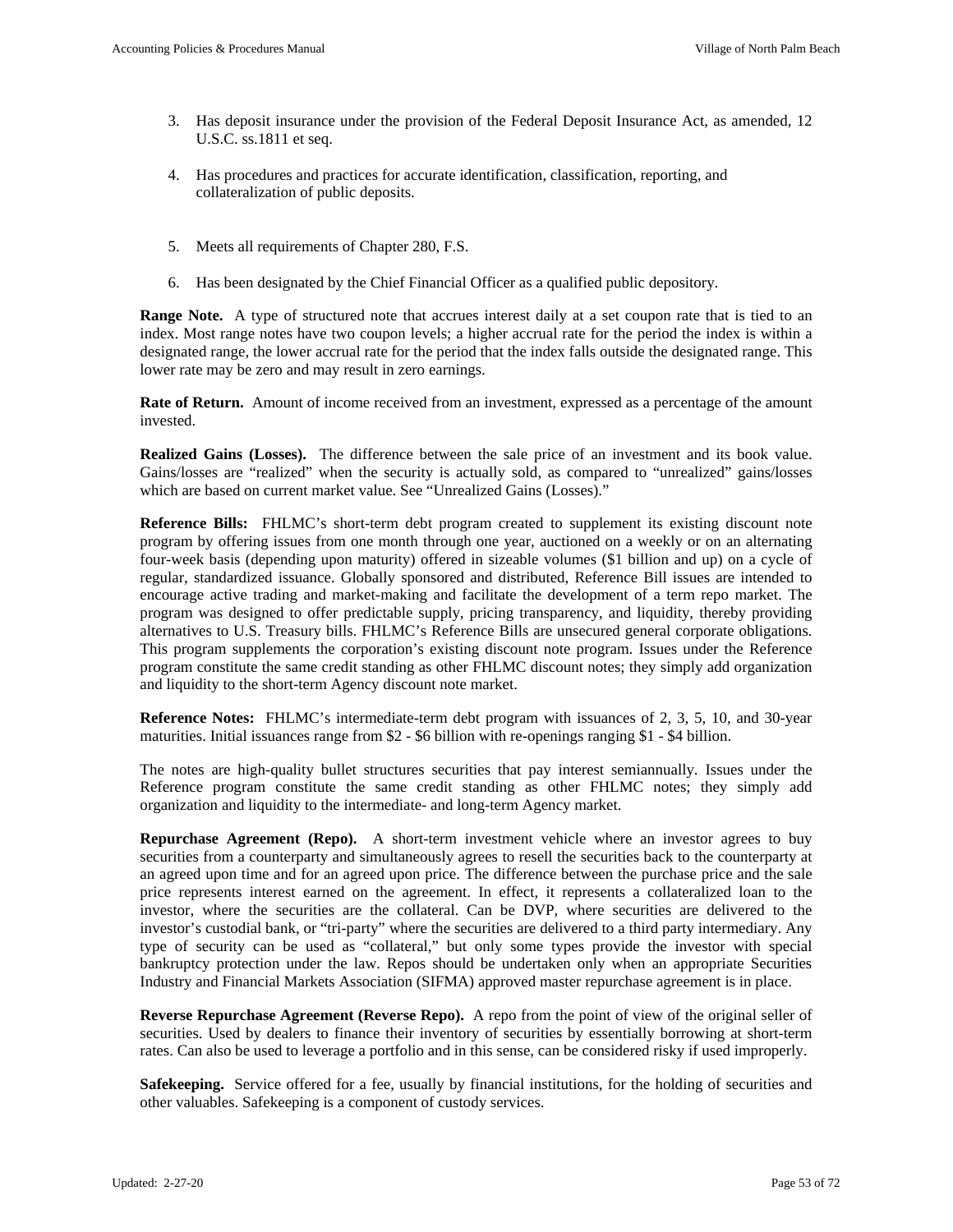**Secondary Market.** Markets for the purchase and sale of any previously issued financial instrument.

**Securities Industry and Financial Markets Association (SIFMA).** The bond market trade association representing the largest securities markets in the world. In addition to publishing a Master Repurchase Agreement, widely accepted as the industry standard document for Repurchase Agreements, the SIFMA also recommends bond market closures and early closes due to holidays.

**Securities Lending.** An arrangement between and investor and a custody bank that allows the custody bank to "loan" the investors investment holdings, reinvest the proceeds in permitted investments, and shares any profits with the investor. Should be governed by a securities lending agreement. Can increase the risk of a portfolio in that the investor takes on the default risk on the reinvestment at the discretion of the custodian.

**Sinking Fund.** A separate accumulation of cash or investments (including earnings on investments) in a fund in accordance with the terms of a trust agreement or indenture, funded by periodic deposits by the issuer (or other entity responsible for debt service), for the purpose of assuring timely availability of moneys for payment of debt service. Usually used in connection with term bonds.

**Spread.** The difference between the price of a security and similar maturity U.S. Treasury investments, expressed in percentage terms or basis points. A spread can also be the absolute difference in yield between two securities. The securities can be in different markets or within the same securities market between different credits, sectors, or other relevant factors.

**Standard & Poor's.** One of several NRSROs that provide credit ratings on corporate and municipal debt issues.

**STRIPS (Separate Trading of Registered Interest and Principal of Securities).** Acronym applied to U.S. Treasury securities that have had their coupons and principal repayments separated into individual zero-coupon Treasury securities. The same technique and "strips" description can be applied to non-Treasury securities (e.g., FNMA strips).

**Structured Notes.** Notes that have imbedded into their structure options such as step-up coupons or derivative-based returns.

**Supranational**. Supranational organizations are international financial institutions that are generally established by agreements among nations, with member nations contributing capital and participating in management. These agreements provide for limited immunity from the laws of member countries. Bonds issued by these institutions are part of the broader class of Supranational, Sovereign, and Non-U.S. Agency (SSA) sector bonds. Supranational bonds finance economic and infrastructure development and support environmental protection, poverty reduction, and renewable energy around the globe. For example, the World Bank, International Finance Corporation (IFC), and African Development Bank (AfDB) have "green bond" programs specifically designed for energy resource conservation and management. Supranational bonds, which are issued by multi-national organizations that transcend national boundaries. Examples include the World Bank, African Development Bank, and European Investment Bank.

**Swap.** Trading one asset for another.

**TAP Notes:** Federal Agency notes issued under the FHLB TAP program. Launched in 6/99 as a refinement to the FHLB bullet bond auction process. In a break from the FHLB's traditional practice of bringing numerous small issues to market with similar maturities, the TAP Issue Program uses the four most common maturities and reopens them up regularly through a competitive auction. These maturities (2, 3, 5, and 10 year) will remain open for the calendar quarter, after which they will be closed and a new series of TAP issues will be opened to replace them. This reduces the number of separate bullet bonds issued, but generates enhanced awareness and liquidity in the marketplace through increased issue size and secondary market volume.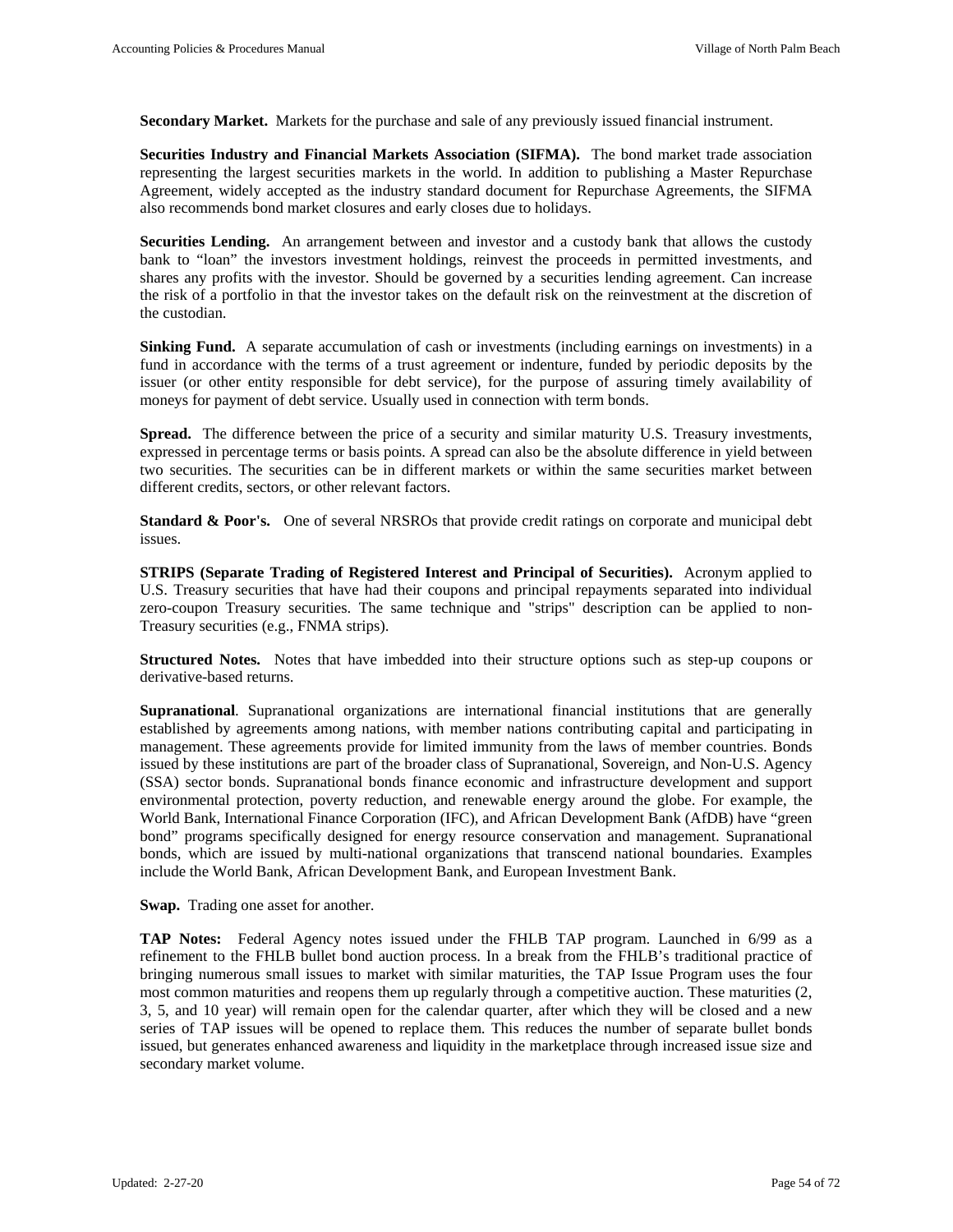**Tennessee Valley Authority (TVA).** One of the large Federal Agencies. A wholly owned corporation of the United States government that was established in 1933 to develop the resources of the Tennessee Valley region in order to strengthen the regional and national economy and the national defense. Power operations are separated from non-power operations. TVA securities represent obligations of TVA, payable solely from TVA's net power proceeds, and are neither obligations of nor guaranteed by the United States. TVA is currently authorized to issue debt up to \$30 billion. Under this authorization, TVA may also obtain advances from the U.S. Treasury of up to \$150 million. Frequent issuer of discount notes, agency notes, and callable agency securities.

**Total Return.** Investment performance measured over a period of time that includes coupon interest, interest on interest, and both realized and unrealized gains or losses. Total return includes, therefore, any market value appreciation/depreciation on investments held at period end.

**Treasuries.** Collective term used to describe debt instruments backed by the U.S. government and issued through the U.S. Department of the Treasury. Includes Treasury bills, Treasury notes, and Treasury bonds. Also a benchmark term used as a basis by which the yields of non-Treasury securities are compared (e.g., "trading at 50 basis points over Treasuries").

**Treasury Bills (T-Bills).** Short-term direct obligations of the United States government issued with an original term of one year or less. Treasury bills are sold at a discount from face value and do not pay interest before maturity. The difference between the purchase price of the bill and the maturity value is the interest earned on the bill. Currently, the U.S. Treasury issues 4-week, 13-week, and 26-week T-Bills.

**Treasury Bonds.** Long-term interest-bearing debt securities backed by the U.S. government and issued with maturities of ten years and longer by the U.S. Department of the Treasury.

**Treasury Notes.** Intermediate interest-bearing debt securities backed by the U.S. government and issued with maturities ranging from one to ten years by the U.S. Department of the Treasury. The Treasury currently issues 2-year, 3-year, 5-year, and 10-year Treasury Notes.

**Trustee.** A bank designated by an issuer of securities as the custodian of funds and official representative of bondholders. Trustees are appointed to insure compliance with the bond documents and to represent bondholders in enforcing their contract with the issuer.

**Uniform Net Capital Rule.** SEC Rule 15c3-1 that outlines the minimum net capital ratio (ratio of indebtedness to net liquid capital) of member firms and non-member broker/dealers.

**Unrealized Gains (Losses).** The difference between the market value of an investment and its book value. Gains/losses are "realized" when the security is actually sold, as compared to "unrealized" gains/losses which are based on current market value. See also "Realized Gains (Losses)."

**Variable-Rate Security.** A bond that bears interest at a rate that varies over time based on a specified schedule of adjustment (e.g., daily, weekly, monthly, semi-annually, or annually). See also "Floating Rate Note."

**Weighted Average Maturity (or just "Average Maturity").** The average maturity of all securities and investments of a portfolio, determined by multiplying the par or principal value of each security or investment by its maturity (days or years), summing the products, and dividing the sum by the total principal value of the portfolio. A simple measure of risk of a fixed-income portfolio.

**Weighted Average Maturity to Call.** The average maturity of all securities and investments of a portfolio, adjusted to substitute the first call date per security for maturity date for those securities with call provisions.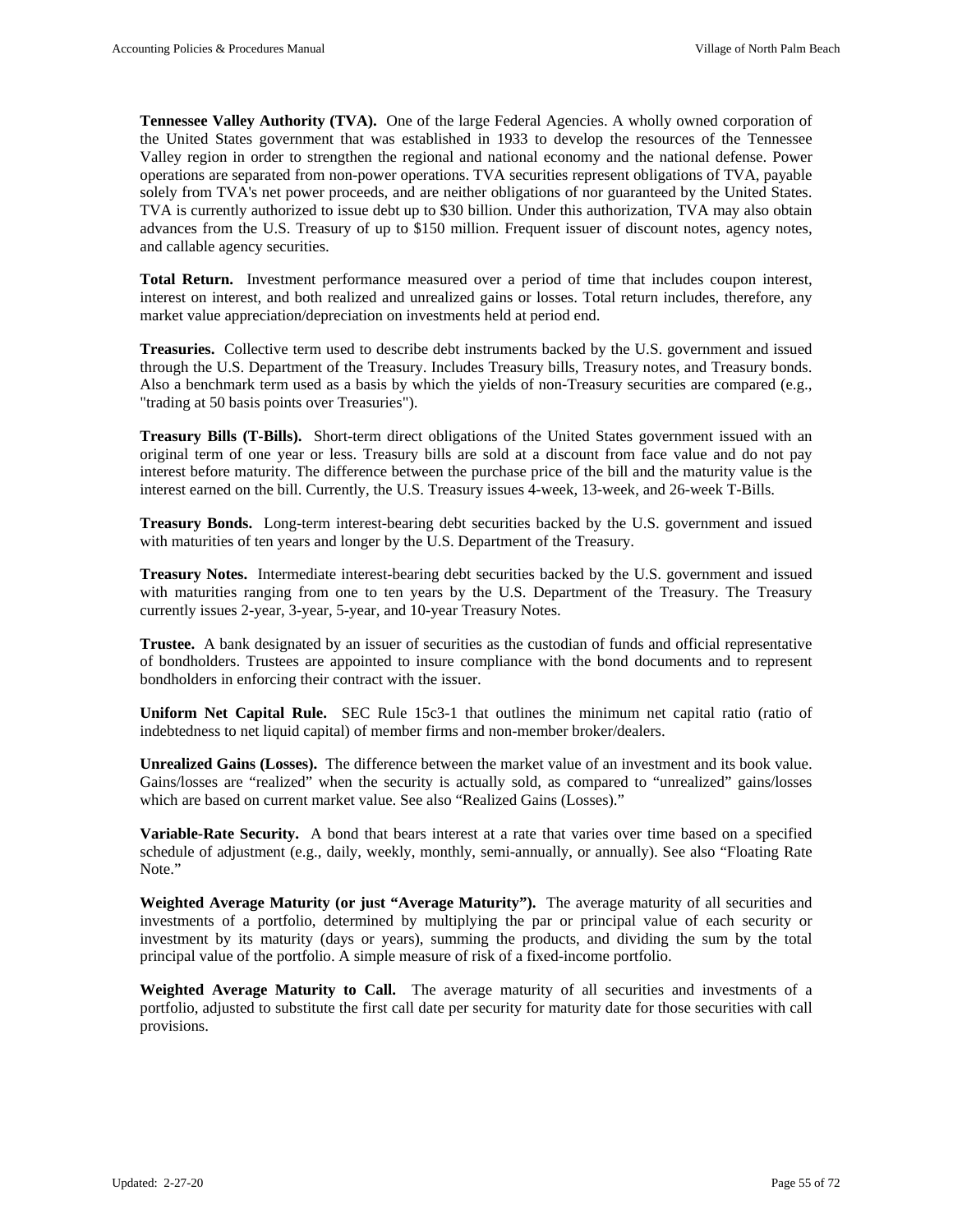Yield Curve. A graphic depiction of yields on like securities in relation to remaining maturities spread over a time line. The traditional yield curve depicts yields on U.S. Treasuries, although yield curves exist for Federal Agencies and various credit quality corporates as well. Yield curves can be positively sloped (normal) where longer-term investments have higher yields, or "inverted" (uncommon) where longer-term investments have lower yields than shorter ones.

**Yield to Call (YTC).** Same as "Yield to Maturity," except the return is measured to the first call date rather than the maturity date. Yield to call can be significantly higher or lower than a security's yield to maturity.

**Yield to Maturity (YTM).** Calculated return on an investment, assuming all cash-flows from the security are reinvested at the same original yield. Can be higher or lower than the coupon rate depending on market rates and whether the security was purchased at a premium or discount. There are different conventions for calculating YTM for various types of securities.

**Yield.** There are numerous methods of yield determination. In this glossary, see also "Current Yield," "Yield Curve," "Yield to Call," and "Yield to Maturity."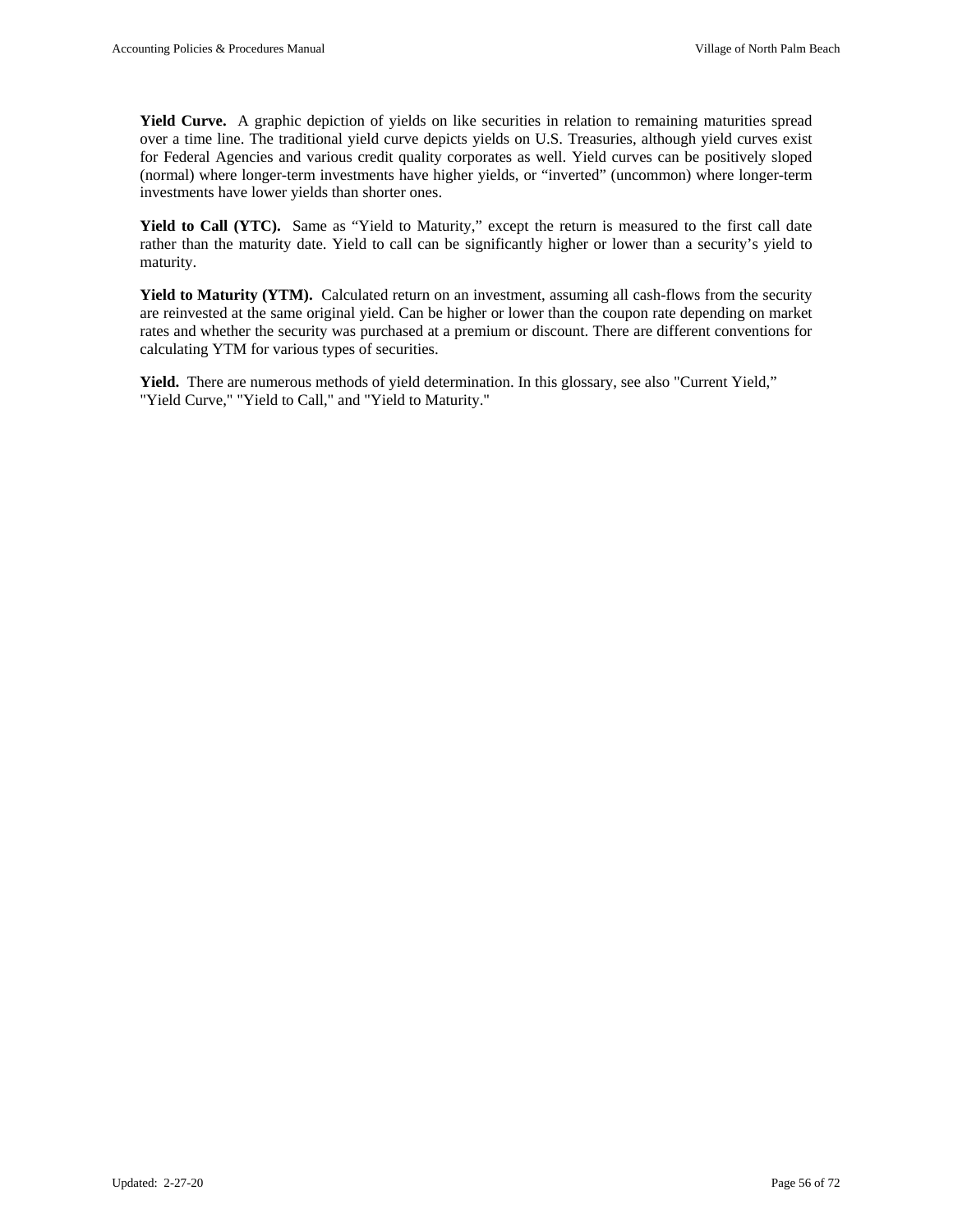# Investment Pool/Fund Questionnaire

- 1. A description of eligible investment securities, and a written statement of investment policy and objectives.
- 2. A description of interest calculations and how it is distributed, and how gains and losses are treated.
- 3. A description of how the securities are safeguarded (including the settlement processes), and how often the securities are priced and the program audited.
- 4. A description of who may invest in the program, how often, what size deposit and withdrawal are allowed.
- 5. A schedule for receiving statements and portfolio listings.
- 6. Are reserves, retained earnings, etc. utilized by the pool/fund?
- 7. A fee schedule, and when and how is it assessed.
- 8. Is the pool/fund eligible for bond proceeds and/or will it accept such proceeds?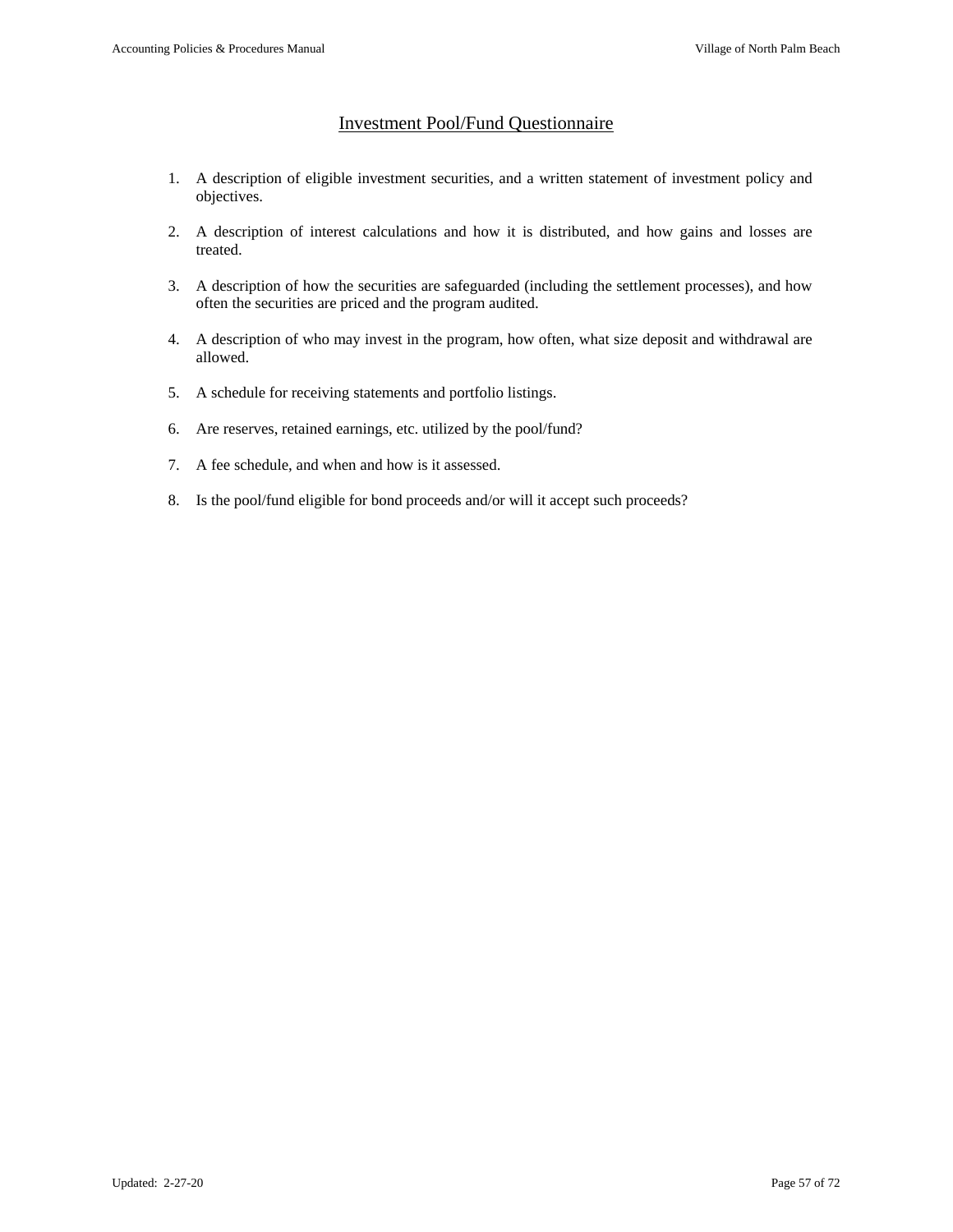# **Inventories**

The Village keeps inventories for gas & diesel fuel (Public Works Department), medical supplies (Public Safety Department), golf merchandise (Country Club Golf Shop), and liquor, food & non-alcoholic beverages (Country Club Restaurant).

These inventories are maintained by each respective department and reconciled by the finance department to properly allocate the expense on a monthly basis.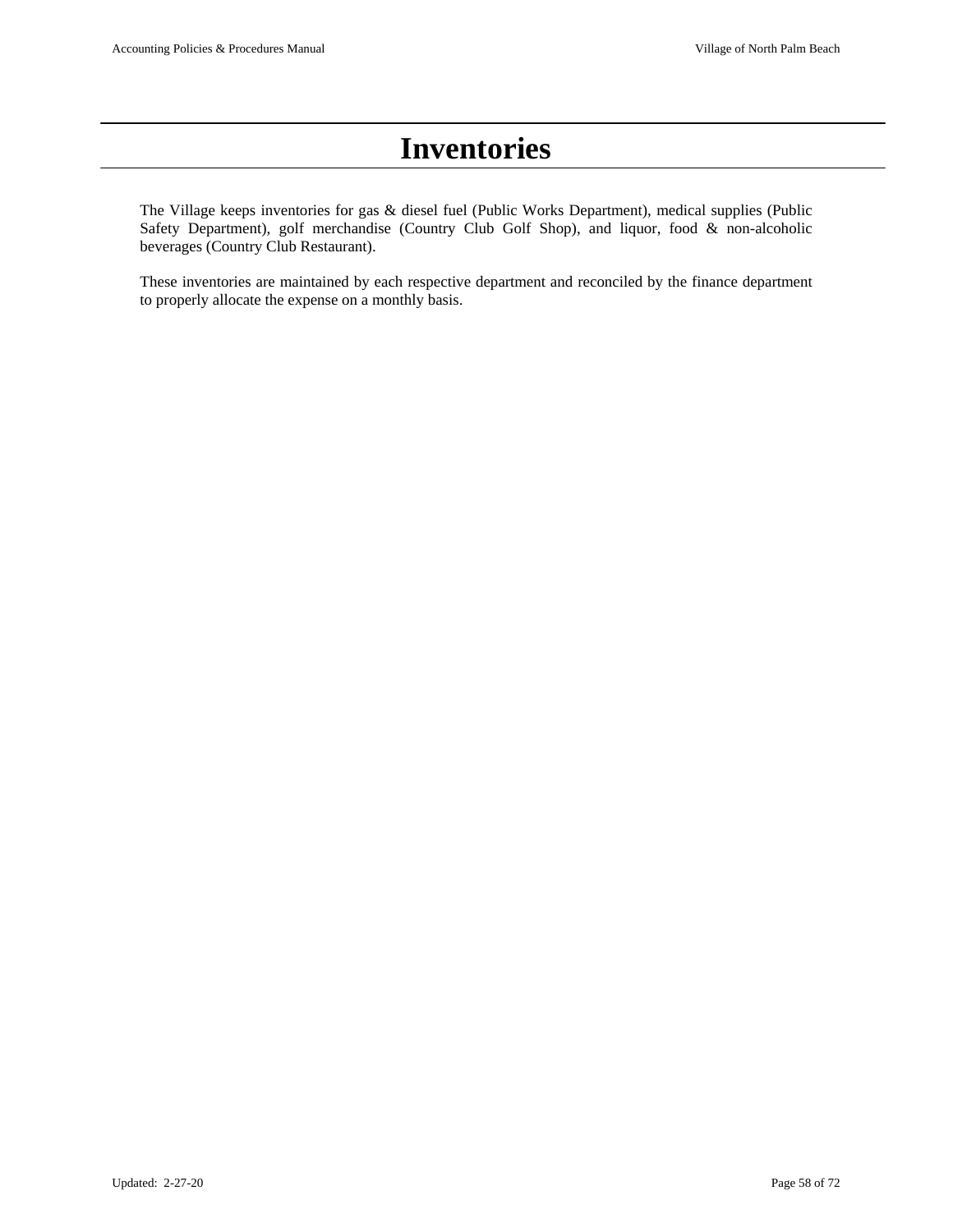# **Payroll and Personnel Administration**

For most local governments, personnel service costs (payroll and related fringe benefits) constitute the single largest category of expenditures. Proper control over and accounting for personnel service costs is therefore vital to financial control. Effective payroll administration begins well before the preparation of payroll checks.

The payroll procedures of the Village are designed to permit the accurate and timely transmission of the payroll checks.

## Personnel Administration

The Human Resources Director acts as Personnel Manager for the Village of North Palm Beach.

The Village Personnel Policies are governed by:

- 1. Personnel Rules and Regulations
- 2. Comprehensive Pay and Classification Plan adopted annually in the budget
- 3. Various Union Contracts

The Human Resources Director is responsible to oversee the new hires, terminations, pay scales and other personnel related matters.

Personnel Action Form (PAF) generally is used to execute personnel related changes in the payroll system.

#### New Employees

The Human Resources Department is responsible for processing new employees.

Department Heads are required to work with the Human Resources Director to complete the following forms for all new employees:

- 1. Employment Application and Background Releases
- 2. Department Hiring Recommendation Memo (if applicable)
- 3. Conditional Offer Letter from the Manager
- 4. Personnel Action Form
- 5. Background Check Report
- 6. Oath
- 7. W-4
- 8. I-9 and copy(ies) of supporting document(s)
- 9. Drug-Free Workplace Acknowledgement and pre-employment testing Instructions
- 10. Emergency Contact Form
- 11. Identification Badge Questionnaire and Picture
- 12. F.S.S. 119.07 Exemption Form
- 13. Policy Acknowledgements (Safety, Code of Ethics, Anti-Discrimination, Leave, IT and Vehicle as applicable)
- 14. Medical Insurance Enrollment Form or Opt-Out Form (full-time employees only)
- 15. Dental Insurance Enrollment Form or Waiver (full-time employees only)
- 16. Life Insurance Enrollment / Beneficiary Designation Form (full-time employees only)
- 17. Long-term Disability Enrollment Form (full-time employees only)
- 18. Flexible Spending Account Enrollment Form (optional / full-time employees only)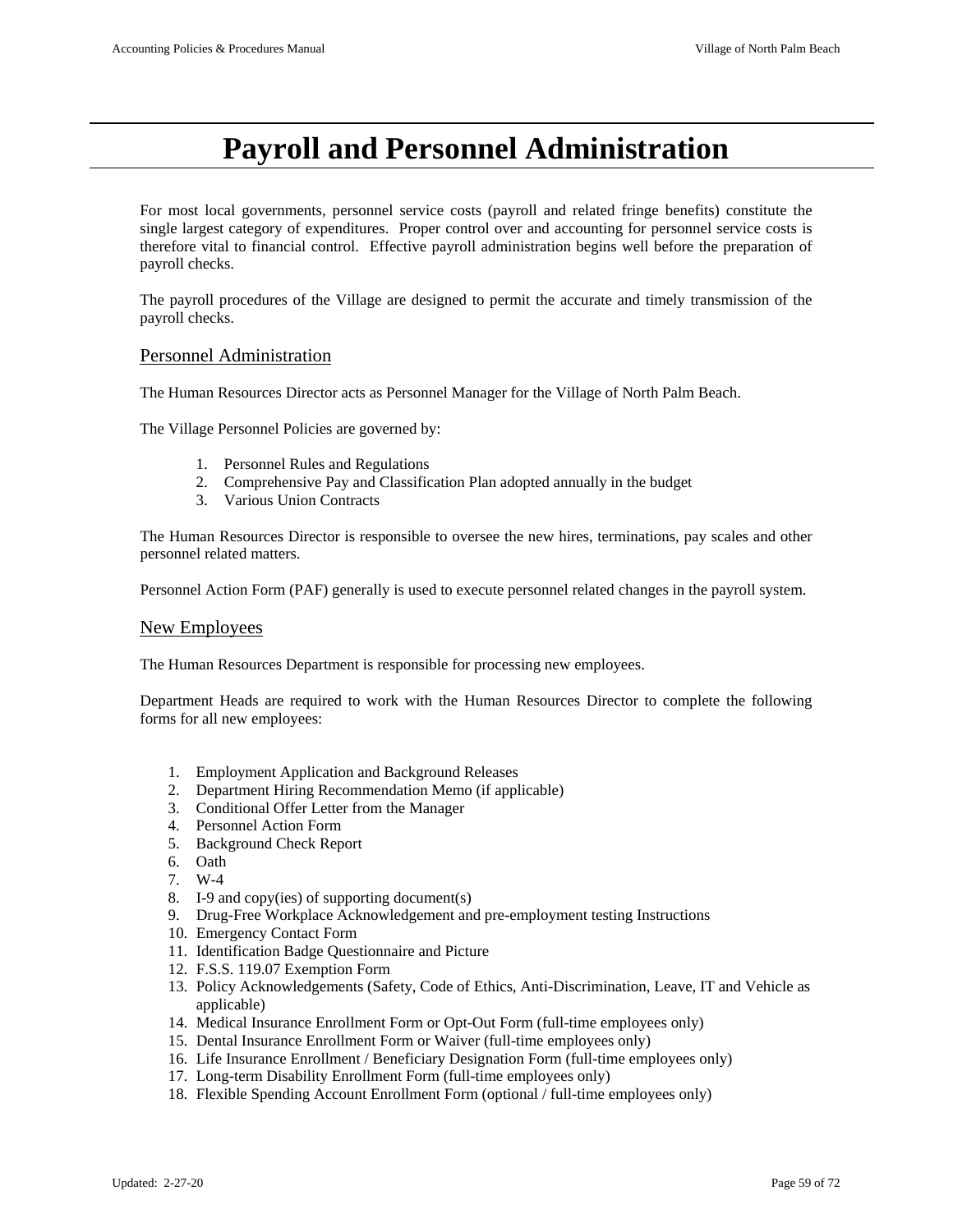- 19. Optional Insurance product enrollment forms if elected (e.g., Eye-Med vision insurance, etc.) (full-time employees only)
- 20. Pension Election Form(s) (full-time employees only)
- 21. Deferred Compensation (457) Enrollment Form (optional / full-time employees only)
- 22. Direct Deposit Form

The Human Resources Director reviews the paperwork of the new employees and sends it to Finance Department for completion in automated payroll system. Following activation in payroll, employee paperwork is scanned by Finance and returned to Human Resources for maintenance as part of the employee's personnel file.

### Terminations

The Human Resources Department is responsible for processing terminations.

Department Heads are required to work with the Human Resources Director to complete the following forms for all terminations:

- 1. Personnel Action Form
- 2. Exit Checklist (for return of all Village property)
- 3. Exit Interview
- 4. Computation of payout of accrued leave balances in accordance with applicable policies and/or collective bargaining agreements
- 5. Coordination of continuing benefits as applicable (COBRA, retiree insurance, and/or portability of life insurance)

The Human Resources Director reviews the paperwork of terminated employees and sends it to Finance Department for completion in automated payroll system. Following final payouts through payroll, employee paperwork is scanned by Finance and returned to Human Resources for inclusion in the employee's personnel file.

# **Payroll**

The Village pays wages on a bi-weekly basis. The Finance Department electronically submits an earnings worksheet to each Department which lists each employee and the categories of payment, i.e., regular pay, overtime pay, vacation, etc. The following procedure is used to process the payroll paperwork:

- 1. The Finance Department sends out a blank worksheet to every Department on Friday before the end of the pay period on Sunday.
- 2. The Departments complete the worksheets on the first Monday of the new pay period. The Department Head allocates the numbers of hours worked among these categories. Any category other than regular pay must be supported by an approved personnel action form.
- 3. The Department will print a hard copy of the worksheet and attach all supporting documents. The Departments will submit the payroll work sheets to the Finance Department no later than the close of business on Monday.

Departments must also submit completed time cards/sheets for each employee that has been signed by the employee verifying their time as accurate. The Finance Department will hold the checks of all employees for whom a signed time card/sheet is not received for the employee to pick-up in the Finance Department and sign for their time.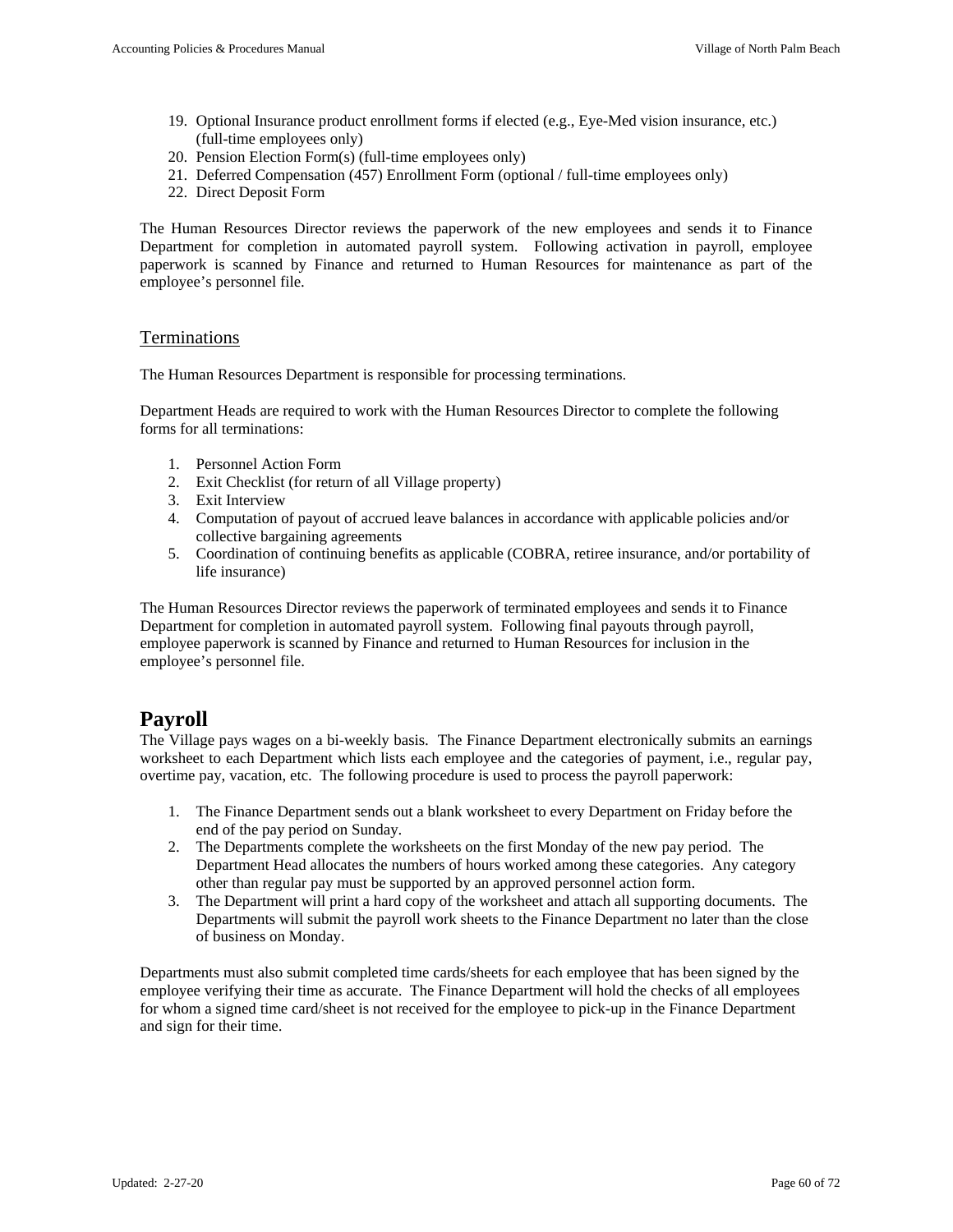# **General Ledger and Financial Reporting**

The Village utilizes a double entry system that includes the general ledger, books of original entry and suitable subsidiary records. The general ledger information is stored in a general ledger system. The books of original entry are posted and the general ledger and subsidiary ledgers are kept current and balanced to the control accounts monthly.

Physical safeguards are maintained over the accounting records. A back-up copy, on computer disk/tape, of the accounting system is updated daily and kept in a safe place. Access to accounting records is restricted to employees with designated responsibility for the records.

## Chart of Accounts

The Village incorporated the Uniform Accounting System Chart of Accounts developed by the State of Florida Department of Banking and Finance as an integral part of its accounting system. The general ledger account classification structure, as defined by the Village, consists of 10 digits.

## Funds

While each year's budget will determine which funds are used, in general, the Village may utilize the following funds:

- 1. General Fund
- 2. Enterprise Funds
- 3. Trust and Agency Funds
- 4. General Fixed Assets
- 5. General Long-term Debt
- 6. Capital Projects Fund
- 7. Special Revenue Funds

### Department Types

Governmental Funds

| Village Council                     | <b>Administration - Public Works</b> |
|-------------------------------------|--------------------------------------|
| Village Manager                     | <b>Facilities Maintenance</b>        |
| Village Clerk                       | Sanitation                           |
| Finance                             | Streets & Grounds Maintenance        |
| Legal                               | Vehicle Maintenance                  |
| General Services Expenditure        | Library                              |
| Law Enforcement                     | Recreation                           |
| Police Forfeiture Trust Expenditure | <b>Special Events</b>                |
| Fire Department                     | Debt Service                         |
| Pool                                | Reserves                             |
| <b>Tennis</b>                       | <b>Community Planning</b>            |
| <b>Building Department</b>          | Code Enforcement                     |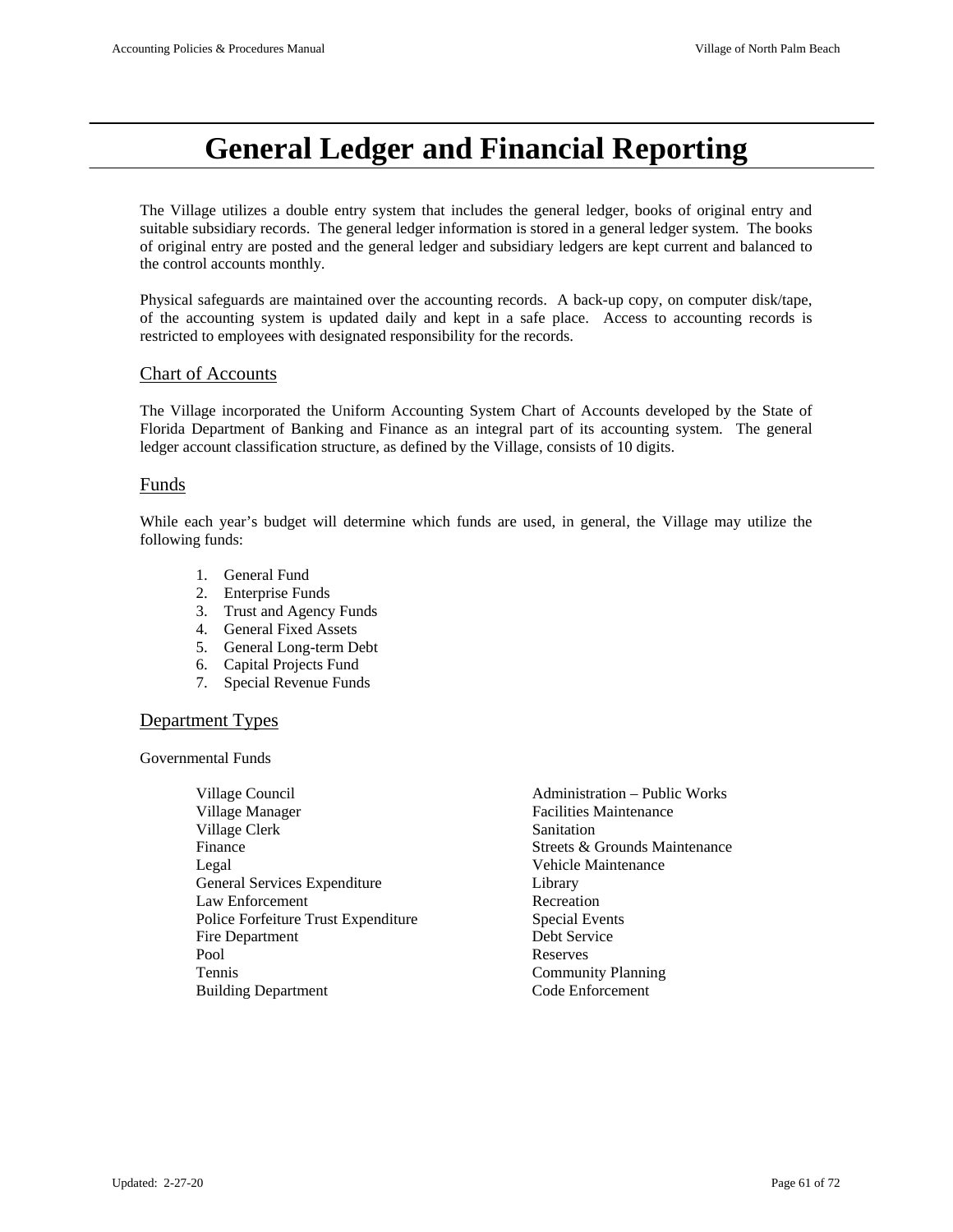#### Enterprise Funds

Golf Shop & Driving Range Restaurant Debt Service Reserves

Golf Course Country Club Administration<br>
Golf Shop & Driving Range Clubhouse Grounds

#### Account Types

Assets and Other Debits

This heading covers not only assets, but also those items that are not assets at the date of the balance sheet, but are expected to become assets at some future time. This heading also includes accounts, which normally have debit balances even though they are not assets.

#### Liabilities and Other Credits

This heading covers not only liabilities in existence at the date of the balance sheet, but items which may become liabilities at some future time, and other accounts which normally carry credit balances.

#### Revenues

Revenues may be operationally defined in a governmental fund accounting context as "all increases in fund net assets except those arising from interfund reimbursements, interfund operating and residual equity transfers, or long-term debt issues".

#### Expenditures

The term "expenditures", whether used in connection with the accrual or accrual basis of accounting, denotes the cost of goods delivered or services rendered (whether paid or unpaid) including expenses, capital outlays, and the provisions for debt retirement where such debt is not reported as a liability of the fund from which it was retired. Each expenditure should be analyzed and classified individually by transaction code, and object regardless of the organizational unit incurring it. Cost allocation may be necessary where material amounts of expenditures for a single organization unit cross function-activity lines.

# **Journal Entries**

Journal entries are used to record all financial transactions in the general ledger. There are two types of journal entries. Journal entry sources are used to identify where the journal entry originated. The sources are:

- Manual Journal Entry
- Payroll System
- Accounts Payable
- Cash Receipts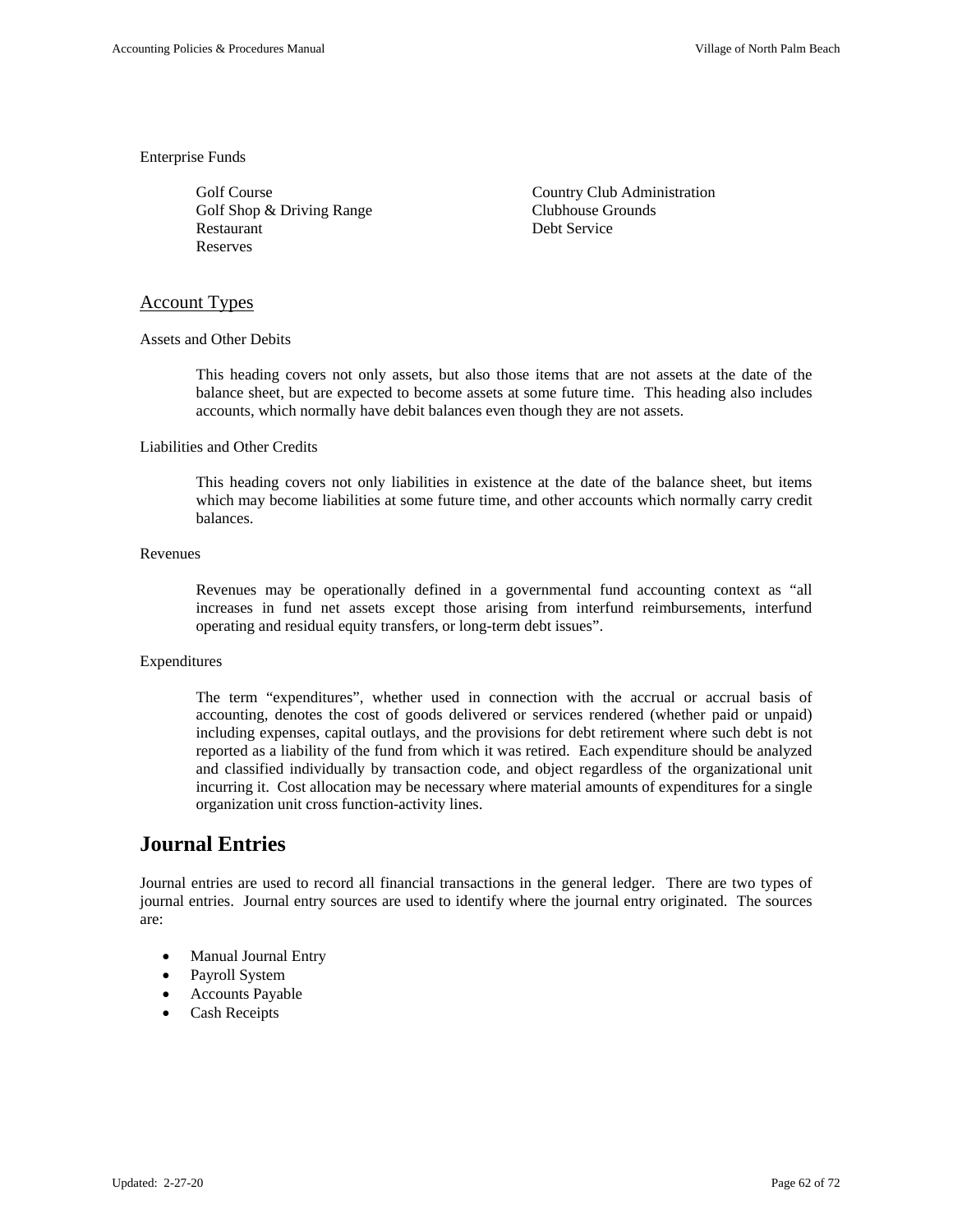## Computer Generated Journal Entries

Upon completion of their work, other accounting personnel (i.e., Accounts Payable, Payroll, and Accounts Receivable) update their journal entries automatically on the computer system. Various checks and balances are completed along the way to insure accuracy.

# Manual Journal Entries

Journal entry forms are prepared to document all manually prepared journal entries and are the source document to record information in the general ledger.

Various accounting personnel are responsible for preparing this type of journal entry. The Finance Director approves each manual journal entry before it is entered into the accounting system. The document contains the following data:

- Transaction date
- Journal entry number
- Account number (s)
- Account title
- Transaction debit or credit amount (s)
- Transaction description

Supporting documentation, where applicable, for the transaction being recorded is attached to the journal entry form. The journal entry forms and attached supporting documentation are filed by the month in which they occurred.

Daily, the computer generated journal entries and the manual journal entries are updated to the general ledger in accordance with the automated accounting based software.

# **Financial Reporting**

Financial statements and schedules are prepared from the accounts and related records. Monthly financial reports and reports of operating results are prepared to facilitate management control of financial operations and to allow public and legislative oversight of the Village's operations.

# **Analytical Review**

Monthly all general ledger accounts are reviewed. Each staff member is responsible for those accounts under their control. If applicable, commutative results from the general ledger accounts are collected in various spreadsheets. The results from the spreadsheets are then reviewed, balanced and/or matched to independent information. The Finance Manager and Finance Director are responsible for overseeing the reviews.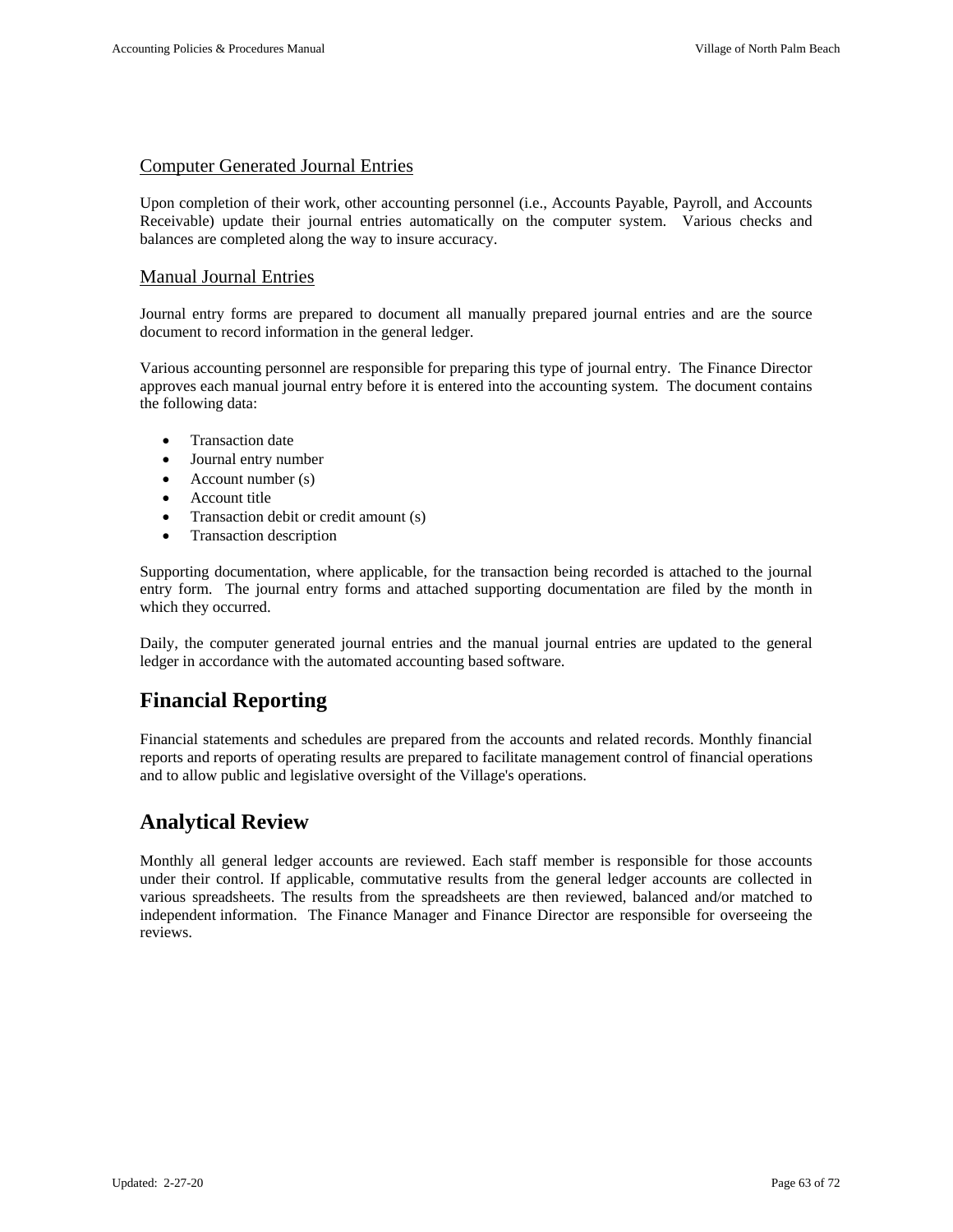# **Annual General Purpose Financial Statements**

The Village requires that an annual audit of its accounts and records be completed after the end of its respective fiscal year by an independent certified public accountant retained by it and paid from its public funds.

The audited general purpose financial statements contain the following sections:

- Report of Independent Certified Public Accountants
- Combined Balance Sheet All Fund Types and Account Groups
- Combined Statement of Revenues, Expenditures and Changes in Fund Balances All Governmental Fund Types
- Statement of Revenues and Expenditures Budget and Actual Special Revenue Fund
- Compliance Report based on an audit of the general purpose financial statements performed in accordance with government auditing standards
- Report on the internal control structure in accordance with government auditing standards
- Report on comments to management
- GASB Reporting Requirements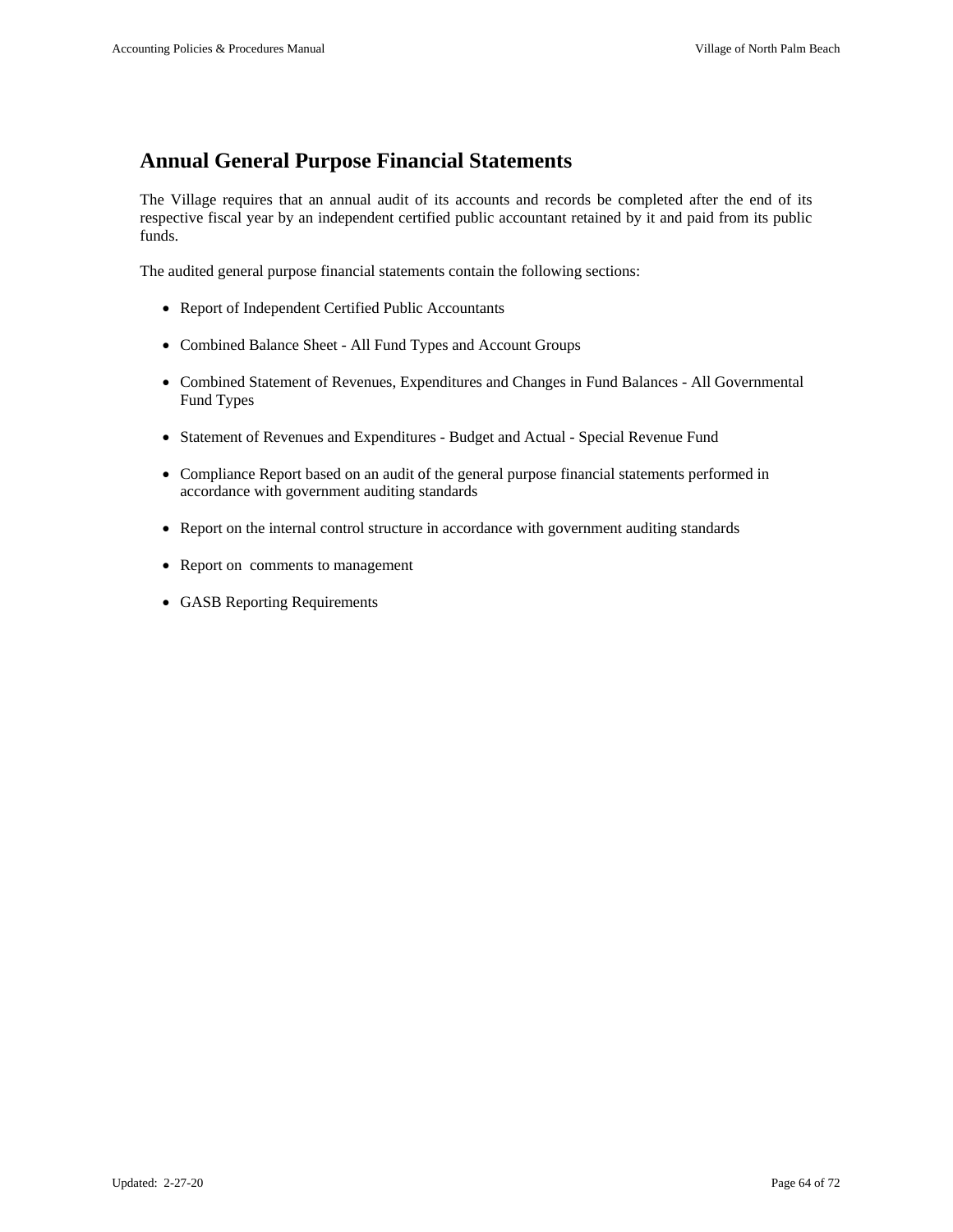# **Travel**

# **Purpose**

The purpose of the Travel Regulations is to provide a policy for guidance of employees and officials who are required to travel on official business of the Village, to attend schools, conferences, seminars, conventions, or other designated purposes.

# **Objective**

The primary objective is to provide a procedure to be used when making claims for reimbursement of travel and supplementary expenses by travelers and payment of these allowances by the Finance Department.

This procedure is applicable to all Village officials, employees, and authorized persons when making claims for travel expense allowances; all department/division supervisors, administrators, the Village Manager when authorizing and approving travel, and the Finance Department when paying travel expenses.

# Authority to Incur Travel Expense

All travel must be sanctioned by budgetary appropriation. Additional authorization for Department Head travel must be obtained from the Village Manager (no such authorization is necessary for travel by members of the Village Council). The Village Manager may promulgate such rules and regulations, and prescribe such forms as shall be necessary to effectuate the purposes of this manual.

- a. All regular overnight out-of-town travel by employees must be approved in writing in advance by the Village Manager after recommendation of the Department Director. All local and/or current-day travel must be approved in writing by the respective Department Director.
- b. The mode of travel will also be approved in the same manner as the travel.
- c. Local mileage will be authorized by Department budgetary availability and, in addition, approved in advance by the Department Director. Approval will be attached in reimbursement/payment documentation provided to the Finance Director.

# Authority to Incur Supplementary Expenses

Authorization to incur supplementary expenses must be by budgetary action or special authority granted by the Village Manager. The following are the only expenses authorized to be claimed as travel expenses:

- a. Transportation Allowance:
	- 1) Fare Commercial coach or tourist fares, utilizing the most direct route available to the carrier used.
	- 2) Mileage The mileage allowance for a private vehicle shall not exceed the latest allowable IRS per mile rate for mileage traveled either during regular travel or local trips in the immediate vicinity of the Village.
- b. Lodging:

Reimbursement for lodging shall be at the current single occupancy rate and fully supported by said bills. Employee should seek the commercial rate whenever possible.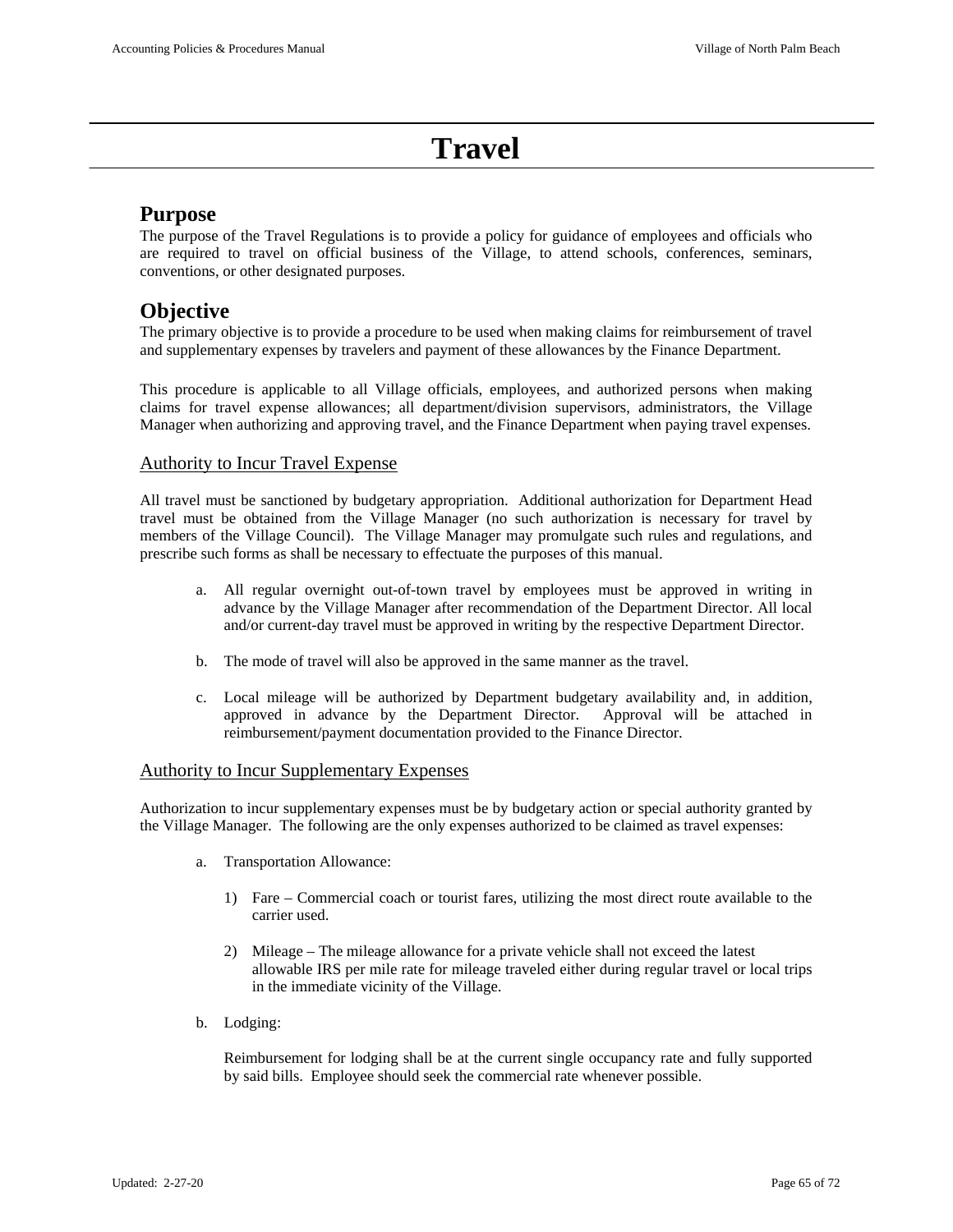c. Per Diem Subsistence Allowance:

For the purposes of reimbursement rates and methods of calculation, per diem and subsistence allowances are divided into the following groups and rates:

- 1) All travelers shall be compensated for subsistence when traveling to a convention or conference or when traveling within or outside the state in order to conduct bona fide Village business, when such convention, conference or travel serves a direct and lawful public purpose. The subsistence allowance shall consist of either of the following for each day of travel, at the option of the traveler:
	- i. Fifty dollars (\$50.00) per diem; or
	- ii. If actual expenses exceed fifty dollars (\$50.00), the amounts permitted in paragraph (2) for meals, plus actual expenses for lodging at a single occupancy rate to be substantiated by paid invoices.
- 2) All travelers shall be allowed the following amounts for subsistence while on official business: Breakfast…………………………………………………………………………….\$12.00 Lunch………………………………………………………………………………..\$18.00 Dinner………………………………………………….............................................\$20.00
- 3) No one, whether traveling out of state or in state, shall be reimbursed for any meal or lodging included in a convention or conference registration fee paid by the Village.
- d. All allowance rates for succeeding years shall be established concurrently with passage of the annual budget appropriation ordinance.
- e. Other Expenses:

Tips and gratuities are not reimbursable to Village employees. The following incidental travel expenses will be reimbursed. Receipts should accompany requests for payment, when available.

- 1. Taxi or limousine fares
- 2. Ferry fares, and bridge, road and tunnel tolls
- 3. Storage or parking fees
- 4. Communication expenses (business only)
- 5. Conference or convention registration fees if attendance at such conference or convention serves a direct public purpose with relation to the person attending such meetings.

# **Mode of Travel**  Travel by Common Carrier

All travel shall be upon established direct routes, and shall be at coach or tourist fare rates. If a traveler elects to take an indirect route for his/her convenience, costs in excess of the rate for a direct route passage shall be borne by said traveler and he/she shall be reimbursed only for such direct route rate. The Village Manager shall determine the most cost effective method of travel for each trip, and in making his determinations, shall consider the following conditions: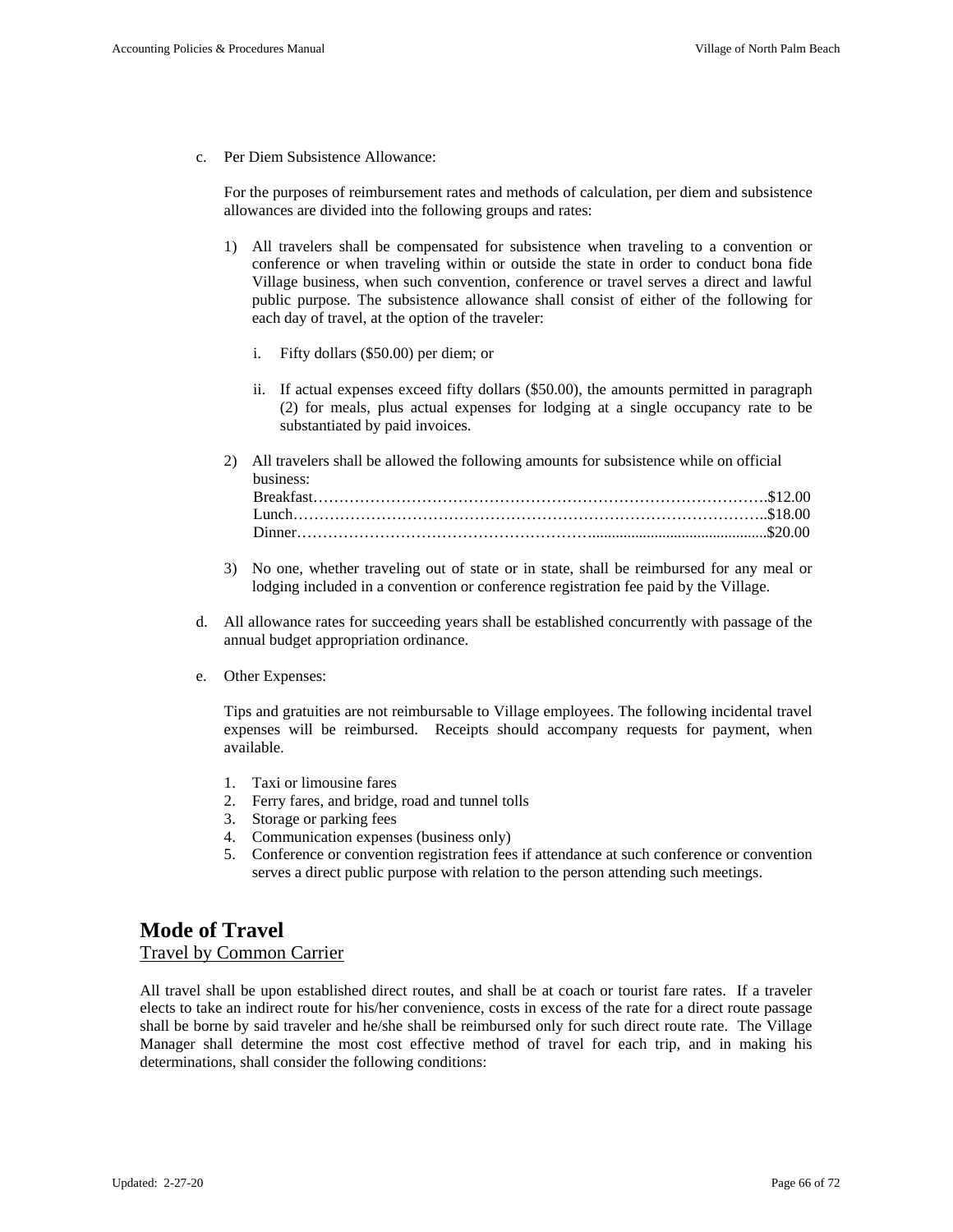- 1. The nature of business.
- 2. The most efficient and economical means of travel (considering the time, cost of transportation).
- 3. The number of persons making the trip and the amount of equipment or material to be transported.

## Travel by Private Vehicle

- a. The use of a privately owned vehicle for official travel in lieu of public vehicle or common carrier may be authorized by the Village Manager, if a publicly owned vehicle is not available. If traveling by privately owned vehicle, the traveler shall receive reimbursement of a mileage allowance authorization by the Village policy.
- b. All mileage shall be computed from point of origin to point of destination and, when possible, shall be computed on the basis of the current map of the State Road Department. Vicinity mileage necessary for conduct of office business is allowable but must be shown as a separate item on expense vouchers.
- c. No traveler shall be allowed mileage or transportation expense if he/she is gratuitously transported by another person, or when transported by another traveler who is entitled to mileage or transportation expense from the Village.

### Advance Travel Allowance

Advance payment of travel allowance is permitted provided that an advance is requested and approved by the Village Manager prior to disbursement. Advance travel payments are subject to the following rules:

- a. The Village shall advance to employee, prior to travel, per diem for meal allowance, cost of hotel, tuition and registration fees which have not been prepaid by the Village. Employees are encouraged to request the checks made out directly to hotels and organizations to avoid paying sales and other taxes. Sales tax paid by the employee for hotel is not reimbursable.
- b. Separate requests must be submitted for each person making the trip. Payment will be made with separate checks issued to each person.
- c. Requests will be supported by a copy of the applicable meeting brochure and will be submitted soon enough to allow sufficient time for processing and preparing checks.
- d. Check Issue Authorization form must be authorized by the Department Head and approved by the Village Manager. This form is then submitted to the Finance Department for check issuance.
- e. Upon return from a trip, all receipts and supporting documentation must be submitted with a completed Report of Travel Expense form. If additional monies are owed, a check request form should be attached. Monies not spent should be returned to the Finance Department with the Report of Travel Expenses.

# **Travel Expense Procedure**

# Travel Expense Reimbursement

Travel expense will be reimbursed at the rates prescribed and authorized by the Village policies.

A Request for all out-of-town overnight travel must be submitted in writing to the Village Manager reflecting recommendation of the Department Director. A Travel Expense reimbursement form for all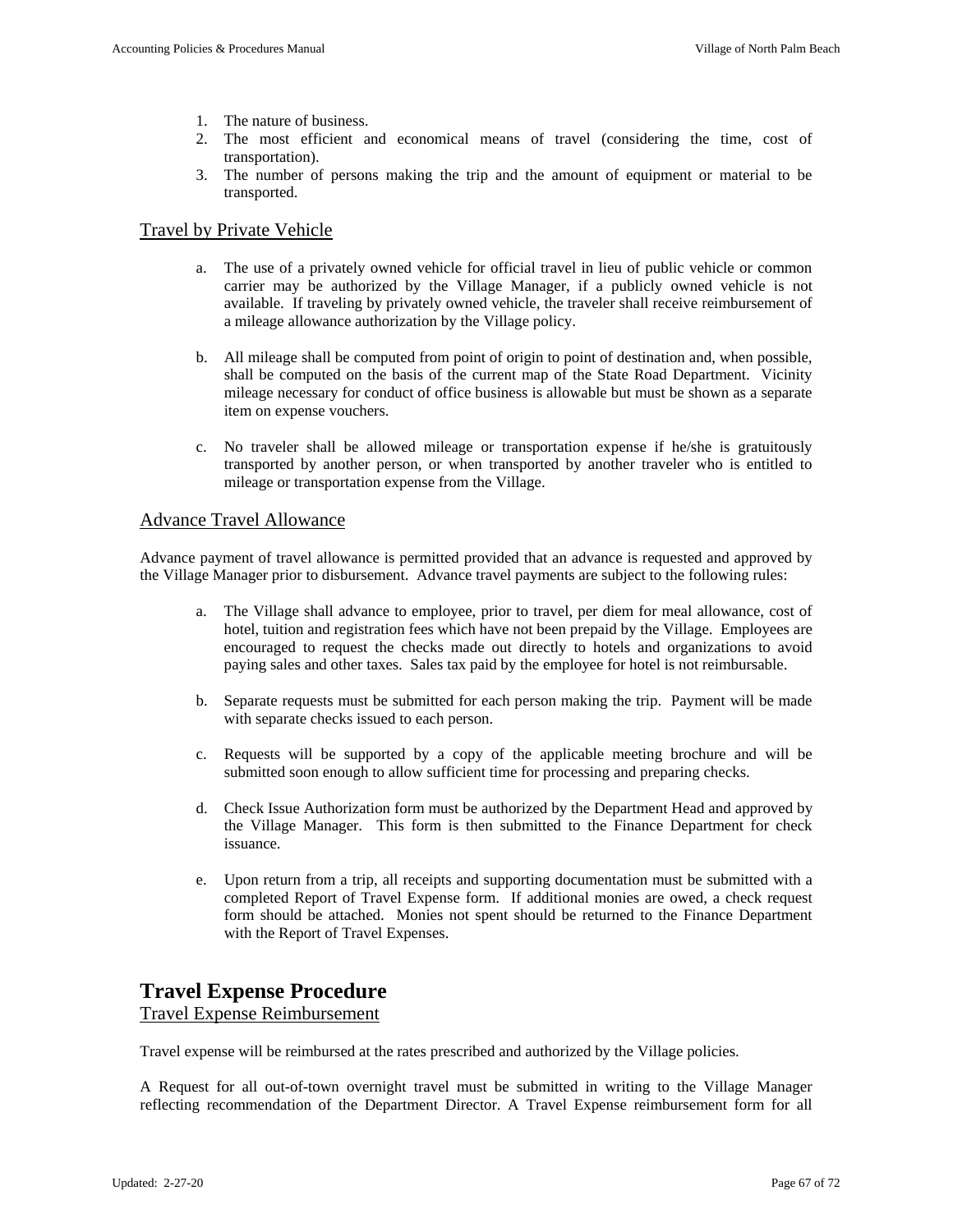approved travel costs, including receipts and Check Issue Authorization form must be submitted by traveling employees to their Department Director for review and written approval. This approved reimbursement package will be forwarded to the Village Manager for his review and approval before submission to the Finance Department.

# Payment for Travel

After the Finance Department's review and approval of mathematical accuracy and a detailed review of required receipt documentation for the approved travel reimbursement, checks will be issued by the Finance Department to the individual requesting payment.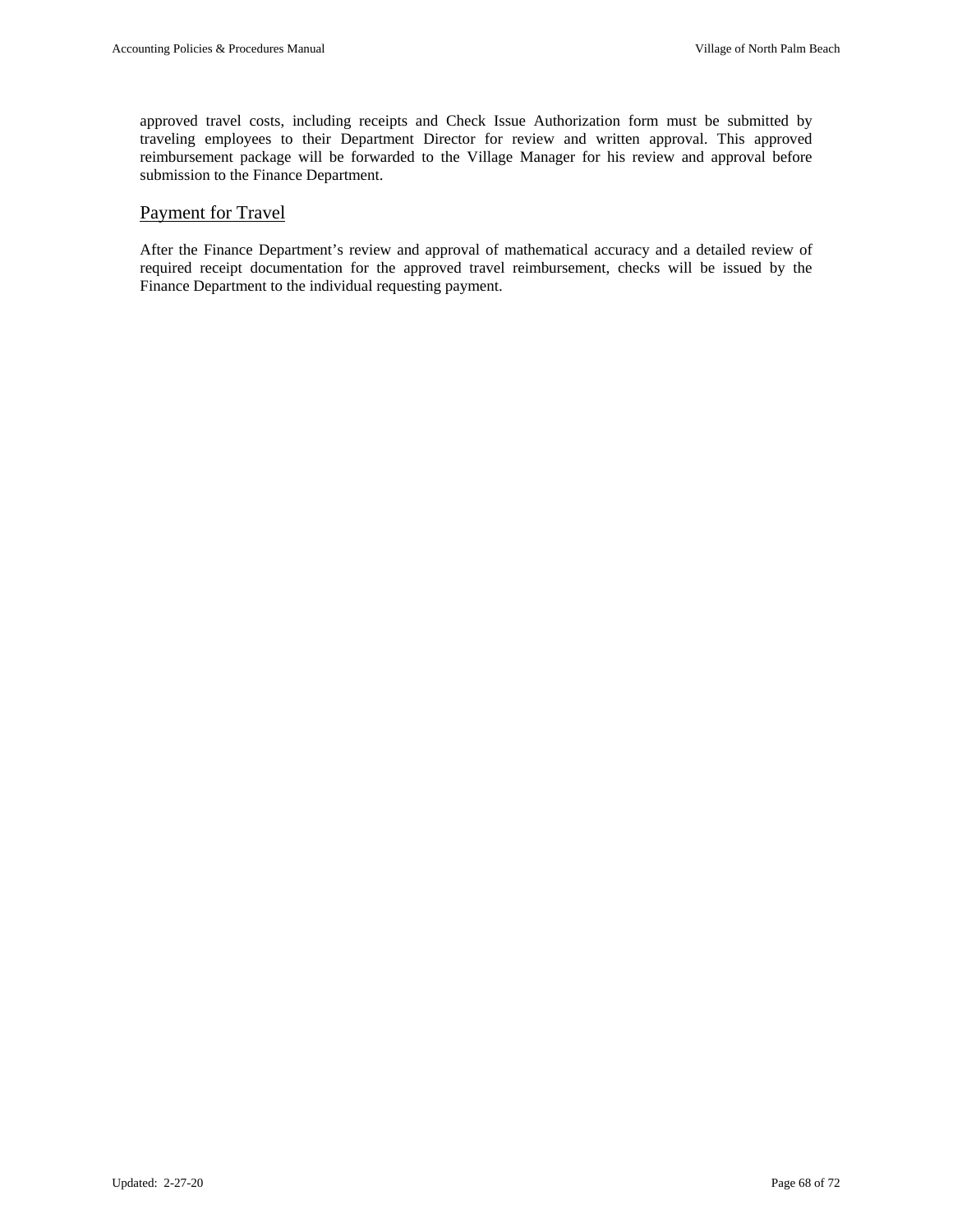# **Definitions**

| <b>Authorized Travel</b>         | That travel approved by Village Council through an appropriation ordinance and<br>approved in advance by the Village Manager; or travel approved by Village<br>Council extemporaneously.                                                                                                                                                                        |  |  |  |
|----------------------------------|-----------------------------------------------------------------------------------------------------------------------------------------------------------------------------------------------------------------------------------------------------------------------------------------------------------------------------------------------------------------|--|--|--|
| <b>Class A Travel</b>            | Continuous travel of twenty-four hours or more away from the Village which<br>involves overnight absence.                                                                                                                                                                                                                                                       |  |  |  |
| <b>Class B Travel</b>            | Travel for a short or day trip not involving overnight absence.                                                                                                                                                                                                                                                                                                 |  |  |  |
| <b>Common Carrier</b>            | Train, bus, commercial airlines operating scheduled flights, or rental cars of an<br>established rental firm.                                                                                                                                                                                                                                                   |  |  |  |
| <b>Other Expenses</b>            | Other incidental expenses for which reimbursement has been authorized,<br>including:                                                                                                                                                                                                                                                                            |  |  |  |
|                                  | Taxi fare, ferry fares and tolls<br>a.<br>Auto storage and parking fees<br>b.<br>Communication expenses<br>c.<br>Miscellaneous expenses<br>d.                                                                                                                                                                                                                   |  |  |  |
| Supplementary<br><b>Expenses</b> | Other expenses authorized by Council or budgetary action which are not<br>considered part of travel; e.g., spouse accompanying traveler with special<br>permission, entertaining during and as a course of travel, etc.                                                                                                                                         |  |  |  |
| <b>Traveler</b>                  | Any person authorized by law to travel a Village expense while traveling of<br>official business.                                                                                                                                                                                                                                                               |  |  |  |
| <b>Travel Day</b>                | A period of twenty-four hours consisting of four quarters of six hours each.                                                                                                                                                                                                                                                                                    |  |  |  |
| <b>Travel Expense</b>            | The usual ordinary and incidental expenditure necessarily incurred by a traveler.                                                                                                                                                                                                                                                                               |  |  |  |
| <b>Travel Period</b>             | A period of time between the time of departure and time of return.                                                                                                                                                                                                                                                                                              |  |  |  |
| <b>Village</b>                   | The Village of North Palm Beach, Florida.                                                                                                                                                                                                                                                                                                                       |  |  |  |
| <b>Village Official</b>          | An individual who in the performance of his official duties is vested by law with<br>powers of government and who is elected by the people, or appointed by the<br>Village Council and has jurisdiction extending throughout the municipality, or<br>any person lawfully serving as either of the foregoing classes of individuals as<br>designee or successor. |  |  |  |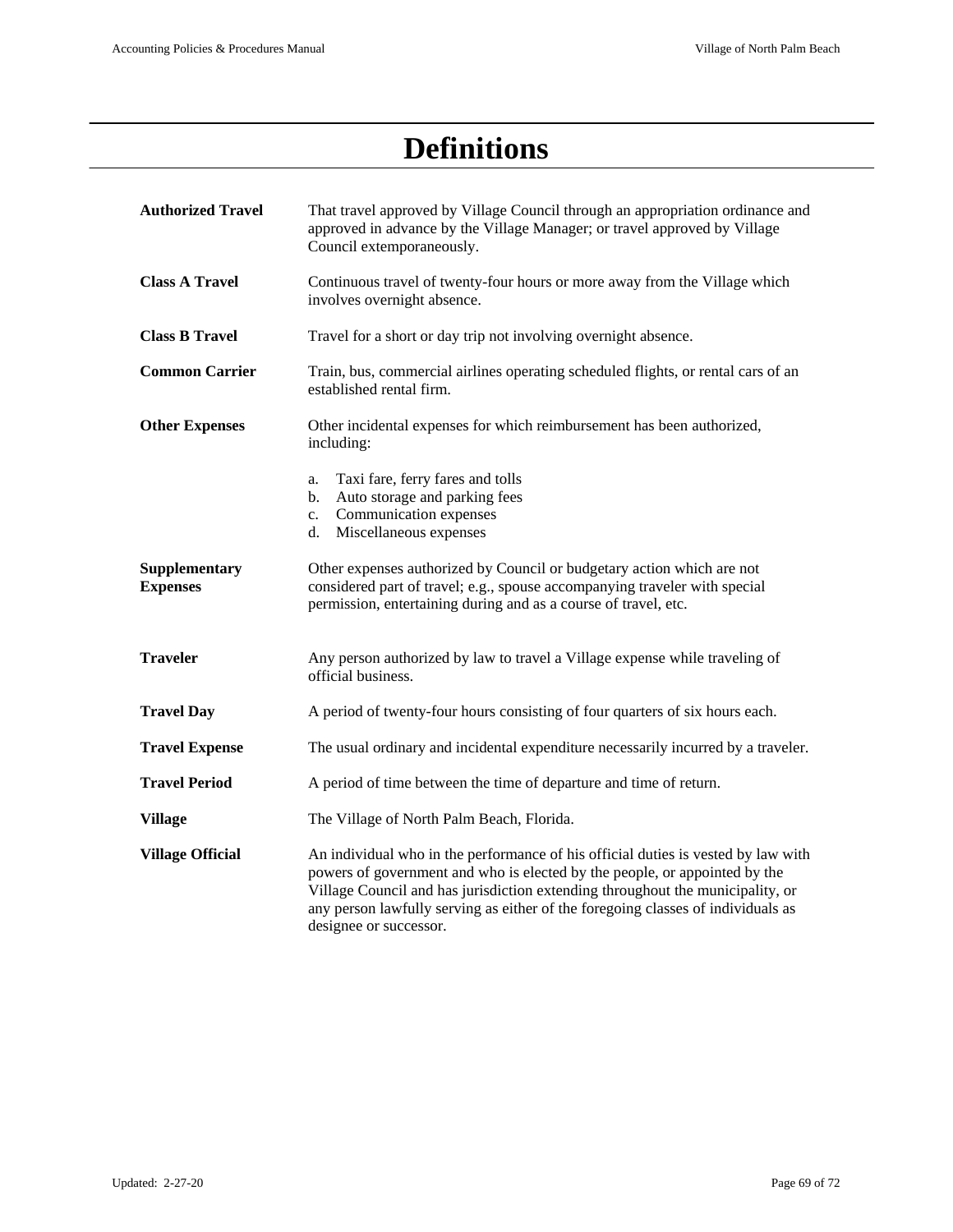# **Fund Balance Policy**

# **Purpose**

The following policy has been adopted by the Village of North Palm Beach in order to address the implications of Governmental Accounting Standards Board ("GASB") Statement No. 54, *Fund Balance Reporting and Government Fund Definitions*. This policy and the procedures promulgated under it supersede all previous regulations regarding the Village's fund balance and reserve policies.

# **Fund Type Definitions**

The following definitions will be used in reporting activity in governmental funds across the Village. The Village may or may not report all fund types in any given reporting period, based on actual circumstances and activity.

The general fund is used to account for all financial resources not accounted for and reported in another fund.

Special revenue funds are used to account and report the proceeds of specific revenue sources that are restricted or committed to expenditures for specific purposes other than debt service or capital projects. The term "*proceeds of specific revenue sources"* establishes that one or more specific restricted or committed revenues should be the foundation for a special revenue fund. Those specific restricted or committed revenues may be initially received in another fund and subsequently distributed to a special revenue fund. Those amounts should not be recognized as revenue in the fund initially receiving them; however, those inflows should be recognized as revenue in the special revenue fund in which they will be expended in accordance with specified purposes. Special revenue funds should not be used to account for resources held in trust for individuals, private organizations, or other governments. The restricted or committed proceeds of specific revenue sources should be expected to continue to comprise a substantial portion of the inflows reported in the fund. Other resources (investment earnings and transfers from other fund, for example) also may be reported in the fund if those resources are restricted, committed or assigned to the specified purpose of the fund.

Debt service funds are used to account for all financial resources restricted, committed or assigned to expenditures for principal and interest. Debt service funds should be used to report resources if legally mandated. Financial resources that are being accumulated for principal and interest maturing in future years also should be reported in debt service funds.

Capital projects funds are used to account for all financial resources restricted, committed or assigned to expenditures for capital outlays, including the acquisition or construction of capital facilities and other capital assets. Capital projects funds exclude those types of capital-related outflows financed by proprietary funds or for assets that will be held in trust for individuals, private organizations, or other governments.

Permanent funds are used to account for and report resources that are restricted to the extent that only earnings, and not principal, may be used for purposes that support the Village's programs – that is, for the benefit of the Village or its citizenry. Permanent funds do not include privatepurpose trust funds, which should be used to report situations in which the Village is required to use the principal or earnings for the benefit of individuals, private organizations, or other governments.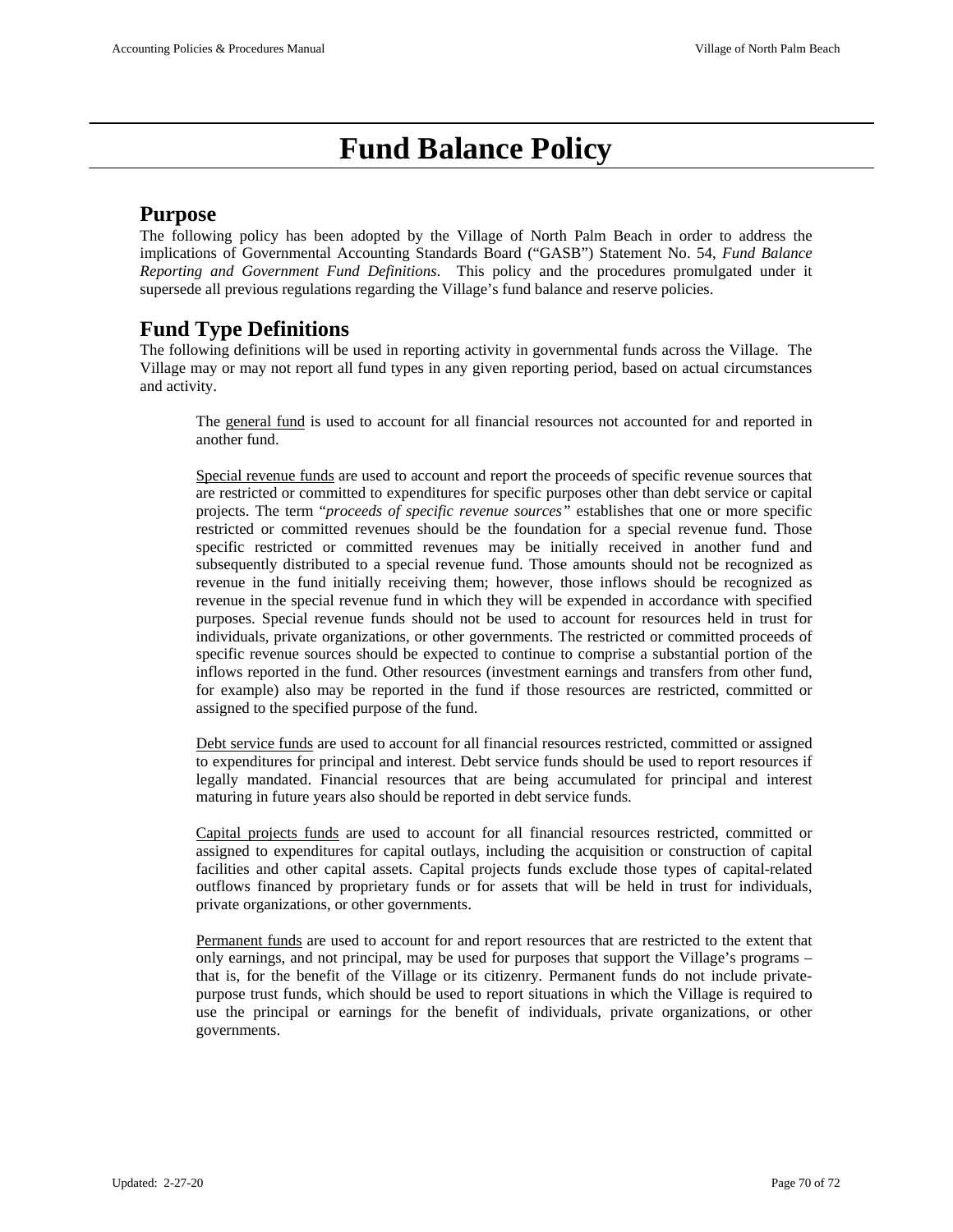# **Fund Balance Reporting in Governmental Funds**

Fund balance will be reported in governmental funds under the following categories using the definitions provided by GASB Statement No. 54:

Nonspendable fund balance includes amounts that cannot be spent because they are either (a) not in spendable form or (b) legally or contractually required to be maintained intact. The "not in spendable form" criterion includes items that are not expected to be converted to cash, for example, inventories and prepaid amounts. It also includes the long-term amount of loans and notes receivable, as well as property acquired for resale. However, if the use of the proceeds from the collection of those receivables or from the sale of those properties is restricted, committed, or assigned, then they should be included in the appropriate fund balance classification (restricted, committed, or assigned), rather than nonspendable fund balance. The corpus (or principal) of a permanent fund is an example of an amount that is legally or contractually required to be maintained intact

Restricted fund balance includes amounts that are restricted to specific purposes when constraints placed on the use of resources are either:

- (a) Externally imposed by creditors (such as through debt covenants), grantors, contributors, or laws or regulations of other governments; or
- (b) Imposed by law through constitutional provisions or enabling legislation.

*Enabling legislation* authorizes the Village to assess, levy, charge, or otherwise mandate payment or resources (from external resource providers) and includes a *legally enforceable* requirement that those resources be used only for the specific purposes stipulated in the legislation. *Legal enforceability* means the government can be compelled by an external party – such as citizens, public interest groups, or the judiciary – to use resources created by enabling legislation only for the purposes specified by the legislation.

Committed fund balance includes amounts that can be used only for specific purposes pursuant to constraints imposed by an ordinance, the Village's highest level of decision making authority. Those committed amounts cannot be used for any other purpose unless the Village removes or changes the specified use by taking the same type of action (an ordinance) it employed to previously commit those amounts. Committed fund balance should incorporate contractual obligations to the extent that existing resources in the fund have been specifically committed for use in satisfying those contractual requirements. Amounts in the committed fund balance classification may be redeployed for other purposes pursuant to an ordinance. Constraints imposed on the use of committed amounts are imposed by the Village, separate from the authorization to raise the underlying revenue. Therefore, compliance with constraints imposed by the Village that commit amounts to specific purposes is not considered to be legally enforceable. An ordinance that commits fund balance to a specific purpose should be adopted prior to the end of the reporting period, but the amount, if any, which will be subject to the constraint, may be determined in the subsequent period.

Assigned fund balance includes amounts intended to be used by the Village for specific purposes, but are neither restricted nor committed. Intent should be expressed by the Village Council or the Village Manager to which the Village Council has delegated authority to assign amounts to be used for specific purposes. The authority for making an assignment is not required to be the Village's highest level of decision-making authority. Constraints imposed on the use of assigned amounts are more easily removed or modified than those imposed on amounts that are classified as committed.

In governmental funds other than the general fund, assigned fund balance includes all remaining amounts (except for negative balances) that are not classified as nonspendable and are neither restricted nor committed. In the general fund, assigned fund balance includes all amounts that are